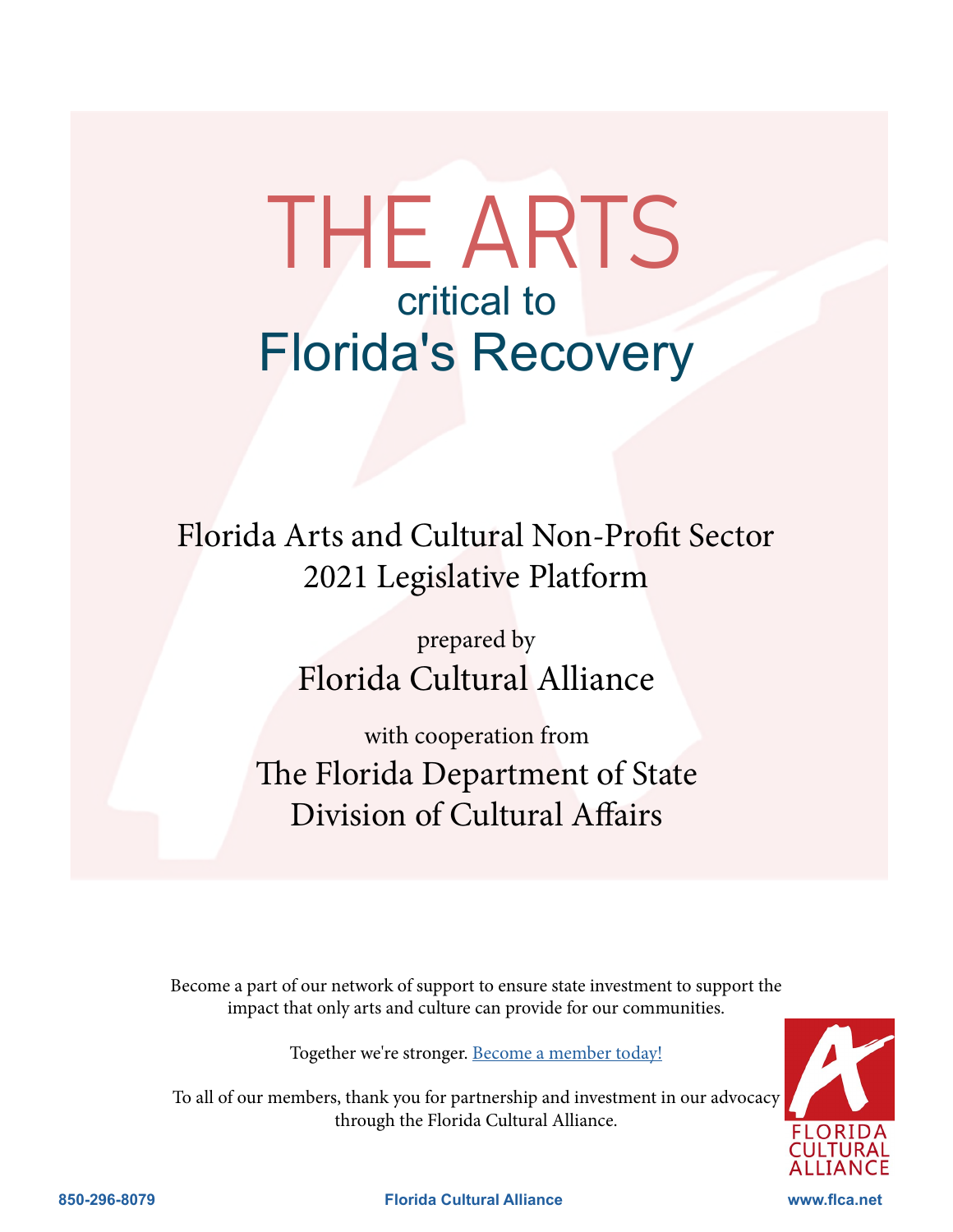## **Table of Contents**

| The entries in this table of contents are linked to their respective page.<br>You may navigate directly to them by clicking the entry.<br>The Florida Cultural Alliance logo on the bottom corner of each page will return you to<br>the table of contents when clicked.                                                                |                                                                            |
|-----------------------------------------------------------------------------------------------------------------------------------------------------------------------------------------------------------------------------------------------------------------------------------------------------------------------------------------|----------------------------------------------------------------------------|
| <b>OUR ASK: Fully Fund 730 Vetted Grants</b>                                                                                                                                                                                                                                                                                            | 4                                                                          |
| THE SUPPORT: The Arts are Critical to Florida's Recovery                                                                                                                                                                                                                                                                                | 5                                                                          |
| <b>Cultural and Museum Grant Applicants</b>                                                                                                                                                                                                                                                                                             | 6                                                                          |
| <b>Culture Builds Florida Grant Applicants</b>                                                                                                                                                                                                                                                                                          | 17                                                                         |
| <b>Cultural Facilities Grant Applicants</b>                                                                                                                                                                                                                                                                                             | 20                                                                         |
| <b>Cultural Endowment Grant Applicants</b>                                                                                                                                                                                                                                                                                              | 21                                                                         |
| <b>Grants by County</b><br>Alachua - \$1,302,344<br>Bay - \$136,250<br>Brevard - \$1,731,787<br>Broward - \$6,151,442<br>Charlotte - \$104,412<br>Clay - \$57,400<br>Collier - \$2,276,820<br>Duval - \$2,692,709<br>Escambia - \$1,035,051<br>Flagler - \$96,708<br>Franklin - \$147,500<br>Gadsden - \$155,270<br>Hamilton - \$25,000 | 22<br>23<br>24<br>25<br>27<br>28<br>29<br>30<br>31<br>32<br>33<br>34<br>35 |
| Hardee - \$153,000<br>Hernando - \$22,300<br>Highlands - \$168,876<br>Hillsborough - \$3,851,549<br>Indian River - \$1,283,850<br>Jefferson - \$182,575                                                                                                                                                                                 | 36<br>37<br>38<br>39<br>40<br>41                                           |

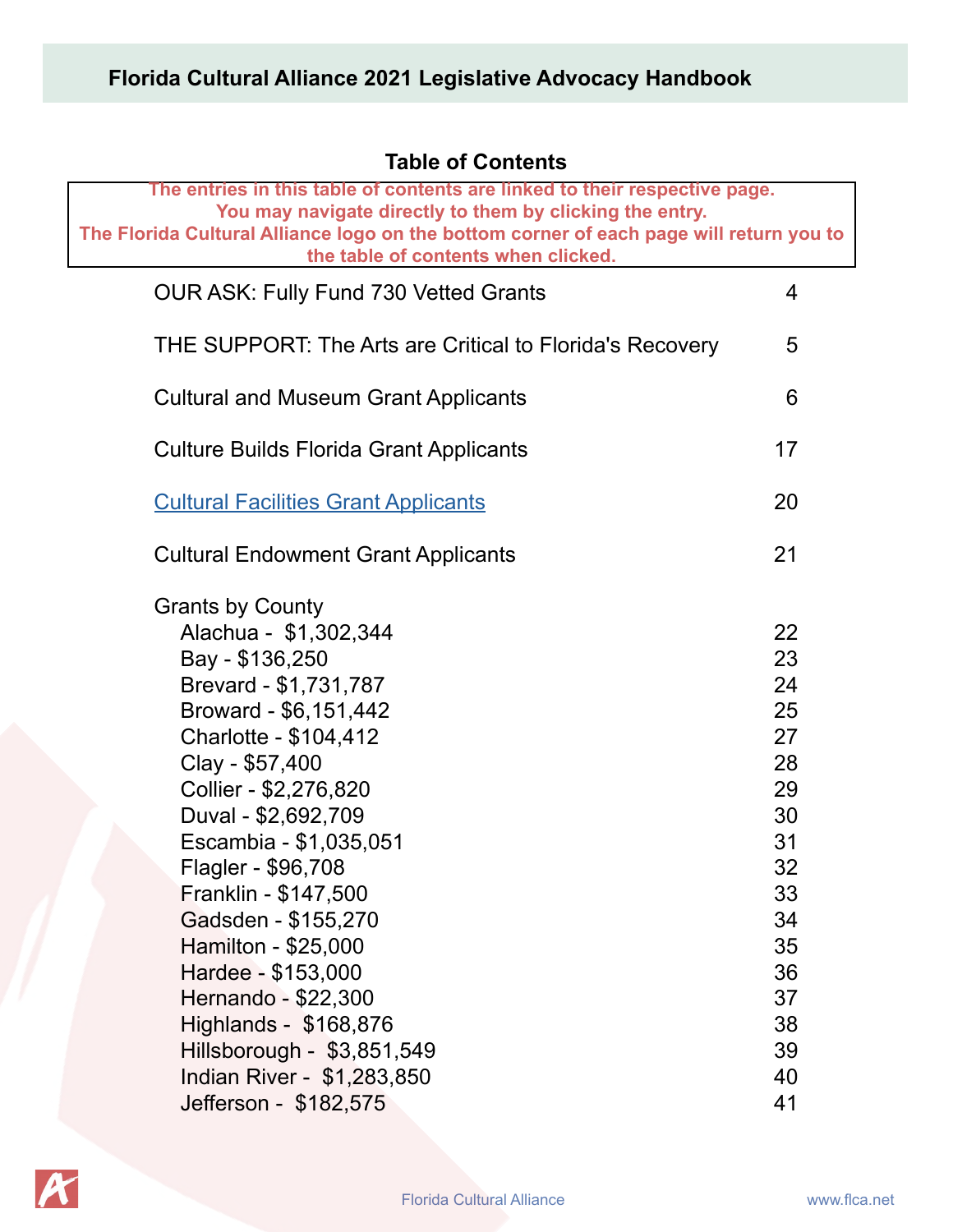#### **Florida Cultural Alliance 2021 Legislative Advocacy Handbook**

| Lake - \$611,120            | 42 |
|-----------------------------|----|
| Lee - \$1,195,736           | 43 |
| Leon - \$2,047,822          | 44 |
| Manatee - \$980,000         | 45 |
| Marion - \$438,152          | 46 |
| Martin - \$920,462          | 47 |
| Miami-Dade - \$13,788,620   | 48 |
| Monroe - \$6,193,444        | 52 |
| Naussau - \$6,193,444       | 53 |
| Okaloosa - \$ \$288,234     | 54 |
| Okeechobee - \$500,000      | 55 |
| Orange - \$4,618,080        | 56 |
| Osceola - \$695,500         | 58 |
| Palm Beach - \$ \$6,193,444 | 59 |
| Pasco - \$26,785            | 61 |
| Pinellas- \$4,402,140       | 62 |
| Polk- \$1,448,544           | 63 |
| Sarasota - \$3,903,405      | 64 |
| Seminole- \$412,900         | 65 |
| St. Johns - \$667,235       | 66 |
| St. Lucie - \$225,925       | 67 |
| Sumter - \$12,500           | 68 |
| Volusia - \$1,062,794       | 69 |
| Walton - \$240,000          | 70 |

#### **Links to Online Resources**

#### [Find your Legislative Delegate](https://flca.net/florida-elections-resources-map/) [Schedule of In-District Legislataive Delegation Meetings](https://flca.net/florida-elections-resources-map/)

*Florida Cultural Alliance's statewide advocacy, research, communications, and educational work is entirely dependent upon membership dues received annually from Florida's arts and culture organizations, businesses, and individuals.* 

[Our Members](https://flca.net/what-our-members-are-doing/) [Join Florida Cultural Alliance](https://flca.net/about-and-join/)

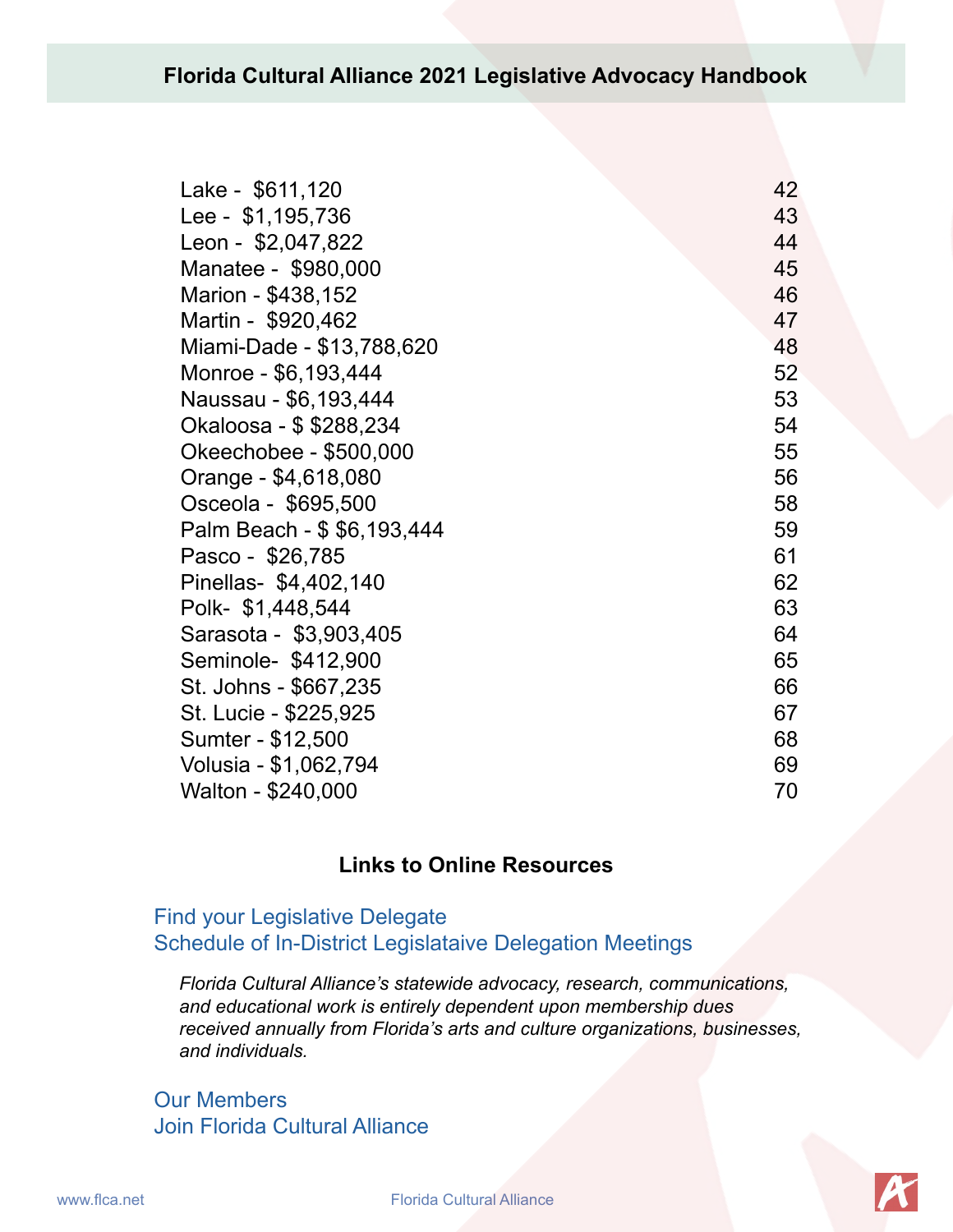#### <span id="page-3-0"></span>**OUR ASK: FULLY FUND 730 VETTED GRANTS THROUGH FLORIDA DEPARTMENT OF STATE DIVISION OF CULTURAL AFFAIRS**

# **Division of Cultural Affairs Recommended Grants: \$ 67,894,343**

## **[CULTURAL & MUSEUM GRANTS](https://dos.myflorida.com/cultural/grants/grant-resources/grant-awards-recommendations/ranked-application-lists/2021-2022-ranked-list-general-program-support/) 515 Fully Funded at \$ 45,762,853**

Applicants' Local Minimum Required Match 5:1 to 10:1 = \$320,339,971

### **[CULTURE BUILDS FLORIDA GRANTS](https://dos.myflorida.com/cultural/grants/grant-resources/grant-awards-recommendations/ranked-application-lists/2021-2022-ranked-list-specific-cultural-project/) 153 Fully Funded at \$3,524,096**

Applicants' Local Minimum Required Match  $1:1 = $3,524,096$ 

#### **[CULTURAL FACILITIES GRANTS](https://dos.myflorida.com/cultural/grants/grant-resources/grant-awards-recommendations/ranked-application-lists/2021-2022-ranked-list-cultural-facilities/) 47 Fully Funded at \$ 15,007,394**

Applicants' Local Minimum Required Match 1:1 = \$15,007,394

### **[CULTURAL ENDOWMENT GRANT](https://dos.myflorida.com/cultural/grants/grant-resources/grant-awards-recommendations/ranked-application-lists/2021-2022-priority-list-cultural-endowment/)S 15 Fully Funded at \$ 3,600,000**

Applicants' Local Minimum Required Match  $1.5:1 = $5.400.000$ 

#### **Total Minimum Required Match \$344,271,461**

[Florida Ranked 8th](https://nasaa-arts.org/nasaa_research/raise-your-ranking/) among US states for 2019 per capita funding in the Arts. 2020 appropriations expected to result in a ranking of 29th.

# **The Model of Accountability and Stewardship**

Recommended grants go through a rigorous vetting process by Division of Cultural Affairs staff for eligibility and hundreds of volunteer arts professionals for Excellence, Impact, Management and Accessibility.

Awardees must provide quarterly and final reports accounting for all grant funds and matching expenditures as well as program deliverables.

Eligibility for future grants is dependent upon completing these reports.

# **Return to Full Funding for Maximum ROI**

In the 2014-2015 fiscal year, Department of State DCA Grants were funded at 100%.

The State of Florida and municipalities realized a \$9 return for every \$1 invested through these grants.

Since that time appropriations have ranged from 5% to 73% of the Division of Cultural Affairs' recommendations.

Over six years, based on the proven ROI and difference between grant recommendations and actual appropriations, \$1.7 Billion has been left on the state's economic table.



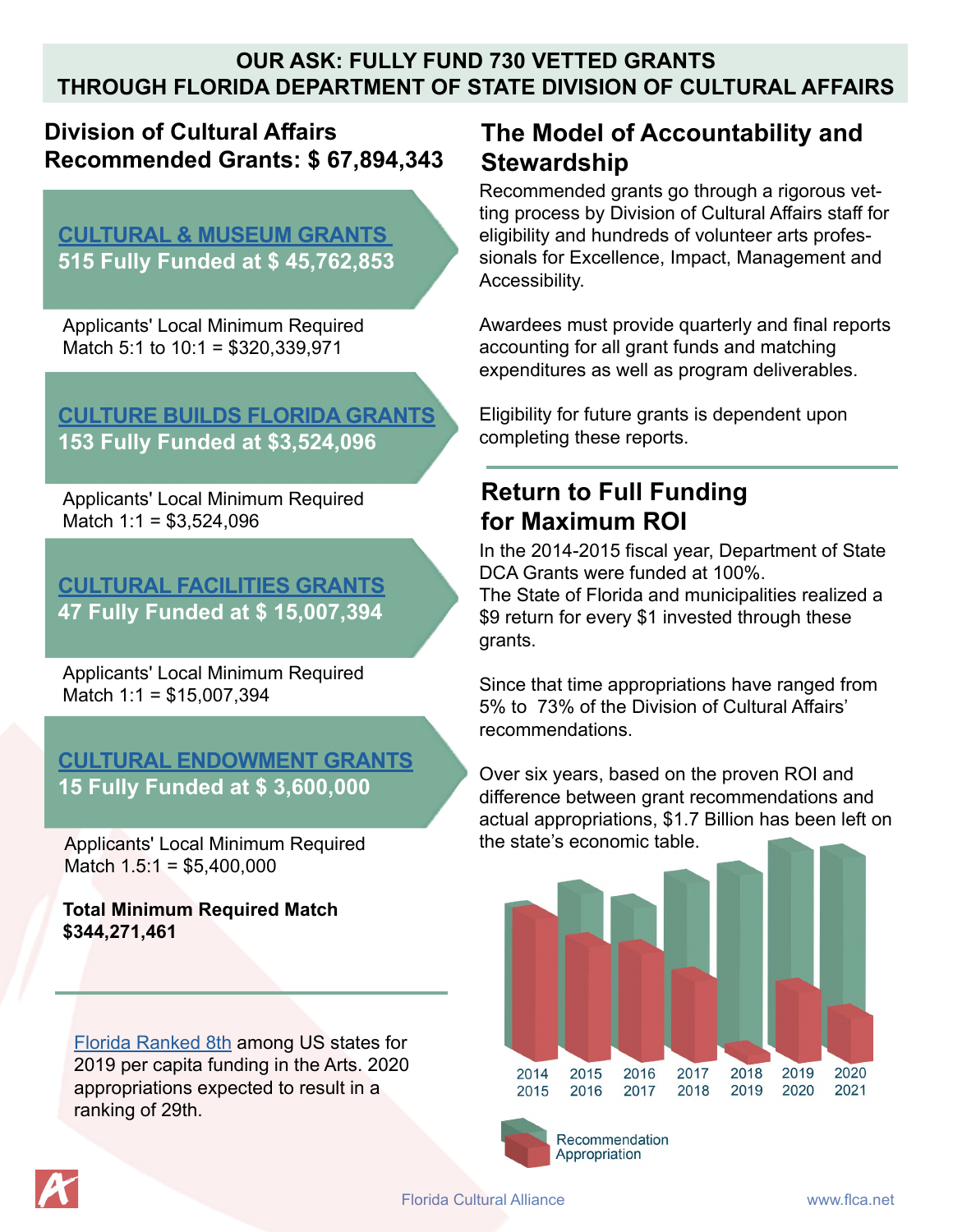## **THE SUPPORT: THE ARTS ARE CRITICAL TO FLORIDA'S RECOVERY**

#### <span id="page-4-0"></span>**Since measures to prevent the spread of COVID-19 began in March, it's been tough.**

#### **1490 Florida Arts and Cultural (mostly small) businesses reported**

- Over \$**223,848,000 COVID-related losses** and expenses.
- **• 20,455 Florida Workers/ Jobs** terminated, furloughed or not filled.

**Artists & Arts and Cultural organizations pivoted and provided** 

virtual educational activities, including instruction, stress relief and social interaction when summer camps closed, parents struggled, schools pared down curriculum and after school education was non-existent.

**Arts and culture organizations programmed** 

virtual concerts, exhibits, instruction and entertainment, avenues for social exchange, and other much-needed distraction during this year of fear, anxiety and human isolation.

#### **But we know what the Arts & Cultural sector can do for Florida's future blue sky days.**



Thank you for standing with Florida's Non-Profit Arts and Cultural sector though this most challenging past year.

Partner with us in speeding the recovery by fully funding the Department of State Division of Cultural Affairs vetted matching grants.

\*Americans for the Arts (D&B), [+Destination Analysis,](https://mk0destinationajcrrq.kinstacdn.com/wp-content/uploads/2016/08/DA_072916-final-print.pdf) ++[Florida Center for Fine Arts Education,](https://cfaefl.org/media/1214/cohort-study-one-page.pdf) [^Florida Chamber of Commerce](https://www.flchamber.com/florida-2030/) 

www.flca.net **Florida Cultural Alliance** 

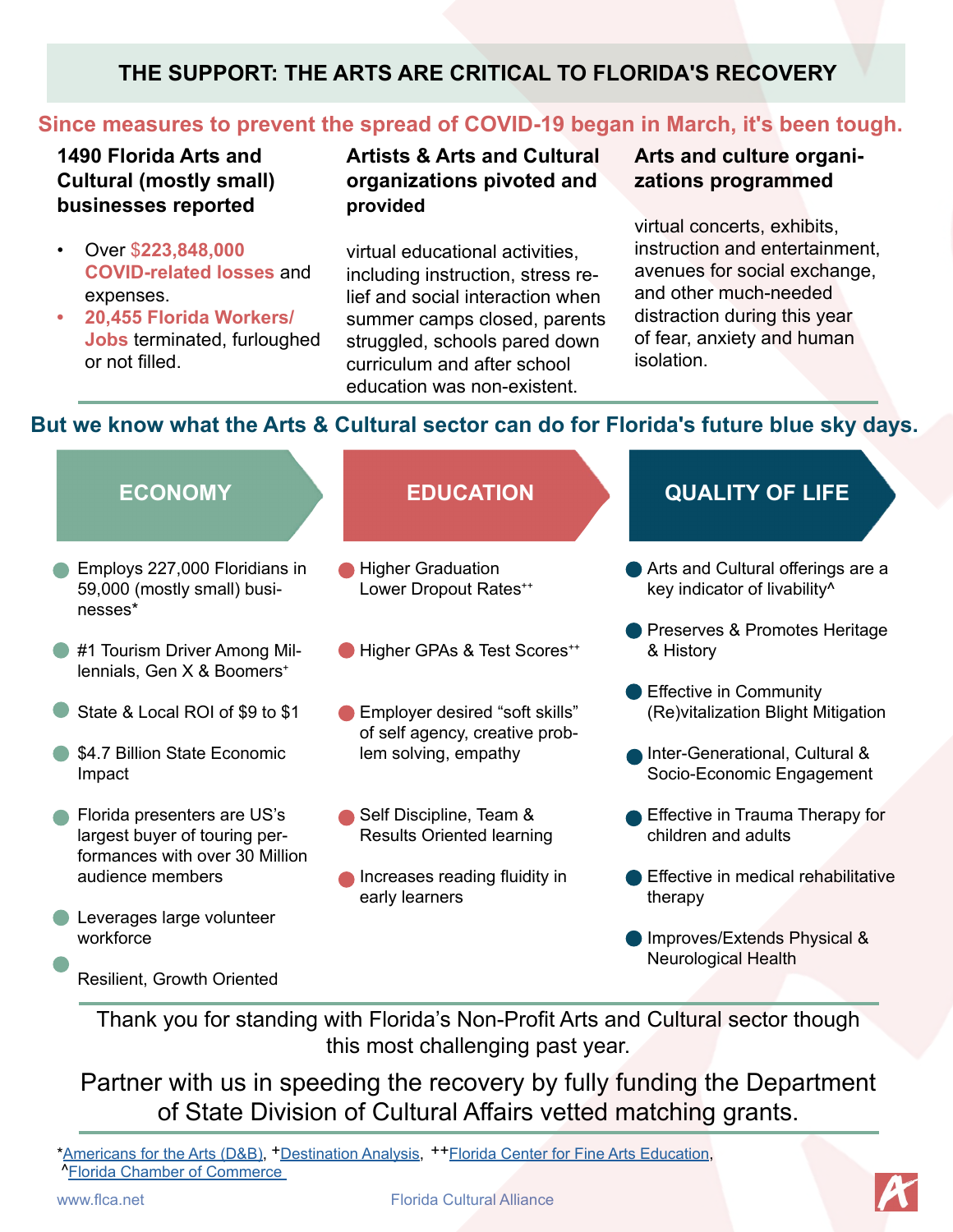<span id="page-5-0"></span>

| <b>Cultural and Museum Grant Applicants</b>                    | County         | <b>Panel</b><br><b>Recommendation</b> |
|----------------------------------------------------------------|----------------|---------------------------------------|
| <b>City of Gainesville</b>                                     | Alachua        | \$150,000                             |
| Dance Alive!, Inc.                                             | Alachua        | \$90,000                              |
| Gainesville Circus Center, Inc                                 | Alachua        | \$25,000                              |
| Gainesville Fine Arts Association, Inc.                        | Alachua        | \$37,044                              |
| Gainesville Little Theater dba Gainesville Community Playhouse | Alachua        | \$40,000                              |
| Gainesville Youth Chorus, Inc.                                 | Alachua        | \$17,000                              |
| The Hippodrome State Theatre, Inc.                             | Alachua        | \$150,000                             |
| University of Florida Performing Arts Education Outreach       | Alachua        | \$150,000                             |
| Harn Museum of Art (UF)                                        | Alachua        | \$150,000                             |
| University of Florida College of the Arts                      | Alachua        | \$132,500                             |
| Florida Musem (UF)                                             | Alachua        | \$150,000                             |
| Bay Arts Alliance, Inc.                                        | Bay            | \$56,500                              |
| Martin Theatre, Inc.                                           | Bay            | \$40,000                              |
| Panama City Pops Orchestra                                     | Bay            | \$39,750                              |
| Brevard Cultural Alliance, Inc.                                | <b>Brevard</b> | \$90,000                              |
| Brevard Regional Arts Groups, Inc.                             | <b>Brevard</b> | \$90,000                              |
| Brevard Symphony Orchestra, Inc.                               | <b>Brevard</b> | \$90,000                              |
| East Coast Zoological Society of Florida, Inc.                 | <b>Brevard</b> | \$150,000                             |
| <b>Melbourne City Ballet Theatre</b>                           | <b>Brevard</b> | \$25,000                              |
| Melbourne Community Orchestra, Inc.                            | <b>Brevard</b> | \$10,000                              |
| Melbourne Municipal Band Association, Inc.                     | <b>Brevard</b> | \$40,000                              |
| Space Coast Symphony Orchestra, Inc.                           | <b>Brevard</b> | \$67,819                              |
| The Florida Historical Society                                 | <b>Brevard</b> | \$90,000                              |
| The Historic Cocoa Village Playhouse, Inc.                     | <b>Brevard</b> | \$150,000                             |
| Titusville Playhouse, Inc.                                     | <b>Brevard</b> | \$146,000                             |
| Valiant Air Command, Inc.                                      | <b>Brevard</b> | \$13,500                              |
| All Florida Youth Orchestra, Incorporated                      | <b>Broward</b> | \$116,377                             |
| ArtServe, Inc.                                                 | <b>Broward</b> | \$150,000                             |
| Bonnet House, Inc.                                             | <b>Broward</b> | \$150,000                             |
| Brazilian Voices, Inc.                                         | <b>Broward</b> | \$10,000                              |
| <b>Broward County</b>                                          | <b>Broward</b> | \$150,000                             |
| Broward Performing Arts Foundation, Inc.                       | <b>Broward</b> | \$150,000                             |
| <b>City of Oakland Park</b>                                    | <b>Broward</b> | \$150,000                             |
| <b>City of Pembroke Pines</b>                                  | <b>Broward</b> | \$150,000                             |
| City of Pompano Beach Cultural Affairs Department              | <b>Broward</b> | \$150,000                             |
| Coral Springs Museum of Art, Inc.                              | <b>Broward</b> | \$88,795                              |
| Davie School Foundation, Inc.                                  | <b>Broward</b> | \$54,691                              |
| Deerfield Beach Historical Society Inc                         | <b>Broward</b> | \$20,941                              |
| Flamingo Gardens, Inc.                                         | <b>Broward</b> | \$150,000                             |
| Florida Singing Sons, Inc.                                     | <b>Broward</b> | \$28,236                              |
| Fort Lauderdale Historical Society, Inc.                       | <b>Broward</b> | \$87,550                              |
| Gay Men's Chorus of South Florida                              | <b>Broward</b> | \$90,000                              |
| Gold Coast Jazz Society, Inc.                                  | <b>Broward</b> | \$70,000                              |
| Hollywood Art and Culture Center, Inc.                         | <b>Broward</b> | \$115,000                             |
| <b>Jazz Education Community Coalition</b>                      | <b>Broward</b> | \$6,336                               |
| Lovewell Institute for the Creative Arts                       | <b>Broward</b> | \$25,000                              |
| Master Chorale of South Florida, Inc.                          | <b>Broward</b> | \$38,548                              |
| Museum of Discovery and Science, Inc.                          | <b>Broward</b> | \$150,000                             |
| Nova Southeastern University                                   | <b>Broward</b> | \$150,000                             |
| <b>Performing Arts Center Authority</b>                        | <b>Broward</b> | \$150,000                             |

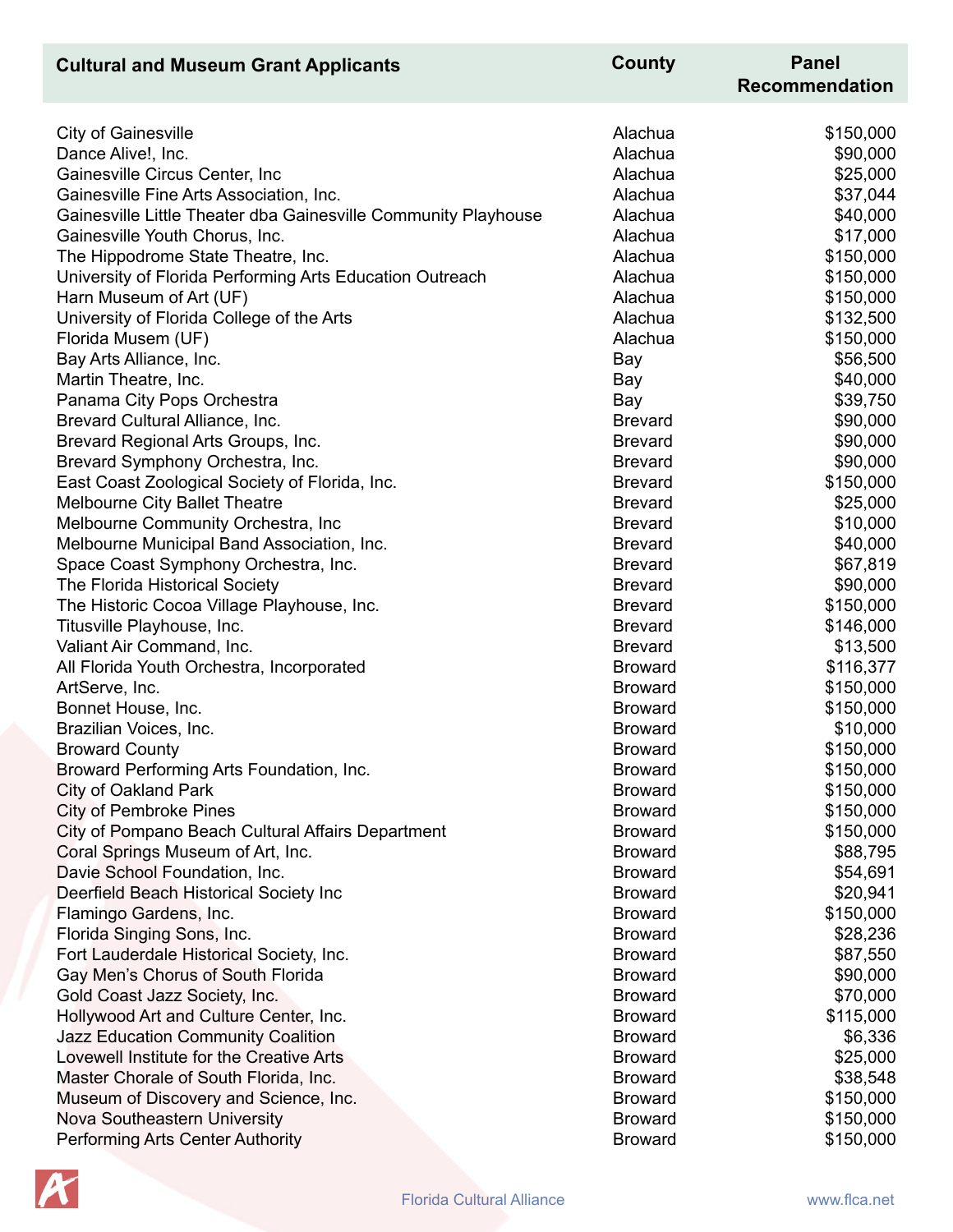| <b>Culture and Museum Grant Applicants</b>             | <b>County</b>  | <b>Panel</b>          |
|--------------------------------------------------------|----------------|-----------------------|
|                                                        |                | <b>Recommendation</b> |
|                                                        |                |                       |
| Prizm Projects, Inc.                                   | <b>Broward</b> | \$25,000              |
| Sample-McDougald House Preservation Society, Inc.      | <b>Broward</b> | \$33,000              |
| Slow Burn Theatre Company, Inc.                        | <b>Broward</b> | \$150,000             |
| South Florida Pride Wind Ensemble, Inc.                | <b>Broward</b> | \$25,000              |
| South Florida Symphony Orchestra                       | <b>Broward</b> | \$150,000             |
| Stonewall Library & Archives, Inc.                     | <b>Broward</b> | \$85,000              |
| Symphony of the Americas, Inc.                         | <b>Broward</b> | \$145,000             |
| The Broward County Film Society, Inc.                  | <b>Broward</b> | \$100,000             |
| The Fort Lauderdale Children's Theatre, Inc.           | <b>Broward</b> | \$90,000              |
| The Girlchoir of South Florida, Inc.                   | <b>Broward</b> | \$40,000              |
| The Heartbeat Foundation Corp                          | <b>Broward</b> | \$40,000              |
| The Stranahan House, Inc.                              | <b>Broward</b> | \$83,000              |
| World AIDS Museum, Incorporated                        | <b>Broward</b> | \$43,697              |
| Young At Art of Broward, Inc.                          | <b>Broward</b> | \$150,000             |
| The Charlotte Chorale, Inc                             | Charlotte      | \$22,519              |
| Orange Park Community Theatre, Inc.                    | Clay           | \$40,000              |
| The Fleming Island Theater Incorporated                | Clay           | \$16,200              |
| Art League of Marco Island, Inc.                       | Collier        | \$87,100              |
| Artis-Naples, Inc.                                     | Collier        | \$150,000             |
| Conservancy of Southwest Florida, Inc.                 | Collier        | \$150,000             |
| Golisano Children's Museum of Naples                   | Collier        | \$150,000             |
| Gulfshore Opera, Inc.                                  | Collier        | \$89,750              |
| Gulfshore Playhouse, Inc.                              | Collier        | \$150,000             |
| Naples Art Association, Inc.                           | Collier        | \$130,000             |
| Naples Botanical Garden, Inc.                          | Collier        | \$150,000             |
| <b>Naples Concert Band</b>                             | Collier        | \$19,300              |
| Opera Naples, Inc.                                     | Collier        | \$150,000             |
| <b>SWFL Holocaust Museum</b>                           | Collier        | \$90,000              |
| The Naples Players, Inc.                               | Collier        | \$150,000             |
| United Arts Council of Collier County, Inc.            | Collier        | \$70,670              |
| Art with a Heart in Healthcare, Inc.                   | Duval          | \$50,000              |
| Beaches Area Historical Society, Inc.                  | Duval          | \$72,400              |
| Beaches Fine Arts Series, Inc.                         | Duval          | \$44,983              |
| Cathedral Arts Project, Inc.                           | Duval          | \$150,000             |
| Civic Orchestra of Jacksonville, Inc.                  | Duval          | \$16,670              |
| Cultural Council of Greater Jacksonville, Inc.         | Duval          | \$150,000             |
| Don't Miss A Beat, Inc.                                | Duval          | \$40,000              |
| Downtown Vision Alliance, Inc.                         | Duval          | \$25,000              |
| Florida State College at Jacksonville Foundation, Inc. | Duval          | \$150,000             |
| Florida Theatre Performing Arts Center, Inc.           | Duval          | \$150,000             |
| Friday Musicale, Inc.                                  | Duval          | \$46,750              |
| <b>Jacksonville Dance Theatre</b>                      | Duval          | \$16,000              |
|                                                        | Duval          |                       |
| Jacksonville Symphony Association, Inc.                |                | \$150,000             |
| Jacksonville Zoological Society, Inc.                  | Duval          | \$150,000             |
| Museum of Contemporary Art Jacksonville, Inc.          | Duval          | \$150,000             |
| Museum of Science and History of Jacksonville, Inc.    | Duval          | \$150,000             |
| Players by the Sea, Inc                                | Duval          | \$73,747              |
| The DeEtte Holden Cummer Museum Foundation, Inc.       | Duval          | \$150,000             |
| The Florida Ballet at Jacksonville                     | Duval          | \$25,000              |
| The Jacksonville Children's Chorus, Inc.               | Duval          | \$120,985             |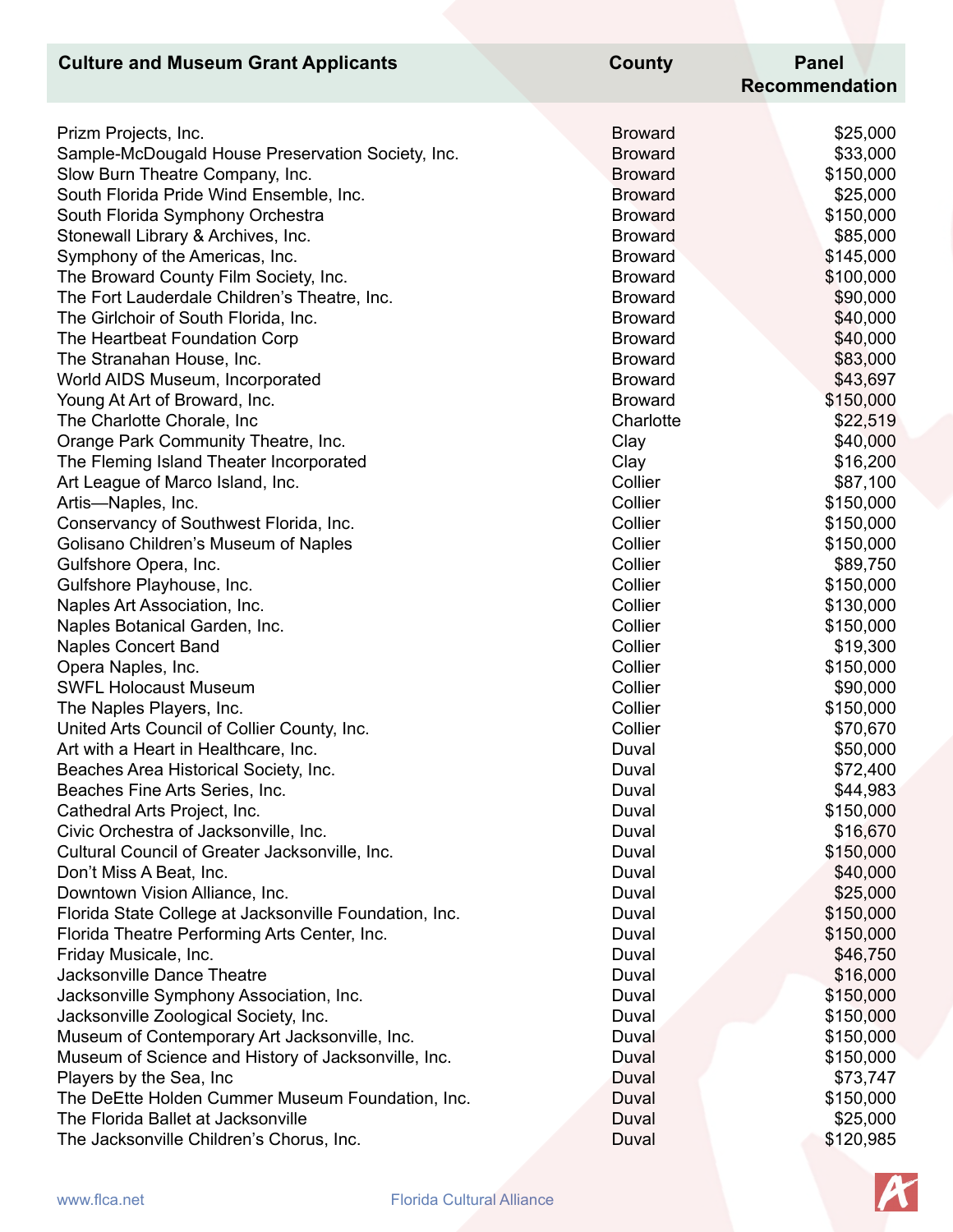| <b>Culture and Museum Grant Applicants</b>             | County                       | <b>Panel</b><br><b>Recommendation</b> |
|--------------------------------------------------------|------------------------------|---------------------------------------|
|                                                        |                              |                                       |
| The Performer's Academy Inc.                           | Duval                        | \$18,337                              |
| The San Marco Chamber Music Society, Inc.              | Duval                        | \$6,500                               |
| Theatre Jacksonville, Inc.                             | Duval                        | \$90,000                              |
| Artel, Inc.                                            | Escambia                     | \$11,500                              |
| Ballet Pensacola, Inc.                                 | Escambia                     | \$75,000                              |
| Jazz Society of Pensacola, Inc.                        | Escambia                     | \$30,187                              |
| Pensacola Children's Chorus, Inc.                      | Escambia                     | \$90,000                              |
| Pensacola Lighthouse Association Inc.                  | Escambia                     | \$98,684                              |
| Pensacola Little Theatre, Inc.                         | Escambia                     | \$102,000                             |
| Pensacola Opera                                        | Escambia                     | \$98,666                              |
| The Choral Society of Pensacola, Inc.                  | Escambia                     | \$20,000                              |
| The Greater Pensacola Symphony Orchestra, Incorporated | Escambia                     | \$133,214                             |
| The Pensacola Mess Hall, Inc.                          | Escambia                     | \$45,800                              |
| West Florida Historic Preservation, Inc.               | Escambia                     | \$90,000                              |
| Flagler Auditorium Governing Board, Inc.               | Flagler                      | \$51,800                              |
| Flagler Beach Historical Museum, Inc.                  | Flagler                      | \$19,908                              |
| Franklin's Promise Coalition, Inc.                     | Franklin                     | \$122,500                             |
| Gadsden Arts, Inc.                                     | Gadsden                      | \$68,770                              |
| Quincy Main Street, Inc.                               | Gadsden                      | \$21,500                              |
| The Quincy Music Theatre, Inc.                         | Gadsden                      | \$40,000                              |
| Caladium Arts & Crafts Cooperative, Inc.               | Highlands                    | \$25,000                              |
| South Florida State College                            | Highlands                    | \$93,876                              |
| Arts Council of Hillsborough County                    | Hillsborough                 | \$124,369                             |
| Arts4All Florida                                       | Hillsborough                 | \$148,676                             |
| Children's Museum of Tampa, Inc.                       | Hillsborough                 | \$150,000                             |
| Choral Masterworks Festival, Inc.                      | Hillsborough                 | \$51,450                              |
| Community Stepping Stones, Inc.                        | Hillsborough                 | \$25,000                              |
| Firehouse Cultural Center, Inc.                        | Hillsborough                 | \$41,250                              |
| FloriMezzo, Inc.                                       | Hillsborough                 | \$37,500                              |
| Friends of Carrollwood Cultural Center, Inc.           | Hillsborough                 | \$88,895                              |
| Friends of the Festival, Inc.                          | Hillsborough                 | \$39,550                              |
| Gasparilla Music Foundation, Inc.                      | Hillsborough                 | \$150,000                             |
| Lowry Park Zoological Society of Tampa, Inc.           | Hillsborough                 | \$150,000                             |
| Museum of Science & Industry, Inc.                     | Hillsborough                 | \$150,000                             |
| <b>New Tampa Players</b>                               | Hillsborough                 | \$18,000                              |
| Spanish Lyric Theatre, Inc.                            | Hillsborough                 | \$17,000                              |
| Stage Works, Inc.                                      | Hillsborough                 | \$60,000                              |
| Tampa Bay Performing Arts Center, Inc.                 | Hillsborough                 | \$150,000                             |
| Tampa Chapter, SPEBSQSA, Inc.                          | Hillsborough                 | \$22,828                              |
| Tampa City Ballet, Inc.                                | Hillsborough                 | \$25,000                              |
| Tampa Educational Cable Consortium, Inc.               | Hillsborough                 | \$49,163                              |
| Tampa Museum of Art, Inc.<br><b>TAMPA PRIDE, INC</b>   | Hillsborough<br>Hillsborough | \$150,000<br>\$24,800                 |
| The Florida Aquarium, Inc.                             | Hillsborough                 | \$150,000                             |
| The Jobsite Theater, Inc.                              | Hillsborough                 | \$53,868                              |
| The Tampa Bay History Center, Inc.                     | Hillsborough                 | \$150,000                             |
| The Tampa Film Institute, Inc.                         | Hillsborough                 | \$54,200                              |
| The Tampa Theatre, Inc.                                | Hillsborough                 | \$150,000                             |
| The University of South Florida                        | Hillsborough                 | \$150,000                             |
| The University of Tampa, Incorporated                  | Hillsborough                 | \$90,000                              |

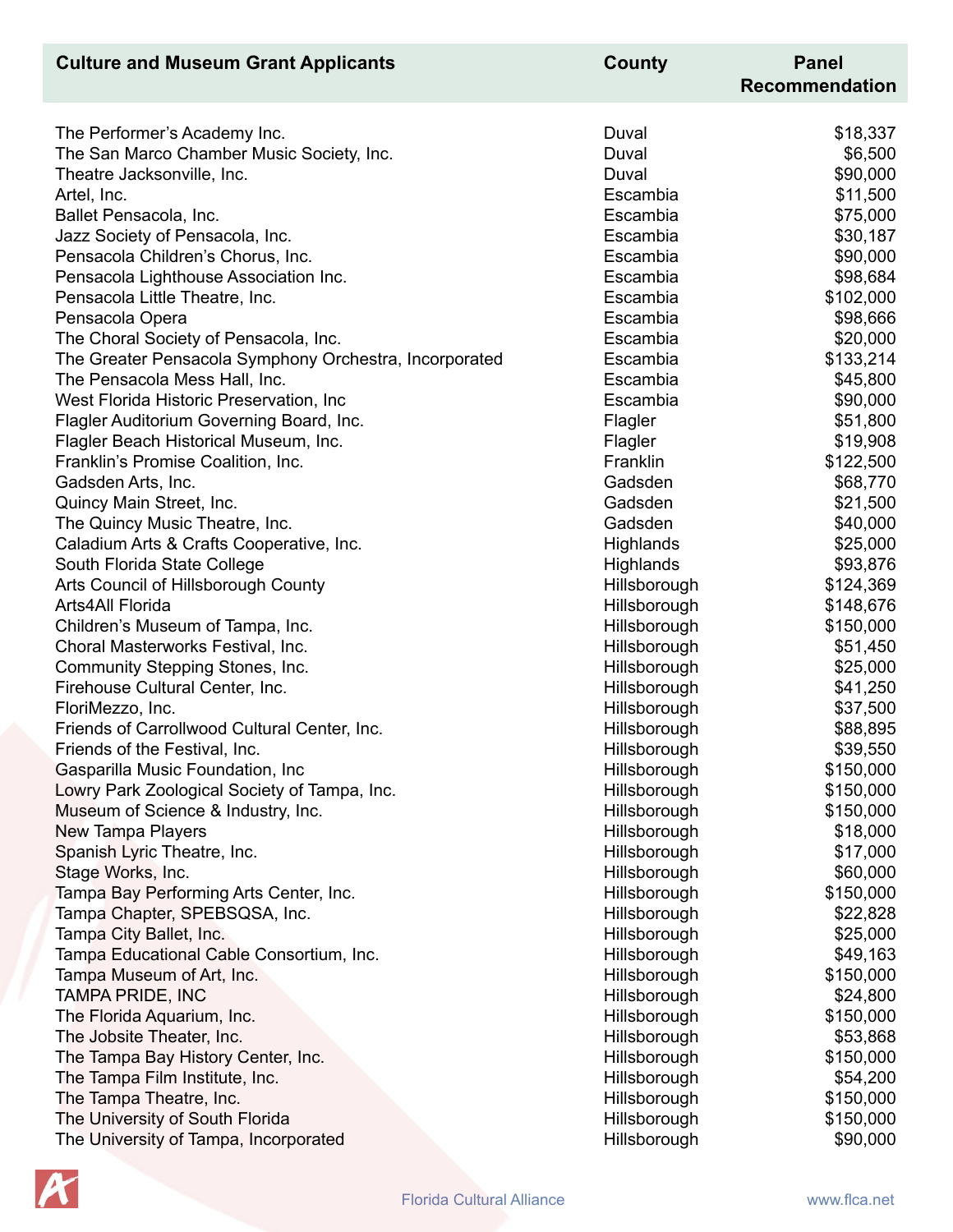| <b>Culture and Museum Grant Applicants</b>                       | <b>County</b>       | <b>Panel</b>          |
|------------------------------------------------------------------|---------------------|-----------------------|
|                                                                  |                     | <b>Recommendation</b> |
| <b>Cultural Council of Indian River County</b>                   | <b>Indian River</b> | \$40,000              |
| McKee Botanical Garden, Inc.                                     | <b>Indian River</b> | \$119,700             |
| Riverside Theatre, Inc.                                          | <b>Indian River</b> | \$150,000             |
| Vero Beach Museum of Art, Inc.                                   | <b>Indian River</b> | \$150,000             |
| <b>Vero Beach Theatre Guild</b>                                  | <b>Indian River</b> | \$79,150              |
| Arching Oaks Inc                                                 | Lake                | \$8,046               |
| Bay Street Players, Inc.                                         | Lake                | \$58,202              |
| <b>City of Clermont</b>                                          | Lake                | \$150,000             |
| Mount Dora Center for the Arts, Inc.                             | Lake                | \$67,872              |
| "Ding" Darling Wildlife Society, Inc.                            | Lee                 | \$50,000              |
| Barrier Island Group for the Arts, Inc.                          | Lee                 | \$150,000             |
| Florida Arts, Inc.                                               | Lee                 | \$113,500             |
| Florida Gulf Coast University Board of Trustees                  | Lee                 | \$24,000              |
| Florida Repertory Company, Inc.                                  | Lee                 | \$150,000             |
| <b>Grand Piano Series</b>                                        | Lee                 | \$25,000              |
| Gulf Coast Symphony Orchestra, Inc.                              | Lee                 | \$150,000             |
| Lee County Alliance of the Arts, Inc.                            | Lee                 | \$101,970             |
| Love your Rebellion, Inc.                                        | Lee                 | \$4,000               |
| Shell Museum and Educational Foundation, Inc.                    | Lee                 | \$150,000             |
| Southwest Florida Military Museum and Library, Inc.              | Lee                 | \$25,000              |
| Southwest Florida Symphony Orchestra and Chorus Association, Inc | Lee                 | \$147,000             |
| Symphonic Chorale of Southwest Florida, Inc.                     | Lee                 | \$30,266              |
| 621 Gallery, Inc.                                                | Leon                | \$14,100              |
| Florida Art Education Association, Incorporated                  | Leon                | \$40,000              |
| Florida Association of Museums Foundation, Inc.                  | Leon                | \$50,076              |
| Florida School Music Association, Incorporated                   | Leon                | \$64,724              |
| <b>Florida State University</b>                                  | Leon                | \$150,000             |
| <b>Florida State University</b>                                  | Leon                | \$76,400              |
| <b>Florida State University</b>                                  | Leon                | \$150,000             |
| Goodwood Museum and Gardens, Inc.                                | Leon                | \$90,000              |
| John Gilmore Center for African American History and Culture     | Leon                | \$79,001              |
| <b>Making Light Productions</b>                                  | Leon                | \$43,984              |
| Tallahassee Little Theatre, Inc.                                 | Leon                | \$64,484              |
| Tallahassee Museum of History and Natural Science, Inc.          | Leon                | \$150,000             |
| Tallahassee Symphony Orchestra, Inc.                             | Leon                | \$102,160             |
| Tallahassee Youth Orchestras, Inc.                               | Leon                | \$40,000              |
| Tallahassee-Leon County Cultural Resources Commission            | Leon                | \$150,000             |
| The District Board of Trustees of Tallahassee Community College  | Leon                | \$123,000             |
| The Florida Music Education Association, Inc.                    | Leon                | \$124,438             |
| The Tallahassee Bach Parley, Inc.                                | Leon                | \$40,000              |
| The Tallahassee Ballet, Inc.                                     | Leon                | \$90,000              |
| Young Actors Theatre of Tallahassee, Inc.                        | Leon                | \$90,000              |
| Bishop Museum of Science and Nature, Inc.                        | Manatee             | \$150,000             |
| RUSSIAN BALLET, INC.                                             | Manatee             | \$25,000              |
| Southern Atelier, Inc.                                           | Manatee             | \$40,000              |
| The Art League of Manatee County                                 | Manatee             | \$90,000              |
| The Manatee Players, Inc.                                        | <b>Manatee</b>      | \$150,000             |
| College of Central Florida Foundation, Inc.                      | <b>Marion</b>       | \$150,000             |
| Ocala Symphony Orchestra, Inc.                                   | Marion              | \$150,000             |
| The Marion Players, Inc.                                         | Marion              | \$138,152             |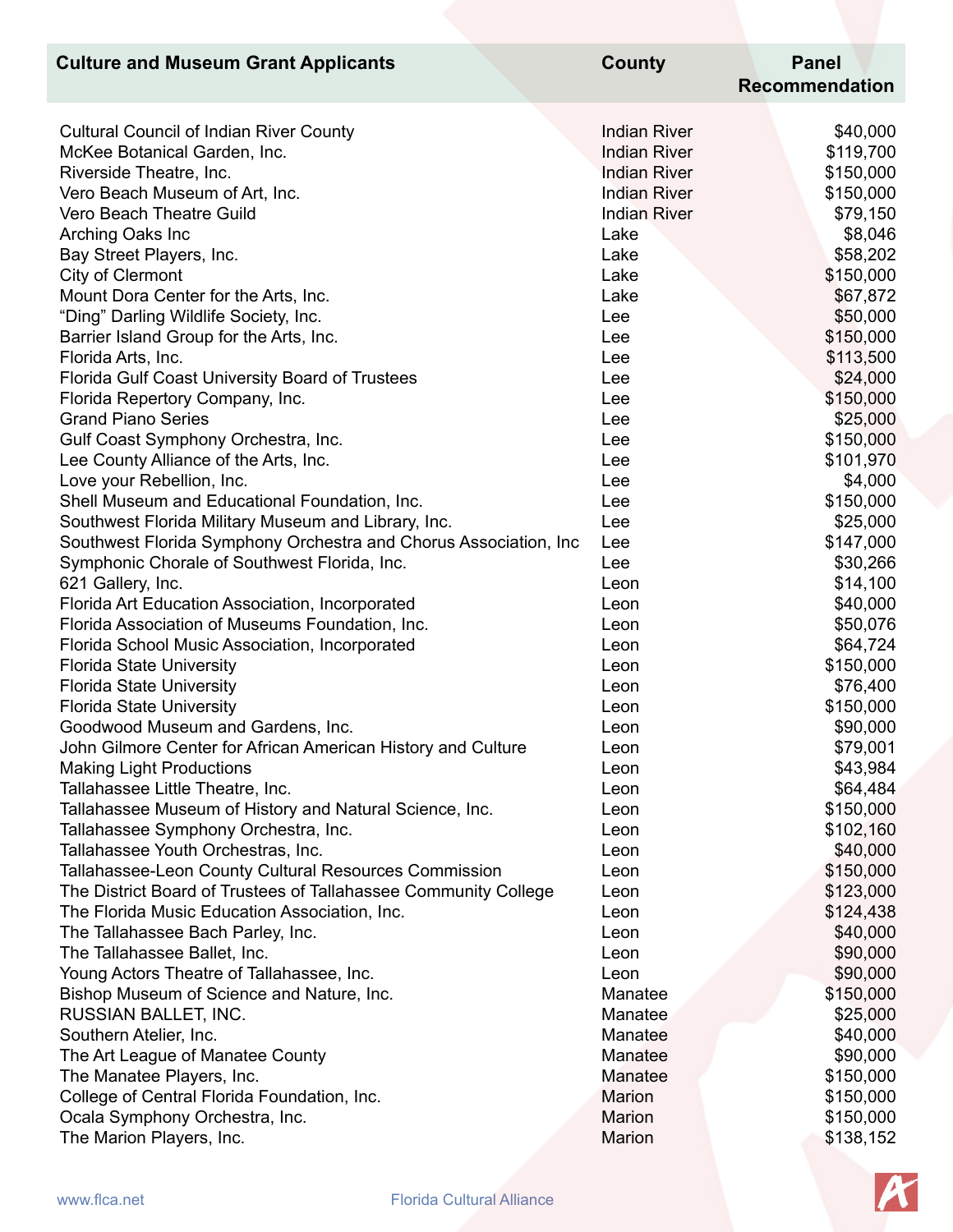| <b>Culture and Museum Grant Applicants</b>                  | County     | <b>Panel</b>          |
|-------------------------------------------------------------|------------|-----------------------|
|                                                             |            | <b>Recommendation</b> |
| Historical Society of Martin County, Inc.                   | Martin     | \$106,154             |
| The Arts Council, Inc.                                      | Martin     | \$67,400              |
| Treasure Coast Community Singers, Inc.                      | Martin     | \$13,550              |
| Treasure Coast Youth Symphony Inc.                          | Martin     | \$25,000              |
| <b>Actors' Playhouse Productions</b>                        | Miami-Dade | \$150,000             |
| Adrienne Arsht Center Trust, Inc.                           | Miami-Dade | \$150,000             |
| Alhambra Music, Inc.                                        | Miami-Dade | \$141,813             |
| American Children's Orchestras for Peace, Inc.              | Miami-Dade | \$16,429              |
| Arca Images, Inc.                                           | Miami-Dade | \$40,000              |
| Area Performance Gallery, Inc.                              | Miami-Dade | \$120,000             |
| Arts & Business Council of Miami, Inc.                      | Miami-Dade | \$53,850              |
| Arts Ballet Theatre of Florida, Inc.                        | Miami-Dade | \$94,300              |
| Arts for Learning/Miami, Inc.                               | Miami-Dade | \$150,000             |
| ArtSouth, A Not-for-Profit Corporation                      | Miami-Dade | \$35,228              |
| Bakehouse Art Complex, Inc.                                 | Miami-Dade | \$90,000              |
| Bas Fisher Invitational, Inc.                               | Miami-Dade | \$29,415              |
| Bascomb Memorial Broadcasting Foundation, Inc.              | Miami-Dade | \$90,340              |
| Center for the Advancement of Jewish Education, Inc.        | Miami-Dade | \$150,000             |
| Centro Cultural Español de Cooperación Iberoamericana, Inc. | Miami-Dade | \$90,000              |
| Chopin Foundation of the United States, Inc.                | Miami-Dade | \$50,000              |
| City of Homestead                                           | Miami-Dade | \$150,000             |
| Civic Chorale of Greater Miami, Inc.                        | Miami-Dade | \$10,674              |
| Contemporary Arts Foundation Inc.                           | Miami-Dade | \$25,000              |
| Coral Gables Cinemateque Inc.                               | Miami-Dade | \$99,486              |
| Coral Gables Museum, Corp.                                  | Miami-Dade | \$123,216             |
| <b>Creation Art Center Corporation</b>                      | Miami-Dade | \$40,000              |
| Cuban Classical Ballet of Miami, Inc.                       | Miami-Dade | \$40,000              |
| Dimensions Dance Theater of Miami Inc.                      | Miami-Dade | \$25,000              |
| El Ingenio, Inc.                                            | Miami-Dade | \$20,000              |
| Fantasy Theatre Factory, Inc.                               | Miami-Dade | \$93,443              |
| Fire Haus Projects, Inc.                                    | Miami-Dade | \$24,530              |
| Florida Film Institute, Inc.                                | Miami-Dade | \$40,000              |
| Florida Grand Opera, Inc.                                   | Miami-Dade | \$150,000             |
| Florida International University Foundation, Inc.           | Miami-Dade | \$99,778              |
| Friends of the Bass Museum, Inc.                            | Miami-Dade | \$150,000             |
| Fundarte, Inc.                                              | Miami-Dade | \$80,000              |
| Gablestage, Inc.                                            | Miami-Dade | \$150,000             |
| Greater Miami Youth Symphony of Dade County, Florida, Inc.  | Miami-Dade | \$90,000              |
| Guitars Over Guns Organization, Inc.                        | Miami-Dade | \$90,000              |
| Haitian Heritage Museum Corp.                               | Miami-Dade | \$11,000              |
| Historical Association of Southern Florida, Inc.            | Miami-Dade | \$150,000             |
| <b>Holocaust Memorial Committee</b>                         | Miami-Dade | \$90,000              |
| <b>IFCM Corp.</b>                                           | Miami-Dade | \$41,917              |
| IlluminArts, Inc.                                           | Miami-Dade | \$9,808               |
| Institute of Contemporary Art, Miami                        | Miami-Dade | \$150,000             |
| Jorge M. Pérez Art Museum of Miami-Dade County, Inc.        | Miami-Dade | \$150,000             |
| Living Arts Trust, Inc.                                     | Miami-Dade | \$90,000              |
| Locust Projects, Inc.                                       | Miami-Dade | \$40,000              |
| Marjory Stoneman Douglas Biscayne Nature Center, Inc.       | Miami-Dade | \$90,000              |
| Miami Beach Garden Conservancy, Inc.                        | Miami-Dade | \$90,000              |
| Miami Children's Museum, Inc.                               | Miami-Dade | \$150,000             |

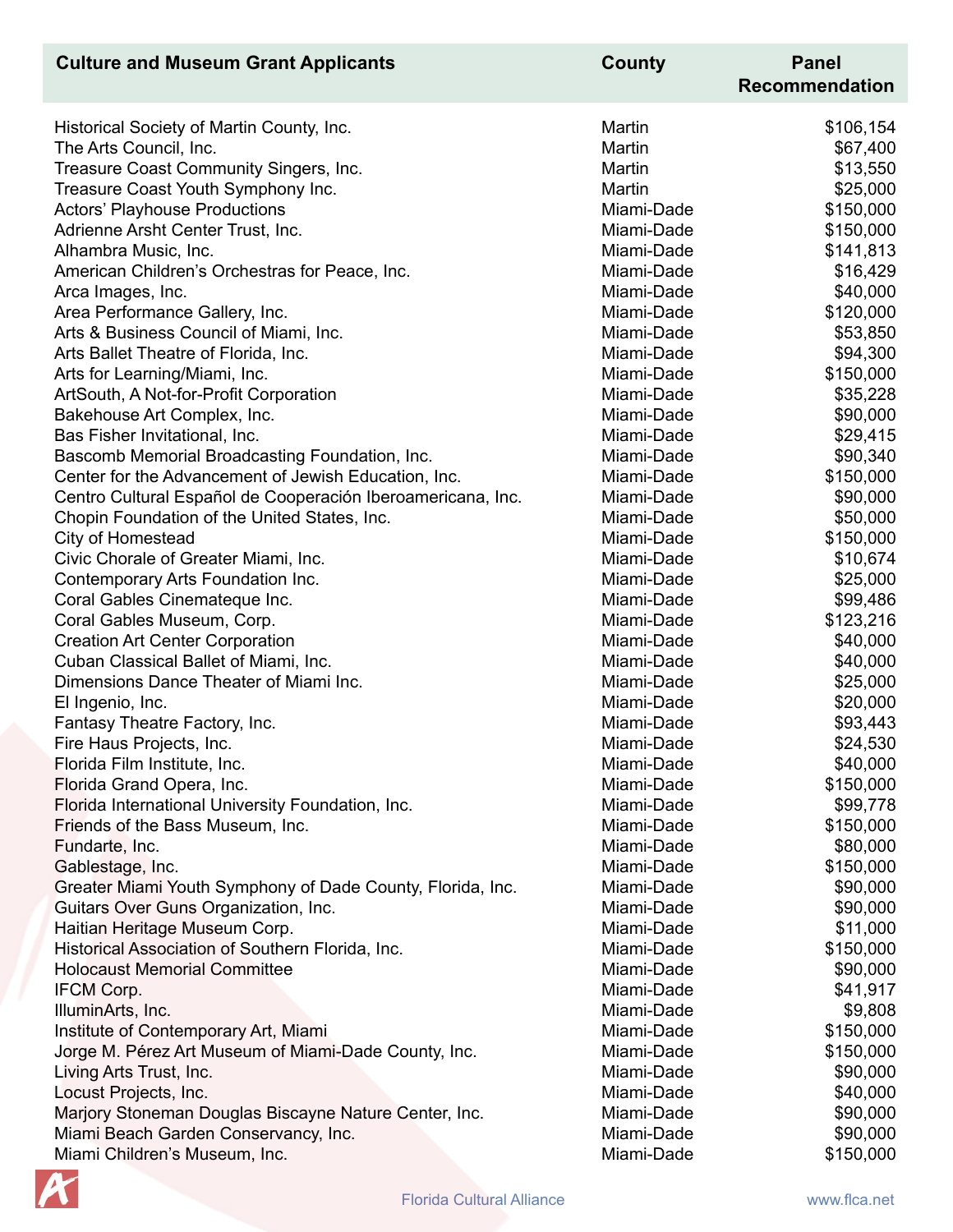| <b>Culture and Museum Grant Applicants</b>                     | <b>County</b>            | <b>Panel</b><br><b>Recommendation</b> |
|----------------------------------------------------------------|--------------------------|---------------------------------------|
| Miami City Ballet, Inc.                                        | Miami-Dade               | \$150,000                             |
| Miami Dade College                                             | Miami-Dade               | \$109,000                             |
| Miami Dade College                                             | Miami-Dade               | \$150,000                             |
| Miami Dade College                                             | Miami-Dade               | \$90,000                              |
| Miami Dade College                                             | Miami-Dade               | \$71,000                              |
| Miami Dade College                                             | Miami-Dade               | \$150,000                             |
| Miami Dade College                                             | Miami-Dade               | \$76,742                              |
| Miami Dance Project, Inc.                                      | Miami-Dade               | \$95,000                              |
| Miami Design Preservation League, Inc.                         | Miami-Dade               | \$149,360                             |
| Miami Hispanic Ballet Corp.                                    | Miami-Dade               | \$40,000                              |
| Miami Light Project, Inc.                                      | Miami-Dade               | \$90,000                              |
| Miami Lyric Opera, Inc.                                        | Miami-Dade               | \$40,000                              |
| Miami Music Institute, Inc.                                    | Miami-Dade               | \$120,843                             |
| Miami Music Project, Inc.                                      | Miami-Dade               | \$150,000                             |
| Miami New Drama                                                | Miami-Dade               | \$150,000                             |
| Miami Short Film Festival                                      | Miami-Dade               | \$10,000                              |
| Miami Theater Center, Inc.                                     | Miami-Dade               | \$86,000                              |
| Miami-Dade County                                              | Miami-Dade               | \$150,000                             |
| Miami-Dade County Auditorium                                   | Miami-Dade               | \$150,000                             |
| Michael-Ann Russell Jewish Community Center, Inc.              | Miami-Dade               | \$45,000                              |
| <b>Moksha Arts Collective</b>                                  | Miami-Dade               | \$10,199                              |
| Museum of Contemporary Art, Inc.                               | Miami-Dade               | \$150,000                             |
| Museum of Science, Inc.                                        | Miami-Dade               | \$150,000                             |
| Musicall, Inc.                                                 | Miami-Dade               | \$70,335                              |
| National Foundation for Advancement in the Arts, Inc.          | Miami-Dade               | \$150,000                             |
| New World Symphony, Inc.                                       | Miami-Dade               | \$150,000                             |
| Nu Deco Ensemble, Inc.                                         | Miami-Dade               | \$120,000                             |
| Olympia Center, Inc.                                           | Miami-Dade               | \$150,000                             |
| Orchestra Miami, Inc.                                          | Miami-Dade               | \$40,000                              |
| Patrons of Exceptional Artists, Inc.                           | Miami-Dade               | \$40,737                              |
| <b>Rise Kern Cultural Productions</b>                          | Miami-Dade               | \$25,000                              |
| Seraphic Fire, Inc.                                            | Miami-Dade               | \$150,000                             |
| South Florida Art Center, Inc.                                 | Miami-Dade               | \$150,000                             |
| South Florida Youth Symphony, Inc.                             | Miami-Dade               | \$35,483                              |
| The Children's Voice Chorus, Inc.                              | Miami-Dade               | \$34,709                              |
| The Cove/Rincon Corp.                                          | Miami-Dade               | \$3,900                               |
| The Dance Now! Ensemble, Inc.                                  | Miami-Dade               | \$39,410                              |
| The Dave and Mary Alper Jewish Community Center, Inc.          | Miami-Dade               | \$112,950                             |
| The Florida International University Board of Trustees         | Miami-Dade               | \$150,000                             |
| The Florida International University Board of Trustees         | Miami-Dade               | \$150,000                             |
| The Fountainhead Residency Inc                                 | Miami-Dade<br>Miami-Dade | \$25,000                              |
| The M Ensemble Company, Inc.                                   |                          | \$26,600                              |
| The Miami Symphony Orchestra/Orquesta Sinfonica De Miami, Inc. | Miami-Dade               | \$106,000                             |
| The Rhythm Foundation, Inc.                                    | Miami-Dade               | \$120,000                             |
| Thomas Armour Youth Ballet, Inc.                               | Miami-Dade               | \$150,000                             |
| TL Tango Lovers Organization, Inc.<br>University of Miami      | Miami-Dade<br>Miami-Dade | \$48,000<br>\$150,000                 |
| University of Wynwood, Inc.                                    | Miami-Dade               | \$68,000                              |
| <b>Village of Pinecrest</b>                                    | Miami-Dade               | \$150,000                             |
| Vizcaya Museum and Gardens Trust, Inc.                         | Miami-Dade               | \$150,000                             |
| Young Musicians Unite, Inc                                     | Miami-Dade               | \$25,000                              |
|                                                                |                          |                                       |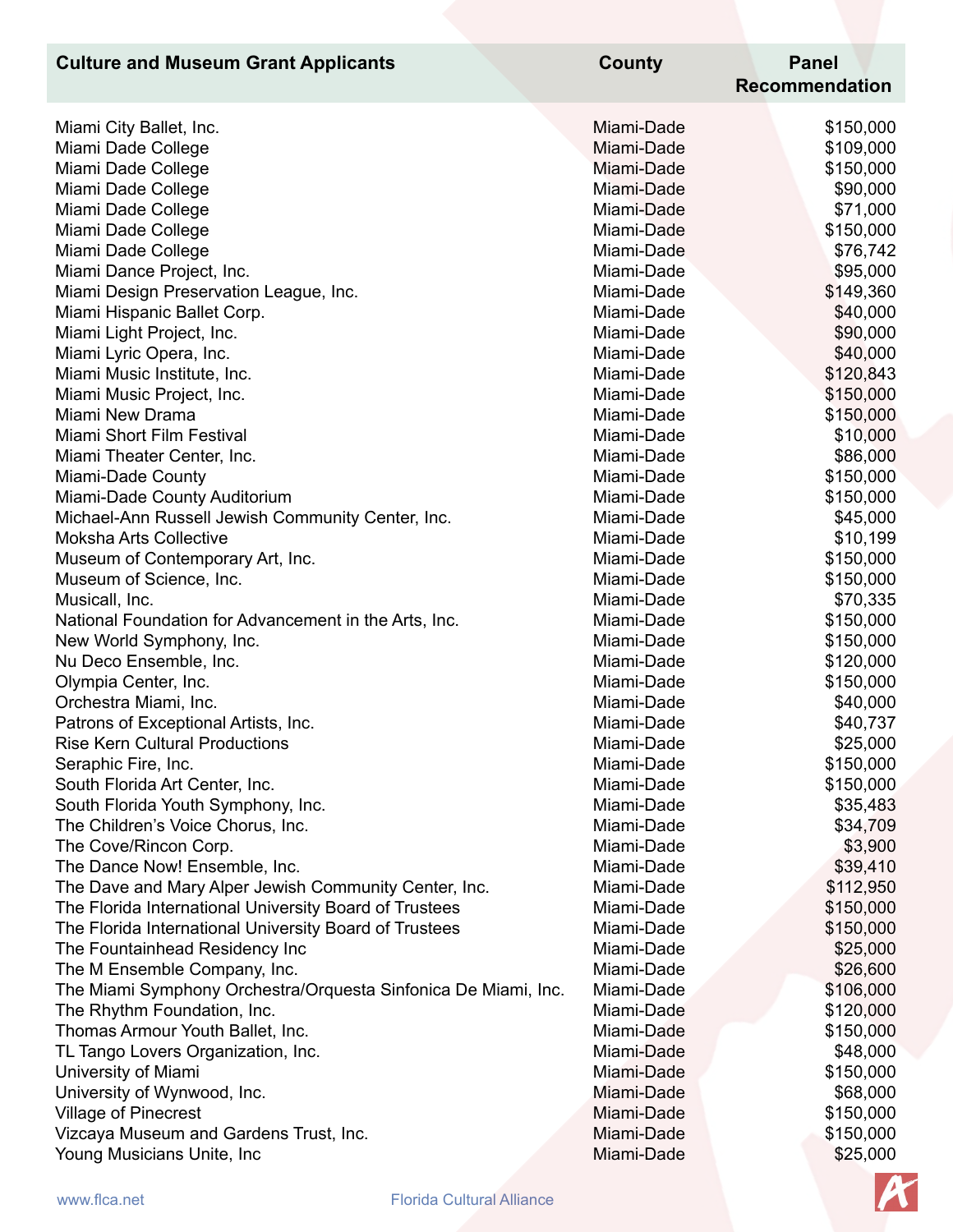| <b>Culture and Museum Grant Applicants</b>                                      | <b>County</b>    | <b>Panel</b><br><b>Recommendation</b> |
|---------------------------------------------------------------------------------|------------------|---------------------------------------|
| Zoetic Stage, Inc                                                               | Miami-Dade       | \$90,000                              |
| Zoo Miami Foundation                                                            | Miami-Dade       | \$150,000                             |
| Bahama Village Music Program, Inc.                                              | Monroe           | \$40,000                              |
| Florida Keys History and Discovery Foundation, Inc.                             | Monroe           | \$25,000                              |
| Florida Keys History of Diving Museum, Inc.                                     | Monroe           | \$73,250                              |
| Key West Art and Historical Society, Inc.                                       | Monroe           | \$150,000                             |
| Key West Botanical Garden Society, Inc.                                         | Monroe           | \$52,941                              |
| Key West Film Festival Corporation                                              | Monroe           | \$25,000                              |
| Key West Literary Seminar, Inc.                                                 | Monroe           | \$90,000                              |
| Key West Players, Inc.                                                          | Monroe           | \$97,000                              |
| Marathon Community Theatre, Inc.                                                | Monroe           | \$39,440                              |
| Mel Fisher Maritime Heritage Society, Inc.                                      | Monroe           | \$150,000                             |
| Monroe Council of the Arts Corporation                                          | Monroe           | \$45,345                              |
| Red Barn Actor's Studio, Inc.                                                   | Monroe           | \$73,405                              |
| The Studios of Key West, Inc.                                                   | Monroe           | \$150,000                             |
| Amelia Island Chamber Music Festival, Inc.                                      | <b>Nassau</b>    | \$72,563                              |
| Amelia Island Museum of History, Inc.                                           | Nassau           | \$53,561                              |
| Arts Alive Nassau, Inc.                                                         | Nassau           | \$19,407                              |
| <b>Emerald Coast Science Center</b>                                             | Okaloosa         | \$55,000                              |
| Northwest Florida Ballet, Inc.                                                  | Okaloosa         | \$90,763                              |
| Sinfonia Gulf Coast, Inc.                                                       | Okaloosa         | \$133,471                             |
| Albin Polasek Museum and Sculpture Gardens, Inc.                                | Orange           | \$90,000                              |
| Celebration Theatre Company, Inc.                                               | Orange           | \$25,000                              |
| Central Florida Ballet. Inc.                                                    | Orange           | \$89,662                              |
| Central Florida Community Arts, Inc.                                            | Orange           | \$150,000                             |
| <b>Central Florida Vocal Arts</b>                                               | Orange           | \$29,700                              |
| City of Orlando                                                                 | Orange           | \$150,000                             |
| <b>Crealde School of Art</b>                                                    | Orange           | \$111,371                             |
| Creative City Project, Inc.                                                     | Orange           | \$118,310                             |
| Downtown Arts District, Inc.                                                    | Orange           | \$87,000                              |
| Dr. Phillips Center for the Performing Arts, Inc.                               | Orange           | \$150,000                             |
| Enzian Theatre, Inc.                                                            | Orange           | \$150,000                             |
| Florida Symphony Youth Orchestra, Inc.                                          | Orange           | \$56,700                              |
| Friends of the Mennello Museum of American Art, Inc.                            | Orange           | \$61,420                              |
| Garden Theatre, Inc.                                                            | Orange           | \$150,000                             |
| Global Peace Film Festival, Inc.<br>Historical Society of Central Florida, Inc. | Orange           | \$50,500<br>\$150,000                 |
| Holocaust Memorial Resource and Education Center of Florida, Inc.               | Orange<br>Orange | \$94,260                              |
| International Fringe Festival of Central Florida, Inc.                          | Orange           | \$145,077                             |
| Mad Cow Theatre, Inc.                                                           | Orange           | \$81,367                              |
| Maitland Art and History Association, Inc.                                      | Orange           | \$92,037                              |
| Messiah Choral Society, Inc.                                                    | Orange           | \$3,805                               |
| MicheLee Puppets, Inc.                                                          | Orange           | \$39,375                              |
| Opera Orlando, Inc.                                                             | Orange           | \$97,895                              |
| Orlando Ballet, Inc.                                                            | Orange           | \$150,000                             |
| Orlando City Ballet Inc.                                                        | Orange           | \$25,000                              |
| Orlando Gay Chorus, Inc.                                                        | Orange           | \$32,495                              |
| Orlando Museum of Art, Inc.                                                     | Orange           | \$150,000                             |
| Orlando Repertory Theatre, Inc.                                                 | Orange           | \$150,000                             |
| Orlando Science Center, Inc.                                                    | Orange           | \$150,000                             |
| Orlando Shakespeare Theater, Inc.                                               | Orange           | \$150,000                             |

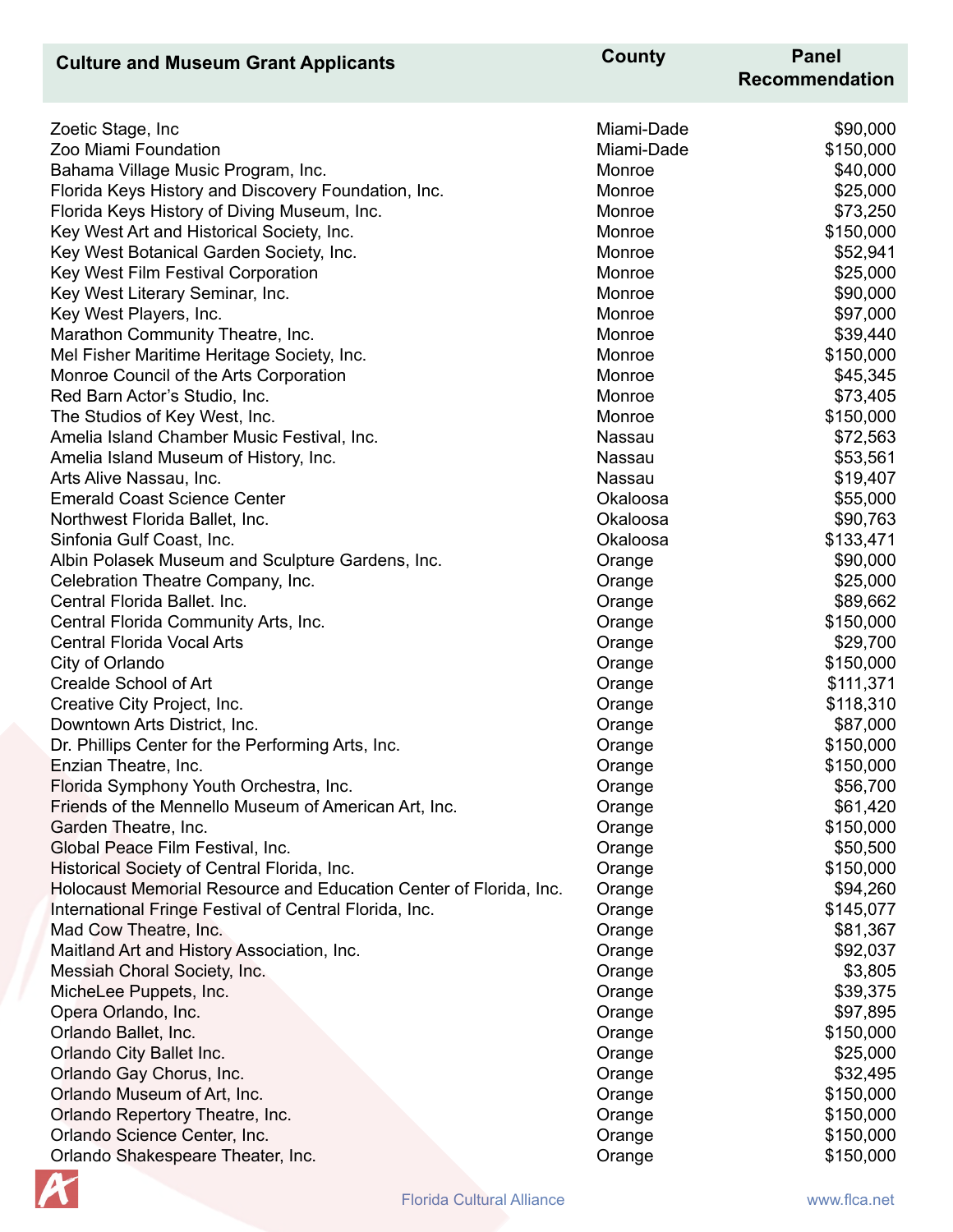| <b>Culture and Museum Grant Applicants</b>                        | <b>County</b> | <b>Panel</b><br><b>Recommendation</b> |
|-------------------------------------------------------------------|---------------|---------------------------------------|
| <b>Rollins College</b>                                            | Orange        | \$104,559                             |
| The Bach Festival Society of Winter Park, Inc.                    | Orange        | \$15,000                              |
| The Orlando Philharmonic Orchestra, Inc.                          | Orange        | \$150,000                             |
| The University of Central Florida Board of Trustees               | Orange        | \$150,000                             |
| The Winter Park Playhouse, Inc.                                   | Orange        | \$110,000                             |
| Timucua Arts Foundation, Inc.                                     | Orange        | \$37,500                              |
| United Arts of Central Florida                                    | Orange        | \$150,000                             |
| Urban Think! Foundation Inc.                                      | Orange        | \$41,850                              |
| Winter Garden Heritage Foundation, Inc.                           | Orange        | \$38,409                              |
| Winter Park Historical Association, Inc                           | Orange        | \$46,955                              |
| Celebration Foundation, Inc.                                      | Osceola       | \$10,000                              |
| Escuela de Bomba y Plena Tata Cepeda                              | Osceola       | \$1,000                               |
| Osceola Arts, Inc.                                                | Osceola       | \$116,000                             |
| <b>Osceola County Historical Society</b>                          | Osceola       | \$68,500                              |
| Adolph & Rose Levis Jewish Community Center, Inc.                 | Palm Beach    | \$106,860                             |
| Aequalis, Inc.                                                    | Palm Beach    | \$44,093                              |
| Ann Norton Sculpture Gardens                                      | Palm Beach    | \$89,000                              |
| Ballet Palm Beach, Inc.                                           | Palm Beach    | \$73,000                              |
| Blue Planet International Explorers' Bazaar & Writers' Room, Inc. | Palm Beach    | \$20,753                              |
| <b>Boca Ballet Theatre Company</b>                                | Palm Beach    | \$128,490                             |
| Boca Raton Historical Society, Inc.                               | Palm Beach    | \$89,000                              |
| Boca Raton Museum of Art, Inc.                                    | Palm Beach    | \$150,000                             |
| Boca Raton Philharmonic Symphonia, Inc.                           | Palm Beach    | \$90,000                              |
| Boynton Cultural Centre, Inc.                                     | Palm Beach    | \$67,748                              |
| Busch Wildlife Sanctuary, Inc.                                    | Palm Beach    | \$25,000                              |
| Center for Creative Education, Inc.                               | Palm Beach    | \$50,000                              |
| Creative City Collaborative of Delray Beach, Inc.                 | Palm Beach    | \$150,000                             |
| Cultural Council of Palm Beach County, Inc.                       | Palm Beach    | \$150,000                             |
| Delray Beach Chorale, Inc.                                        | Palm Beach    | \$10,000                              |
| Digital Vibez, Inc.                                               | Palm Beach    | \$25,000                              |
| <b>Florida Atlantic University</b>                                | Palm Beach    | \$56,250                              |
| Friends of Mounts Botanical Garden, Inc.                          | Palm Beach    | \$130,000                             |
| Lake Worth Cultural Renaissance Foundation, Inc.                  | Palm Beach    | \$13,804                              |
| Lighthouse ArtCenter, Inc.                                        | Palm Beach    | \$130,500                             |
| Loggerhead Marinelife Center, Inc.                                | Palm Beach    | \$25,000                              |
| Loxahatchee River Historical Society, Inc.                        | Palm Beach    | \$150,000                             |
| Lynn University, Inc.                                             | Palm Beach    | \$150,000                             |
| Maltz Jupiter Theatre, Inc.                                       | Palm Beach    | \$150,000                             |
| Norton Museum of Art, Inc.                                        | Palm Beach    | \$150,000                             |
| Old School Square Center for the Arts, Inc.                       | Palm Beach    | \$150,000                             |
| Palm Beach Dramaworks, Inc.                                       | Palm Beach    | \$150,000                             |
| Palm Beach Opera, Inc.                                            | Palm Beach    | \$150,000                             |
| Palm Beach State College                                          | Palm Beach    | \$150,000                             |
| Raymond F. Kravis Center for the Performing Arts, Inc.            | Palm Beach    | \$150,000                             |
| School of the Arts Foundation, Inc.                               | Palm Beach    | \$148,992                             |
| South Florida Science Center and Aquarium, Inc.                   | Palm Beach    | \$150,000                             |
| Sunfest of Palm Beach County, Inc.                                | Palm Beach    | \$150,000                             |
| Sunshine District Association of Chapters of S.P.E.B.S.Q.A., Inc. | Palm Beach    | \$25,000                              |
| The Armory Art Center, Inc.                                       | Palm Beach    | \$150,000                             |
| The Chamber Music Society of Palm Beach, Inc.                     | Palm Beach    | \$50,000                              |
| The Henry Morrison Flagler Museum                                 | Palm Beach    | \$150,000                             |

 $\boldsymbol{\mathcal{K}}$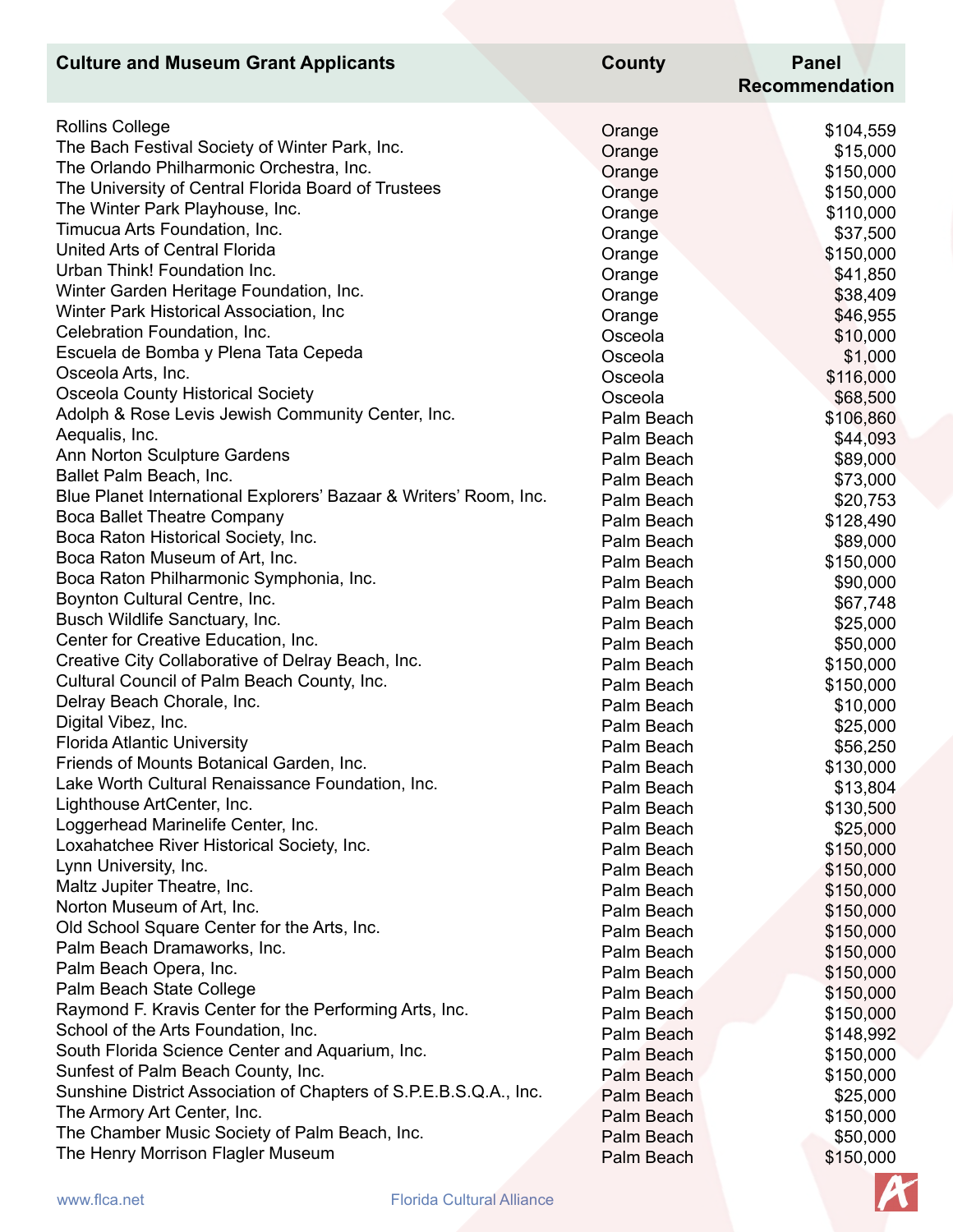| <b>Culture and Museum Grant Applicants</b>                 | <b>County</b>                      | <b>Panel</b><br><b>Recommendation</b> |
|------------------------------------------------------------|------------------------------------|---------------------------------------|
| The Lake Worth Playhouse, Inc.                             | Palm Beach                         | \$90,000                              |
| The Morikami, Inc.                                         | Palm Beach                         | \$150,000                             |
| The Palm Beach Symphony Society, Inc.                      | Palm Beach                         | \$150,000                             |
| The Zoological Society of the Palm Beaches, Inc            | Palm Beach                         | \$150,000                             |
| Young Singers of the Palm Beaches, Inc.                    | Palm Beach                         | \$94,104                              |
| Academy of Ballet Arts, Inc.                               | <b>Pinellas</b>                    | \$24,000                              |
| American Stage Company, Inc.                               | <b>Pinellas</b>                    | \$150,000                             |
| Arts Center Association, Inc.                              | <b>Pinellas</b>                    | \$150,000                             |
| <b>City of Tarpon Springs</b>                              | <b>Pinellas</b>                    | \$50,000                              |
| Clearwater Jazz Holiday Foundation, Inc.                   | <b>Pinellas</b>                    | \$150,000                             |
| <b>Clearwater Marine Aquarium</b>                          | <b>Pinellas</b>                    | \$150,000                             |
| Creative Clay, Inc.                                        | <b>Pinellas</b>                    | \$90,000                              |
| Creative Pinellas, Incorporated                            | <b>Pinellas</b>                    | \$148,415                             |
| Dunedin Museum, Inc.                                       | <b>Pinellas</b>                    | \$40,000                              |
| Dunedin Music Society Inc                                  | <b>Pinellas</b>                    | \$6,250                               |
| Eight O'Clock Theatre, Inc                                 | <b>Pinellas</b>                    | \$45,000                              |
| <b>Florida CraftArt</b>                                    | <b>Pinellas</b>                    | \$90,000                              |
| Florida Holocaust Museum, Inc.                             | <b>Pinellas</b>                    | \$150,000                             |
| FreeFall Theatre, Inc.                                     | <b>Pinellas</b>                    | \$150,000                             |
| Great Explorations, Inc.                                   | <b>Pinellas</b>                    | \$150,000                             |
| Gulf Coast Artists' Alliance, Inc.                         | <b>Pinellas</b>                    | \$11,500                              |
| Imagine Museum Corporation                                 | <b>Pinellas</b>                    | \$25,000                              |
| In Touch with Communities Around the World                 | <b>Pinellas</b>                    | \$78,225                              |
| James Museum, Inc.                                         | <b>Pinellas</b>                    | \$25,000                              |
| Jewish Federation of Pinellas & Pasco Counties, FL, Inc.   | Pinellas                           | \$100,850                             |
| Museum of Fine Arts of St. Petersburg, Florida, Inc.       | <b>Pinellas</b>                    | \$150,000                             |
| Ruth Eckerd Hall, Inc.                                     | <b>Pinellas</b>                    | \$150,000                             |
| Salvador Dali Museum, Inc.                                 | <b>Pinellas</b>                    | \$150,000                             |
| St. Petersburg Opera Company                               | <b>Pinellas</b>                    | \$130,500                             |
| St. Petersburg Warehouse Art District, Inc.                | <b>Pinellas</b>                    | \$25,000                              |
| Sunsets at Pier 60 Society Inc.                            | Pinellas                           | \$25,000                              |
| Tampa Bay Symphony                                         | <b>Pinellas</b>                    | \$10,000                              |
| The Dunedin Fine Art Center, Inc.                          | <b>Pinellas</b>                    | \$150,000                             |
| The Florida Orchestra, Inc.                                | <b>Pinellas</b><br><b>Pinellas</b> | \$150,000                             |
| The Studio $@620$ , Inc.                                   | Polk                               | \$50,000<br>\$51,835                  |
| Aerospace Center for Excellence<br>Bok Tower Gardens, Inc. | Polk                               | \$150,000                             |
| <b>City of Lake Wales</b>                                  | Polk                               | \$40,000                              |
| Explorations V Children's Museum, Inc.                     | Polk                               | \$78,474                              |
| Florida Dance Theatre, Inc.                                | Polk                               | \$40,000                              |
| Lakeland Community Theatre, Inc.                           | Polk                               | \$90,000                              |
| Polk Museum of Art, Inc.                                   | Polk                               | \$150,000                             |
| Polk Theatre, Inc.                                         | Polk                               | \$90,000                              |
| The Imperial Symphony Orchestra, Inc.                      | Polk                               | \$78,981                              |
| Theatre Winter Haven, Inc.                                 | Polk                               | \$129,254                             |
| Art Center Sarasota Inc.                                   | Sarasota                           | \$25,000                              |
| Artist Series Concerts of Sarasota, Inc.                   | Sarasota                           | \$70,000                              |
| Arts & Cultural Alliance of Sarasota County, Inc.          | Sarasota                           | \$65,150                              |
| Asolo Theatre, Inc.                                        | Sarasota                           | \$100,000                             |
| City of Sarasota                                           | Sarasota                           | \$150,000                             |
| Embracing Our Differences, Inc.                            | Sarasota                           | \$90,000                              |

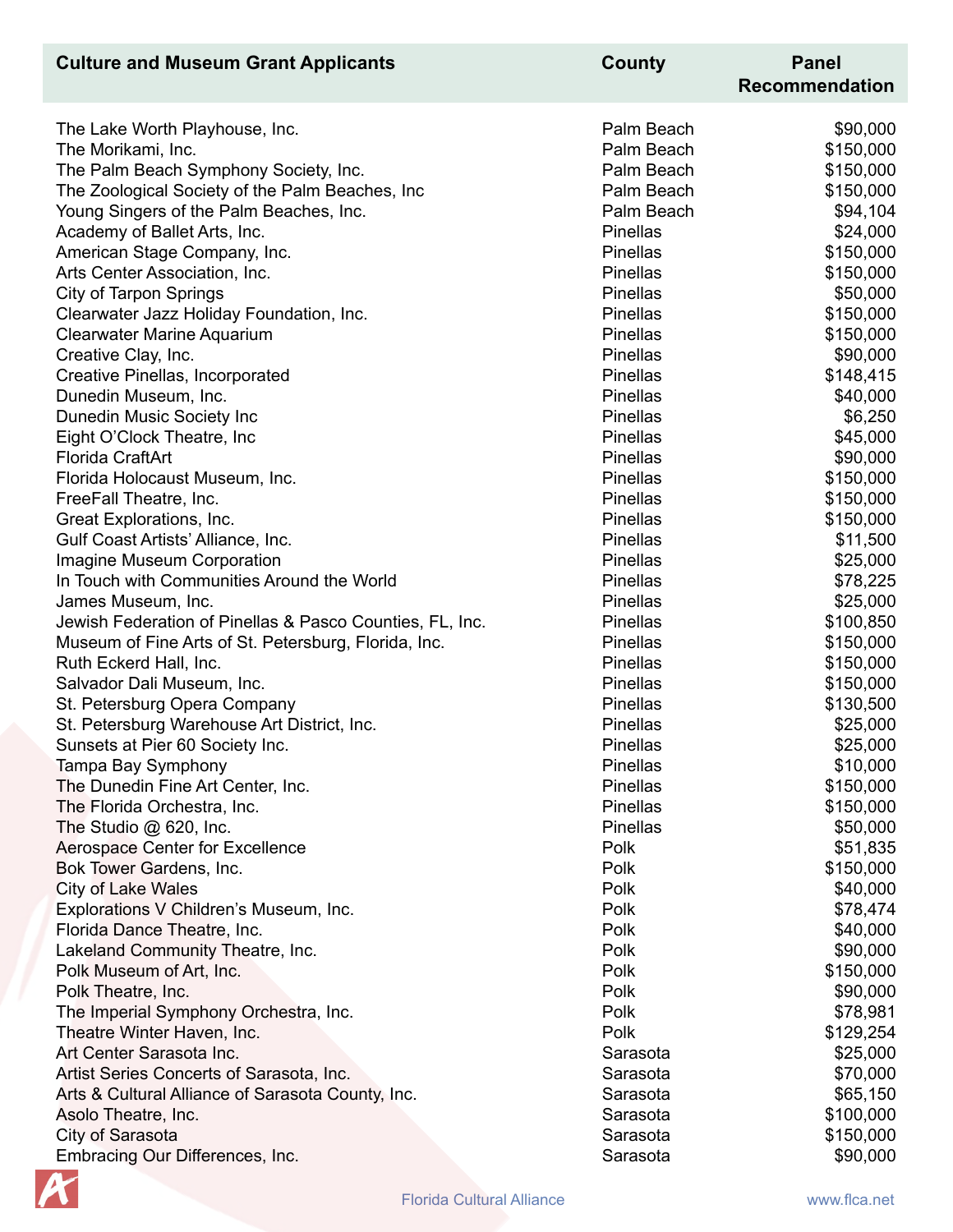| <b>Culture and Museum Grant Applicants</b>                 | County    | <b>Panel</b><br><b>Recommendation</b> |
|------------------------------------------------------------|-----------|---------------------------------------|
|                                                            |           |                                       |
| Florida Alliance for Arts Education, Inc.                  | Sarasota  | \$40,000                              |
| Florida Studio Theatre, Inc.                               | Sarasota  | \$150,000                             |
| Florida West Coast Symphony, Inc.                          | Sarasota  | \$150,000                             |
| Gloria Musicae, Inc.                                       | Sarasota  | \$51,384                              |
| Key Chorale, Inc.                                          | Sarasota  | \$80,946                              |
| La Musica di Asolo                                         | Sarasota  | \$15,000                              |
| Modern Marimba Concert Series, Inc.                        | Sarasota  | \$1,675                               |
| Sarasota Ballet of Florida, Inc.                           | Sarasota  | \$150,000                             |
| Sarasota Concert Association, Inc.                         | Sarasota  | \$71,000                              |
| Sarasota Film Festival, Inc.                               | Sarasota  | \$88,500                              |
| Sarasota Opera Association, Inc.                           | Sarasota  | \$150,000                             |
| Save Our Seabirds, Inc.                                    | Sarasota  | \$90,000                              |
| The Circus Arts Conservatory, Inc.                         | Sarasota  | \$150,000                             |
| The Hermitage Artist Retreat, Inc.                         | Sarasota  | \$90,000                              |
| The Marie Selby Botanical Gardens, Inc.                    | Sarasota  | \$150,000                             |
| The Perlman Music Program / Suncoast, Inc.                 | Sarasota  | \$90,000                              |
| The Players, Inc.                                          | Sarasota  | \$150,000                             |
| The Sarasota Cuban Ballet School                           | Sarasota  | \$90,000                              |
| The Venice Symphony, Inc                                   | Sarasota  | \$43,250                              |
| Venice Theatre, Inc.                                       | Sarasota  | \$150,000                             |
| Westcoast Black Theatre Troupe of Florida, Inc.            | Sarasota  | \$150,000                             |
| <b>WSLR</b>                                                | Sarasota  | \$25,000                              |
| Central Florida Zoological Society, Inc.                   | Seminole  | \$150,000                             |
| City of Sanford                                            | Seminole  | \$25,000                              |
| Community Improvement Association of Seminole County, Inc. | Seminole  | \$4,500                               |
| Ritz Community Theater Projects, Inc.                      | Seminole  | \$78,000                              |
| First Coast Opera, Inc.                                    | St. Johns | \$35,000                              |
| Florida Chamber Music Project, Inc.                        | St. Johns | \$13,810                              |
| Lighthouse Archaeological Maritime Program, Inc.           | St. Johns | \$84,400                              |
| Limelight Theatre, Inc.                                    | St. Johns | \$73,275                              |
| Romanza-St. Augustine, Inc.                                | St. Johns | \$63,000                              |
| St. Augustine Lighthouse and Maritime Museum, Inc.         | St. Johns | \$150,000                             |
| St. Johns County Cultural Council, Inc.                    | St. Johns | \$126,000                             |
| tag! Children's Museum of St. Augustine                    | St. Johns | \$25,000                              |
| The Cultural Center at Ponte Vedra Beach, Inc.             | St. Johns | \$90,000                              |
| Arts & Cultural Alliance of St. Lucie Inc.                 | St. Lucie | \$34,000                              |
| Atlantic Classical Orchestra, Inc.                         | St. Lucie | \$90,000                              |
| <b>Fort Pierce Utilities Authority</b>                     | St. Lucie | \$70,000                              |
| Heathcote Botanical Gardens, Inc.                          | St. Lucie | \$40,000                              |
| Lincoln Park Main Street Inc                               | St. Lucie | \$21,925                              |
| <b>Young Performing Artists Corporation</b>                | Sumter    | \$12,500                              |
| Atlantic Center for the Arts, Inc.                         | Volusia   | \$150,000                             |
| Cinematique of Daytona, Inc.                               | Volusia   | \$40,000                              |
| Daytona Beach Symphony Society, Inc.                       | Volusia   | \$74,000                              |
| Daytona Playhouse                                          | Volusia   | \$40,000                              |
| Daytona State College                                      | Volusia   | \$55,490                              |
| DeLand Naval Air Station Museum, Inc.                      | Volusia   | \$9,160                               |
| Gateway Center for the Arts, Inc.                          | Volusia   | \$40,000                              |
| Halifax Historical Society, Inc.                           | Volusia   | \$37,644                              |
| Images, A Festival of the Arts, Inc.                       | Volusia   | \$43,595                              |
| Museum of Arts and Sciences, Inc.                          | Volusia   | \$150,000                             |
|                                                            |           |                                       |

 $\boldsymbol{\mathcal{K}}$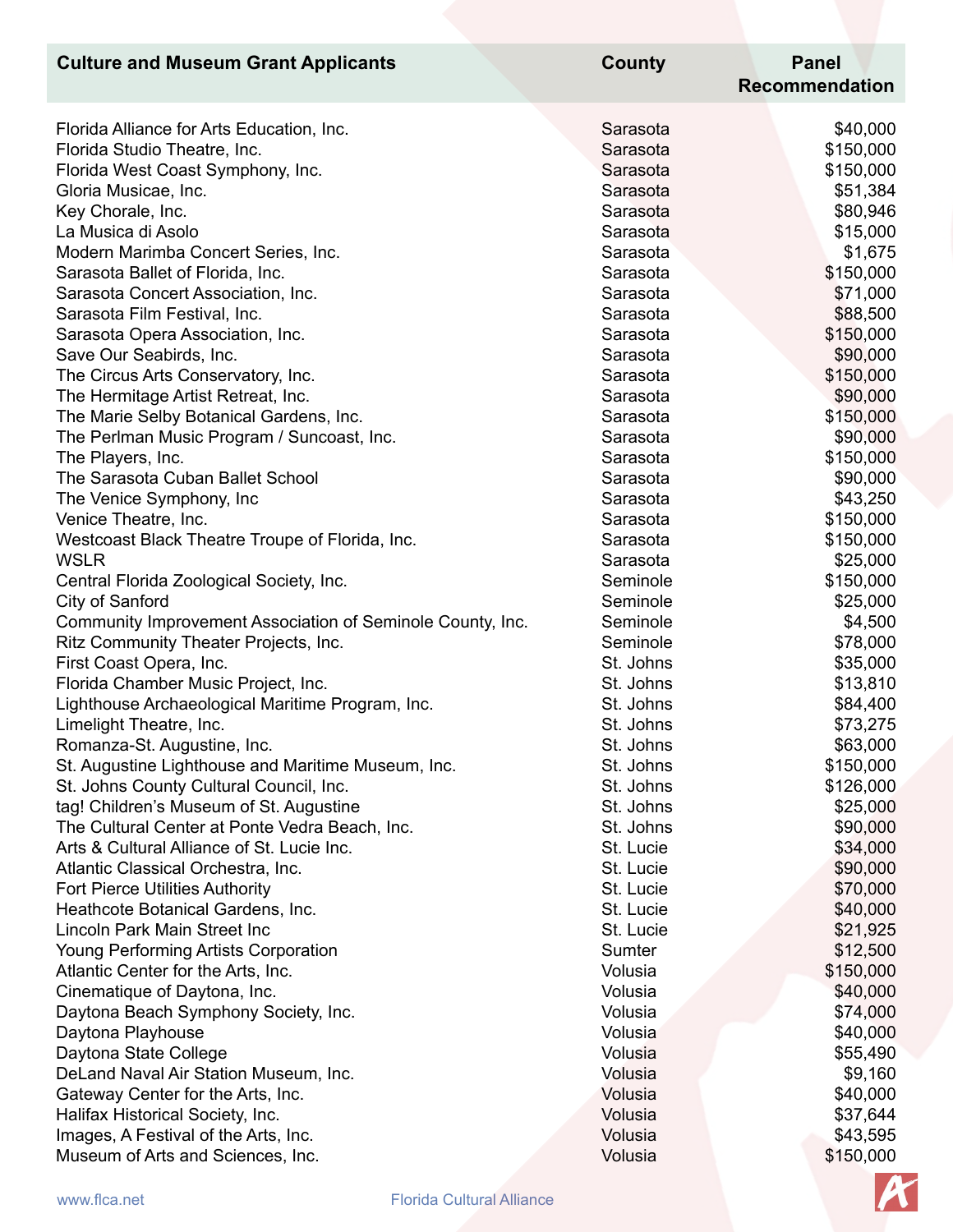| <b>Culture and Museum Grant Applicants</b>    | County  | <b>Panel</b><br><b>Recommendation</b> |
|-----------------------------------------------|---------|---------------------------------------|
|                                               |         |                                       |
| Ormond Beach Historical Society, Inc.         | Volusia | \$40,000                              |
| Ormond Memorial Art Museum, Inc.              | Volusia | \$49,000                              |
| Sands Theater Center, Inc.                    | Volusia | \$93,000                              |
| Stetson University, Inc.                      | Volusia | \$15,429                              |
| The Hub on Canal, Inc.                        | Volusia | \$80,085                              |
| The Museum of Art, Deland, Florida, Inc.      | Volusia | \$129,497                             |
| West Volusia Historical Society, Inc.         | Volusia | \$15,894                              |
| Cultural Arts Alliance of Walton County, Inc. | Walton  | \$150,000                             |
| <b>Emerald Coast Theatre Company</b>          | Walton  | \$90,000                              |

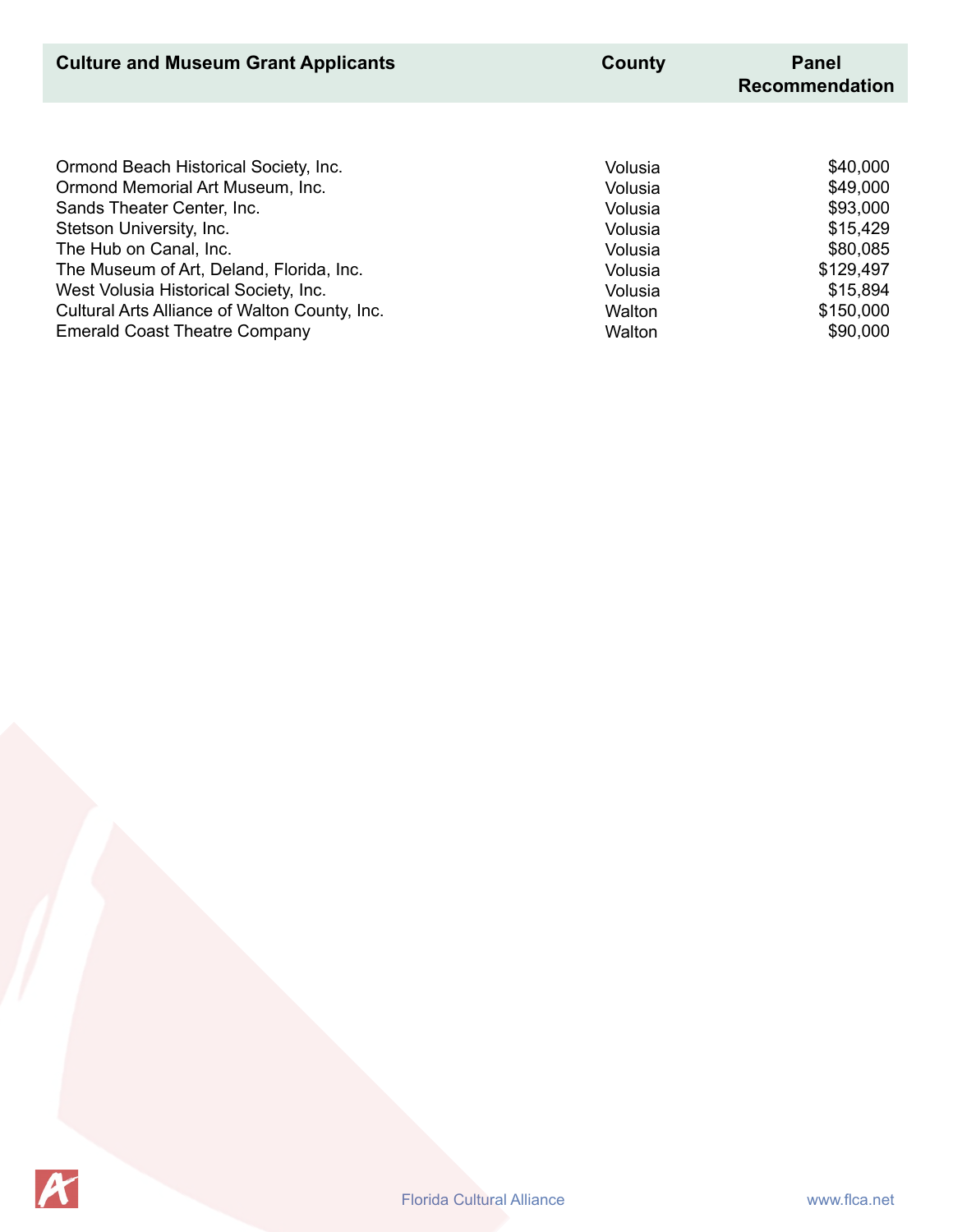<span id="page-16-0"></span>

|    | <b>Culture Builds Florida Grant Applicants</b>                    | County                          | <b>Panel</b>          | <b>Cumulative</b>      |
|----|-------------------------------------------------------------------|---------------------------------|-----------------------|------------------------|
|    |                                                                   |                                 | <b>Recommendation</b> | <b>Appropriation</b>   |
| 1. | Dream in Green                                                    | Miami-Dade                      | \$25,000              | \$25,000               |
| 2. | <b>Shands Teaching Hospital and Clinics</b>                       | Alachua                         | \$25,000              | \$50,000               |
| 3. | Artists in Residence in Everglades                                | Miami-Dade                      | \$25,000              | \$75,000               |
| 4. | PATH: Preserving, Archiving & Teaching Hiphop                     | Miami-Dade                      | \$25,000              | \$100,000              |
| 5. | Miami Momentum Dance Company                                      | Miami-Dade                      | \$25,000              | \$125,000              |
| 6. | For the Children                                                  | Palm Beach                      | \$25,000              | \$150,000              |
| 7. | <b>Platform Art</b>                                               | Polk                            | \$25,000              | \$175,000              |
| 8. | Steinway Society of Central Florida                               | Seminole                        | \$25,000              | \$200,000              |
| 9. | <b>Brevard Achievement Center</b>                                 | <b>Brevard</b>                  | \$25,000              | \$225,000              |
|    | 10. Exceptional Ensembell Inc                                     | Palm Beach                      | \$10,750              | \$235,750              |
|    | 11. Miami Dade College Foundation                                 | Miami-Dade                      | \$25,000              | \$260,750              |
|    | 12. Quality Life Center of Southwest Florida                      | Lee                             | \$25,000              | \$285,750              |
|    | 13. Global Outreach Charter Academy                               | Duval                           | \$25,000              | \$310,750              |
|    | 14. Brevard Schools Foundation                                    | <b>Brevard</b>                  | \$25,000              | \$335,750              |
|    | 15. Easter Seals Southwest Florida                                | Manatee                         | \$25,000              | \$360,750              |
|    | 16. The American Dance Competition                                | Seminole                        | \$25,000              | \$385,750              |
|    | 17. Charlotte Local Education Foundation                          | Charlotte                       | \$25,000              | \$410,750              |
|    | 18. Kirk Whipple                                                  | Miami-Dade                      | \$25,000              | \$435,750              |
|    | 19. Maxwell C. King Center for the Performing Arts                | <b>Brevard</b>                  | \$25,000              | \$460,750              |
|    | 20. Stephen Foster Citizen Support Organization                   | Hamilton                        | \$25,000              | \$485,750              |
|    | 21. The Van Wezel Foundation                                      | Sarasota                        | \$24,900              | \$510,650              |
|    | 22. Your Real Stories                                             | Pinellas                        | \$25,000              | \$535,650              |
|    | 23. Southern Shakespeare Company                                  | Leon                            | \$25,000              | \$560,650              |
|    | 24. Ghostbird Theatre                                             | Lee                             | \$25,000              | \$585,650              |
|    | 25. Association to Preserve the Eatonville Community Orange       |                                 | \$25,000              | \$610,650              |
|    | 26. City of Coral Gables, Historical Resources &                  |                                 |                       |                        |
|    | <b>Cultural Arts Department</b>                                   | Miami-Dade                      | \$25,000              | \$635,650              |
|    |                                                                   | Charlotte                       | \$25,000              | \$660,650              |
|    | 27. Punta Gorda Symphony<br>28. Bits 'N Pieces Puppet Theatre     |                                 | \$25,000              | \$685,650              |
|    | 29. St. Petersburg Arts Alliance                                  | Hillsborough<br><b>Pinellas</b> | \$25,000              |                        |
|    |                                                                   | Duval                           | \$25,000              | \$710,650<br>\$735,650 |
|    | 30. Hope at Hand                                                  |                                 |                       |                        |
|    | 31. Life Enrichment Center<br>32. Jazz Club of Sarasota           | Hillsborough                    | \$25,000              | \$760,650              |
|    |                                                                   | Sarasota<br>Miami-Dade          | \$25,000              | \$785,650              |
|    | 33. Edson Jean                                                    |                                 | \$25,000              | \$810,650              |
|    | 34. Florida International University Board of Trustees Miami-Dade | Miami-Dade                      | \$25,000              | \$835,650              |
|    | 35. Florida Shakespeare Theater                                   |                                 | \$20,350              | \$856,000              |
|    | 36. Forgotten Coast Cultural Coalition                            | Franklin                        | \$25,000              | \$881,000              |
|    | 37. Monticello Opera House                                        | Jefferson                       | \$25,000              | \$906,000              |
|    | 38. Coral Gables Congregational Church                            | Miami-Dade                      |                       |                        |
|    | 39. SPF South Florida INC                                         | <b>Broward</b>                  | \$25,000              | \$931,000              |
|    | 40. Paxy                                                          | Miami-Dade                      | \$14,000              | \$945,000              |
|    | 41. Clamour Theatre Company                                       | Clay                            | \$25,000              | \$970,000              |
|    | 42. Embrace Music Foundation                                      | <b>Broward</b>                  | \$1,200               | \$971,200              |
|    | 43. Viernes Culturales/Cultural Fridays                           | Miami-Dade                      | \$25,000              | \$996,200              |
|    | 44. Mixed Use Space Inc                                           | Miami-Dade                      | \$24,000              | \$1,020,200            |
|    | 45. Bookleggers Library Inc.                                      | Miami-Dade                      | \$25,000              | \$1,045,200            |
|    | 46. The Murray Dranoff Foundation                                 | Miami-Dade                      | \$25,000              | \$1,070,200            |
|    | 47. Edge Zones                                                    | Miami-Dade                      | \$25,000              | \$1,095,200            |
|    | 48. Tara A. Chadwick                                              | <b>Broward</b>                  | \$25,000              | \$1,120,200            |
|    | 49. Aqui y Alli Films                                             | Leon                            | \$25,000              | \$1,145,200            |
|    | 50. The Foundation for Leon County Schools                        | Leon                            | \$15,750              | \$1,160,950            |
|    | 51. Daniel Daroca                                                 | Miami-Dade                      | \$25,000              | \$1,185,950            |

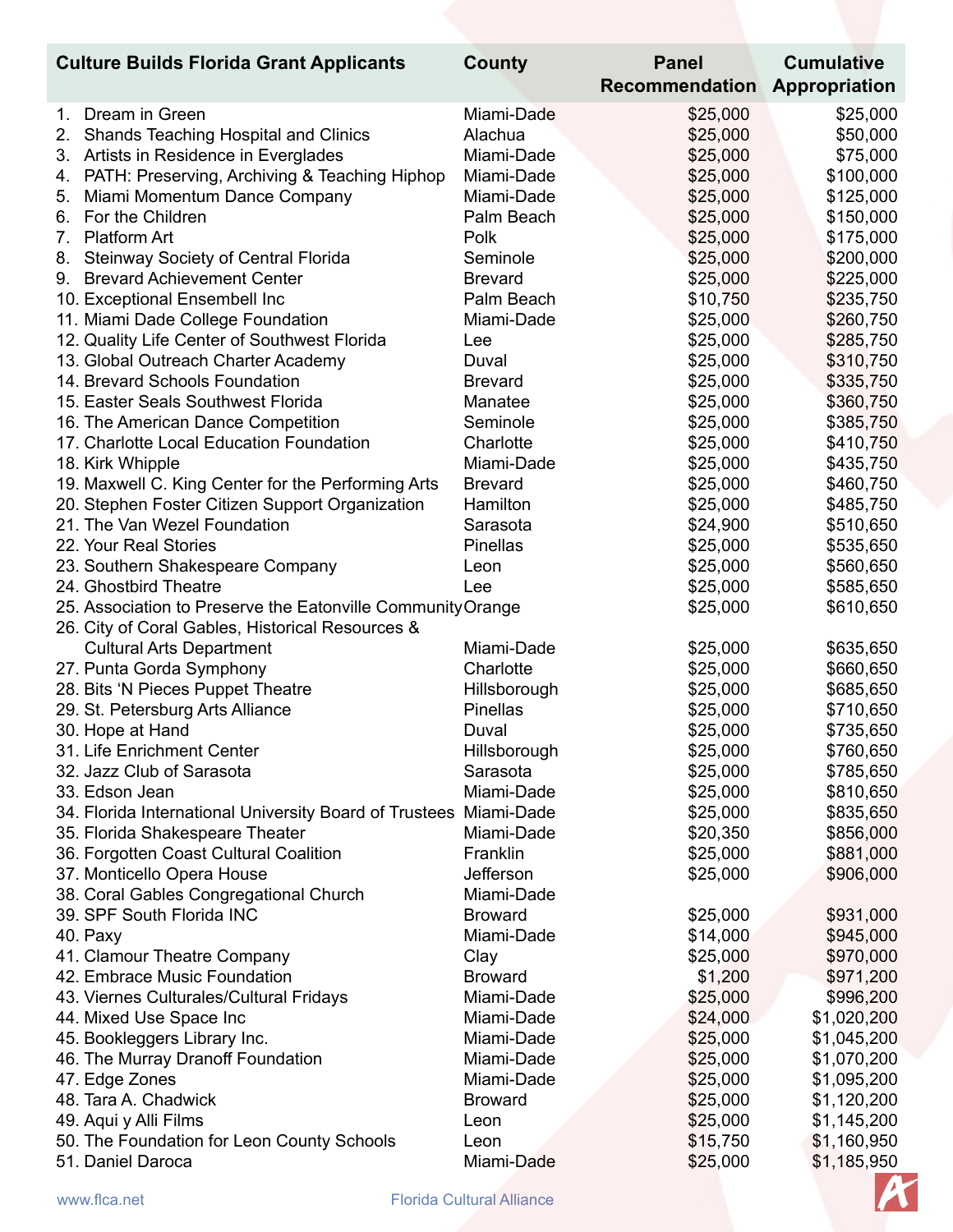| <b>Culture Builds Florida Grant Applicants</b>        | County              | <b>Panel</b>          | <b>Cumulative</b> |
|-------------------------------------------------------|---------------------|-----------------------|-------------------|
|                                                       |                     | <b>Recommendation</b> | Appropriation     |
| 52. Deco Echo Artists' Delegation                     | Miami-Dade          | \$25,000              | \$1,210,950       |
| 53. Investigation Station                             | Pasco               | \$25,000              | \$1,235,950       |
| 54. Hannah Baumgarten                                 | Miami-Dade          | \$1,785               | \$1,237,735       |
| 55. Christina L Peterson                              | Miami-Dade          | \$25,000              | \$1,262,735       |
| 56. IAM Collective                                    | Miami-Dade          | \$24,400              | \$1,287,135       |
| 57. Mickee Faust Alternative Performance Club         | Leon                | \$25,000              | \$1,312,135       |
| 58. Orange County Library Board of Trustees           | Orange              | \$25,000              | \$1,337,135       |
| 59. Elizabeth A. Baker                                | <b>Pinellas</b>     | \$25,000              | \$1,362,135       |
| 60. Jayadevi Arts                                     | <b>Broward</b>      | \$5,900               | \$1,368,035       |
| 61. Tampa JCC/Federation                              | Hillsborough        | \$25,000              | \$1,393,035       |
| 62. Charlotte County Public Schools                   | Charlotte           | \$25,000              | \$1,418,035       |
| 63. Theater with a Mission                            | Leon                | \$25,000              | \$1,443,035       |
| 64. The Artist Series of Tallahassee                  | Leon                | \$25,000              | \$1,468,035       |
| 65. Ben Gunter                                        | Leon                | \$25,000              | \$1,493,035       |
| 66. Tony Khawam                                       | <b>Broward</b>      | \$25,000              | \$1,518,035       |
| 67. Florida Storytelling Association                  | Lake                | \$25,000              | \$1,543,035       |
| 68. South Florida Chamber Ensemble                    | <b>Broward</b>      | \$17,000              | \$1,560,035       |
| 69. Miami Beach Gay Pride                             | Miami-Dade          | \$25,000              | \$1,585,035       |
| 70. Haigiong Deng                                     | Leon                | \$25,000              | \$1,610,035       |
| 71. Hernando County Fine Arts Council                 | Hernando            | \$25,000              | \$1,635,035       |
| 72. Peter London Global Dance Company                 | Miami-Dade          | \$22,300              | \$1,657,335       |
| 73. Charles R Owen                                    | Hillsborough        | \$25,000              | \$1,682,335       |
| 74. Edison Penafiel                                   | <b>Broward</b>      | \$25,000              | \$1,707,335       |
| 75. Michael Standard Music                            | Hillsborough        | \$25,000              | \$1,732,335       |
| 76. Atlantic Coast Theatre (A.C.T.) For Youth         | Polk                | \$10,000              | \$1,742,335       |
| 77. Springfield Preservation & Revitalization Council | Duval               | \$25,000              | \$1,767,335       |
| 78. Karen Peterson and Dancers                        | Miami-Dade          | \$25,000              | \$1,792,335       |
| 79. Marilyn Morales                                   | Miami-Dade          | \$25,000              | \$1,817,335       |
| 80. Grace Arts Center                                 | <b>Broward</b>      | \$25,000              | \$1,842,335       |
| 81. Ballet Vero Beach                                 | <b>Indian River</b> | \$25,000              | \$1,867,335       |
| 82. The Miami Foundation                              | Miami-Dade          | \$25,000              | \$1,892,335       |
| 83. National Art Exhibitions of the Mentally III      | Miami-Dade          | \$25,000              | \$1,917,335       |
| 84. James Brock                                       | Lee                 | \$22,000              | \$1,939,335       |
| 85. Silvia Ros                                        | Miami-Dade          | \$25,000              | \$1,964,335       |
| 86. University of South Florida Research Foundation   | Hillsborough        | \$25,000              | \$1,989,335       |
| 87. St. Andrew's Episcopal Church                     | Palm Beach          | \$25,000              | \$2,014,335       |
| 88. Venice Institute for Performing Arts Center       | Sarasota            | \$13,500              | \$2,027,835       |
| 89. Interart Media Foundation                         | <b>Broward</b>      | \$25,000              | \$2,052,835       |
| 90. NWD Projects                                      | Miami-Dade          | \$25,000              | \$2,077,835       |
| 91. New College of Florida                            | Sarasota            | \$20,000              | \$2,097,835       |
| 92. Community Arts and Culture                        | Miami-Dade          | \$25,000              | \$2,122,835       |
| 93. Miami Gay and Lesbian Film Festival               | Miami-Dade          | \$25,000              | \$2,147,835       |
| 94. Alexandra Elizabeth Allen-Cannon                  | <b>Brevard</b>      | \$25,000              | \$2,172,835       |
| 95. Native Heritage Gathering                         | <b>Brevard</b>      | \$4,468               | \$2,177,303       |
| 96. Moving Current                                    | Hillsborough        | \$15,000              | \$2,192,303       |
| 97. Muce Educates Corp.                               | Miami-Dade          | \$15,000              | \$2,207,303       |
| 98. Kendall Art Cultural Center                       | Miami-Dade          | \$25,000              | \$2,232,303       |
| 99. Diego Salterini                                   | Miami-Dade          | \$25,000              | \$2,257,303       |
| 100.<br>Across Missions Inc.                          | Miami-Dade          | \$25,000              | \$2,282,303       |
| 101.<br><b>Dimensions Variable</b>                    | Miami-Dade          | \$25,000              | \$2,307,303       |
| 102.<br><b>Coral Gables Community Foundation</b>      | Miami-Dade          | \$25,000              | \$2,332,303       |
| 103.<br>Gainesville Chamber Orchestra                 | Alachua             | \$25,000              | \$2,357,303       |

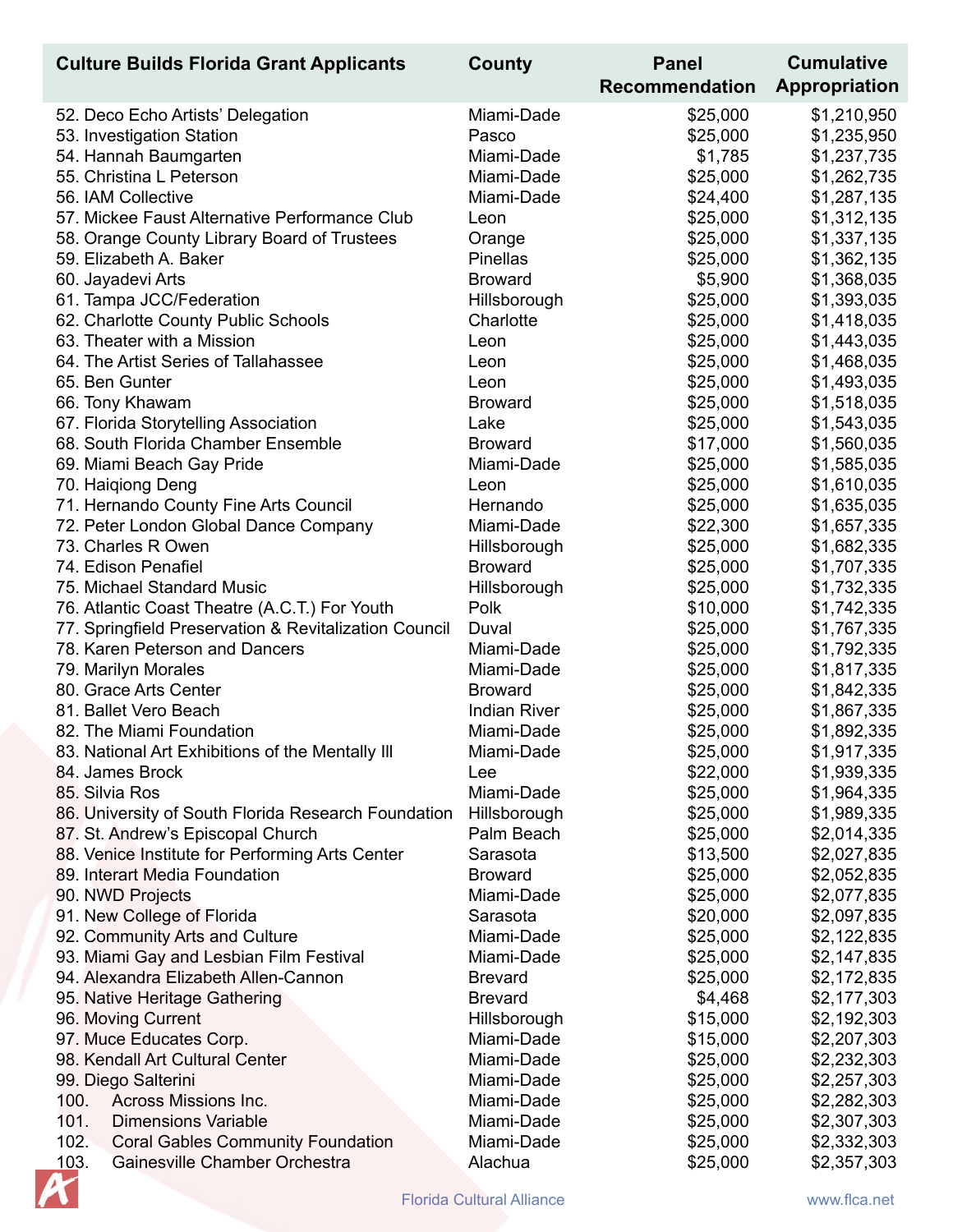|      | <b>Culture Builds Florida Grant Applicants</b>         | County          | <b>Panel</b>          | <b>Cumulative</b>    |
|------|--------------------------------------------------------|-----------------|-----------------------|----------------------|
|      |                                                        |                 | <b>Recommendation</b> | <b>Appropriation</b> |
| 104. | Diaspora Vibe Cultural Arts Incubator                  | Miami-Dade      | \$25,000              | \$2,382,303          |
| 105. | Island Society for the Promotion of Artistic &         |                 | \$25,000              | \$2,407,303          |
|      | <b>Cultural Education</b>                              | <b>Broward</b>  | \$25,000              | \$2,432,303          |
| 106. | Charlotte Players Inc.                                 | Charlotte       | \$6,893               | \$2,439,196          |
| 107. | <b>Miami Dance Futures</b>                             | Miami-Dade      | \$25,000              | \$2,464,196          |
| 108. | The Opera Atelier                                      | Miami-Dade      | \$25,000              | \$2,489,196          |
| 109. | Donna Wissinger                                        | Sarasota        | \$25,000              | \$2,514,196          |
| 110. | Asian Cultural Association of Central Florida          | Seminole        | \$25,000              | \$2,539,196          |
| 111. | <b>Brevard Nature Alliance</b>                         | <b>Brevard</b>  | \$25,000              | \$2,564,196          |
| 112. | <b>Power Access</b>                                    | Miami-Dade      | \$25,000              | \$2,589,196          |
| 113. | Springtime Tallahassee Festival                        | Leon            | \$25,000              | \$2,614,196          |
| 114. | Emit                                                   | <b>Pinellas</b> | \$11,500              | \$2,625,696          |
| 115. | <b>Bryan Mercer</b>                                    | Alachua         | \$10,350              | \$2,636,046          |
| 116. | Sosyete Koukouy of Miami                               | Miami-Dade      | \$25,000              | \$2,661,046          |
| 117. | Michele Fievre                                         | <b>Broward</b>  | \$25,000              | \$2,686,046          |
| 118. | Miami International Jazz Fest                          | Miami-Dade      | \$25,000              | \$2,711,046          |
| 119. | <b>Ballet Flamenco La Rosa</b>                         | Miami-Dade      | \$25,000              | \$2,736,046          |
| 120. | Miami Chamber Music Society                            | Miami-Dade      | \$25,000              | \$2,761,046          |
| 121. | Voices of Miami                                        | Miami-Dade      | \$21,000              | \$2,782,046          |
| 122. | Keri Lee Pierson                                       | St. Johns       | \$6,750               | \$2,788,796          |
| 123. | Delou Africa                                           | Miami-Dade      | \$25,000              | \$2,813,796          |
| 124. | <b>Adler Guerrier</b>                                  | Miami-Dade      | \$24,000              | \$2,837,796          |
| 125. | Zach Bartholomew                                       | Miami-Dade      | \$25,000              | \$2,862,796          |
| 126. | The Flagler Playhouse                                  | Flagler         | \$25,000              | \$2,887,796          |
| 127. | Queenchiku Ngozi                                       | Alachua         | \$15,000              | \$2,902,796          |
| 128. | <b>Teatro Avante</b>                                   | Miami-Dade      | \$25,000              | \$2,927,796          |
| 129. | Alex Trimino                                           | Miami-Dade      | \$25,000              | \$2,952,796          |
| 130. | Goldsboro West Side Comm Historical Assoc. Seminole    |                 | \$25,000              | \$2,977,796          |
| 131. | Highlands Museum of the Arts                           | Highlands       | \$25,000              | \$3,002,796          |
| 132. | Havana History & Heritage Society                      | Gadsden         | \$25,000              | \$3,027,796          |
| 133. | Gainesville Environmental Film & Arts Festival Alachua |                 | \$25,000              | \$3,052,796          |
| 134. | Pasco Fine Arts Council                                | Pasco           | \$25,000              | \$3,077,796          |
| 135. | Iryna Kanishcheva                                      | Alachua         | \$25,000              | \$3,102,796          |
| 136. | South Florida Friends of Classical Music               | Miami-Dade      | \$25,000              |                      |
| 137. | Joanna A. Mauer                                        |                 |                       | \$3,127,796          |
| 138. | Lake Eustis Museum of Art                              | Leon<br>Lake    | \$23,800              | \$3,151,596          |
|      |                                                        |                 | \$25,000              | \$3,176,596          |
| 139. | Florida Museum of Photographic Arts                    | Hillsborough    | \$25,000              | \$3,201,596          |
| 140. | The Children's Coalition Incorporated                  | Palm Beach      | \$25,000              | \$3,226,596          |
| 141. | Tallahassee Urban League                               | Leon            | \$25,000              | \$3,251,596          |
| 142. | Joseph Hayes                                           | Orange          | \$18,500              | \$3,270,096          |
| 143. | <b>Marti Productions</b>                               | Miami-Dade      | \$25,000              | \$3,295,096          |
| 144. | Florida Opera Prima                                    | Miami-Dade      | \$25,000              | \$3,320,096          |
| 145. | Karen Gabrielle Lennon Knowlton                        | Sarasota        | \$25,000              | \$3,345,096          |
| 146. | <b>School of Communication</b>                         | Miami-Dade      | \$25,000              | \$3,370,096          |
| 147. | <b>Heartland Cultural Alliance</b>                     | Highlands       | \$25,000              | \$3,395,096          |
| 148. | Greater Caribbean American Cultural Coalition Broward  |                 | \$25,000              | \$3,420,096          |
| 149. | Perdita Ross                                           | Leon            | \$25,000              | \$3,445,096          |
| 150. | Okaloosa Arts Alliance                                 | Okaloosa        | \$9,000               | \$3,454,096          |
| 151. | Dalhia Perryman                                        | Orange          | \$25,000              | \$3,479,096          |
| 152. | Tradisyon Lakou Lakay                                  | Miami-Dade      | \$25,000              | \$3,504,096          |
| 153. | Lao Arts and Cultural Foundation                       | <b>Pinellas</b> | \$20,000              | \$3,524,096          |

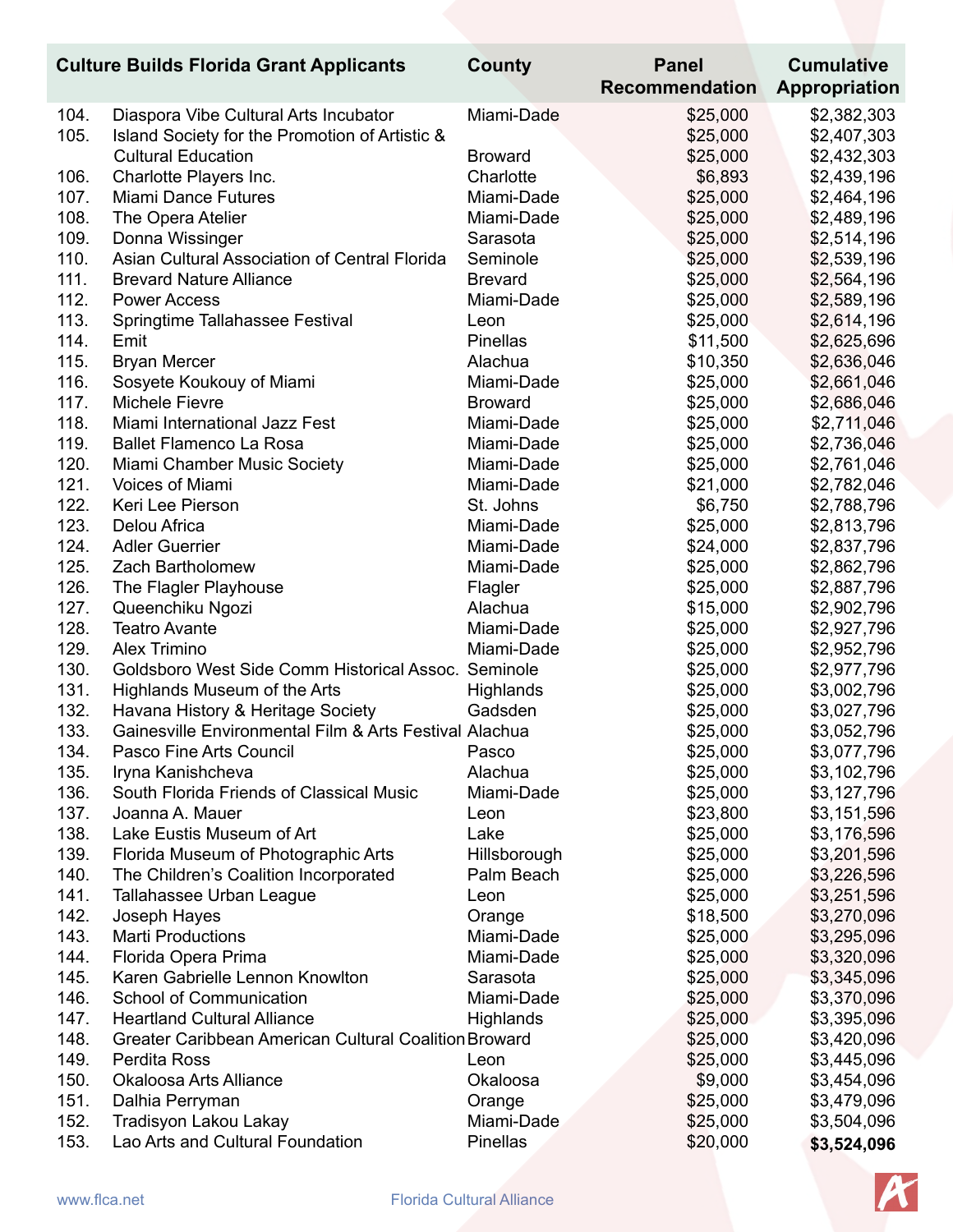<span id="page-19-0"></span>

| <b>Cultural Facilities Grant Applicant</b>                          | County               | <b>Panel</b>                        | <b>Cumulative</b> |
|---------------------------------------------------------------------|----------------------|-------------------------------------|-------------------|
|                                                                     |                      | <b>Recommendation Appropriation</b> |                   |
|                                                                     |                      |                                     |                   |
|                                                                     | Palm Beach           | \$500,000                           | \$500,000         |
| <b>Maltz Jupiter Theatre</b><br>1.<br>2.<br><b>Ruth Eckerd Hall</b> | <b>Pinellas</b>      |                                     | \$1,000,000       |
|                                                                     | Miami-Dade           | \$500,000                           |                   |
| Miami City Ballet<br>3.                                             | Collier              | \$117,000                           | \$1,117,000       |
| Gulfshore Playhouse*<br>4.                                          | Duval                | \$500,000<br>\$281,337              | \$1,617,000       |
| Florida Theatre Performing Arts Center*<br>5.                       | Miami-Dade           |                                     | \$1,898,337       |
| South Florida Art Center<br>6.                                      | Martin               | \$500,000                           | \$2,398,337       |
| The Friends of The Lyric<br>7.                                      | Pinellas             | \$208,358                           | \$2,606,695       |
| St. Petersburg Historical Society<br>8.                             |                      | \$500,000                           | \$3,106,695       |
| The Orlando Philharmonic Plaza Foundation<br>9.                     | Orange<br>Miami-Dade | \$19,333                            | \$3,126,028       |
| 10. CasaCuba at FIU                                                 |                      | \$500,000                           | \$3,626,028       |
| 11. Brevard Regional Arts Group*                                    | <b>Brevard</b>       | \$150,000                           | \$3,776,028       |
| 12. Tampa Bay Performing Arts Center*                               | Hillsborough         | \$500,000                           | \$4,276,028       |
| 13. City of Miami Gardens*                                          | Miami-Dade           | \$500,000                           | \$4,776,028       |
| 14. Dr. Phillips Center for the Performing Arts.                    | Orange               | \$500,000                           | \$5,276,028       |
| 15. Asolo Theatre*                                                  | Sarasota             | \$500,000                           | \$5,776,028       |
| 16. Philippine Cultural Foundation*                                 | Hillsborough         | \$225,000                           | \$6,001,028       |
| 17. Florida Botanical Gardens Foundation                            | <b>Pinellas</b>      | \$300,000                           | \$6,301,028       |
| 18. Jacksonville Zoological Society*                                | Duval                | \$100,000                           | \$6,401,028       |
| 19. The Art League of Manatee County                                | Manatee              | \$500,000                           | \$6,901,028       |
| 20. Loggerhead Marinelife Center                                    | Palm Beach           | \$500,000                           | \$7,401,028       |
| 21. East Coast Zoological Society of Florida                        | <b>Brevard</b>       | \$500,000                           | \$7,901,028       |
| 22. City of Sarasota                                                | Sarasota             | \$146,600                           | \$8,047,628       |
| 23. Benzaiten Center for Creative Arts                              | Palm Beach           | \$101,500                           | \$8,149,128       |
| 24. Downtown Arts District                                          | Orange               | \$180,000                           | \$8,329,128       |
| 25. Gainesville Community Playhouse                                 | Alachua              | \$85,450                            | \$8,414,578       |
| 26. Friends of Mounts Botanical Garden                              | Palm Beach           | \$145,100                           | \$8,559,678       |
| 27. Bonnet Springs Park                                             | Polk                 | \$500,000                           | \$9,059,678       |
| 28. Coral Gables Cinemateque*                                       | Miami-Dade           | \$266,875                           | \$9,326,553       |
| 29. City of Hollywood*                                              | <b>Broward</b>       | \$500,000                           | \$9,826,553       |
| 30. Lemoyne Art Foundation                                          | Leon                 | \$25,905                            | \$9,852,458       |
| 31. School Board of Jefferson County*                               | Jefferson            | \$157,575                           | \$10,010,033      |
| 32. City of Wauchula                                                | Hardee               | \$153,000                           | \$10,163,033      |
| 33. City of Tamarac                                                 | <b>Broward</b>       | \$300,000                           | \$10,463,033      |
| 34. IFCM Corporation                                                | Miami-Dade           | \$29,500                            | \$10,492,533      |
| 35. City of Clermont                                                | Lake                 | \$210,000                           | \$10,702,533      |
| 36. Deerfield Beach Historical Society                              | <b>Broward</b>       | \$261,271                           | \$10,963,804      |
| 37. Okeechobee County BOCC                                          | Okeechobee           | \$500,000                           | \$11,463,804      |
| 38. Village of Wellington*                                          | Palm Beach           | \$200,000                           | \$11,663,804      |
| 39. City of Kissimmee                                               | Osceola              | \$500,000                           | \$12,163,804      |
| 40. City of Homestead                                               | Miami-Dade           | \$500,000                           | \$12,663,804      |
| 41. Tavares Theater*                                                | Lake                 | \$75,000                            | \$12,738,804      |
| 42. Seminole County Historical Society*                             | Seminole             | \$55,400                            | \$12,794,204      |
| 43. Fleming Street Faith Center                                     | Monroe               | \$213,190                           | \$13,007,394      |
| 44. City of Oakland Park                                            | <b>Broward</b>       | \$500,000                           | \$13,507,394      |
| 45. The Pine School*                                                | Martin               | \$500,000                           | \$14,007,394      |
| 46. Les Ailes Du Desir Foundation                                   | Miami-Dade           | \$500,000                           | \$14,507,394      |
| 47. City of Lighthouse Point*                                       | <b>Broward</b>       | \$500,000                           | \$15,007,394      |

*\* These applicants rolled over from last year's panel review, maintained that score and were ranked accordingly with this year's new applicants.* 

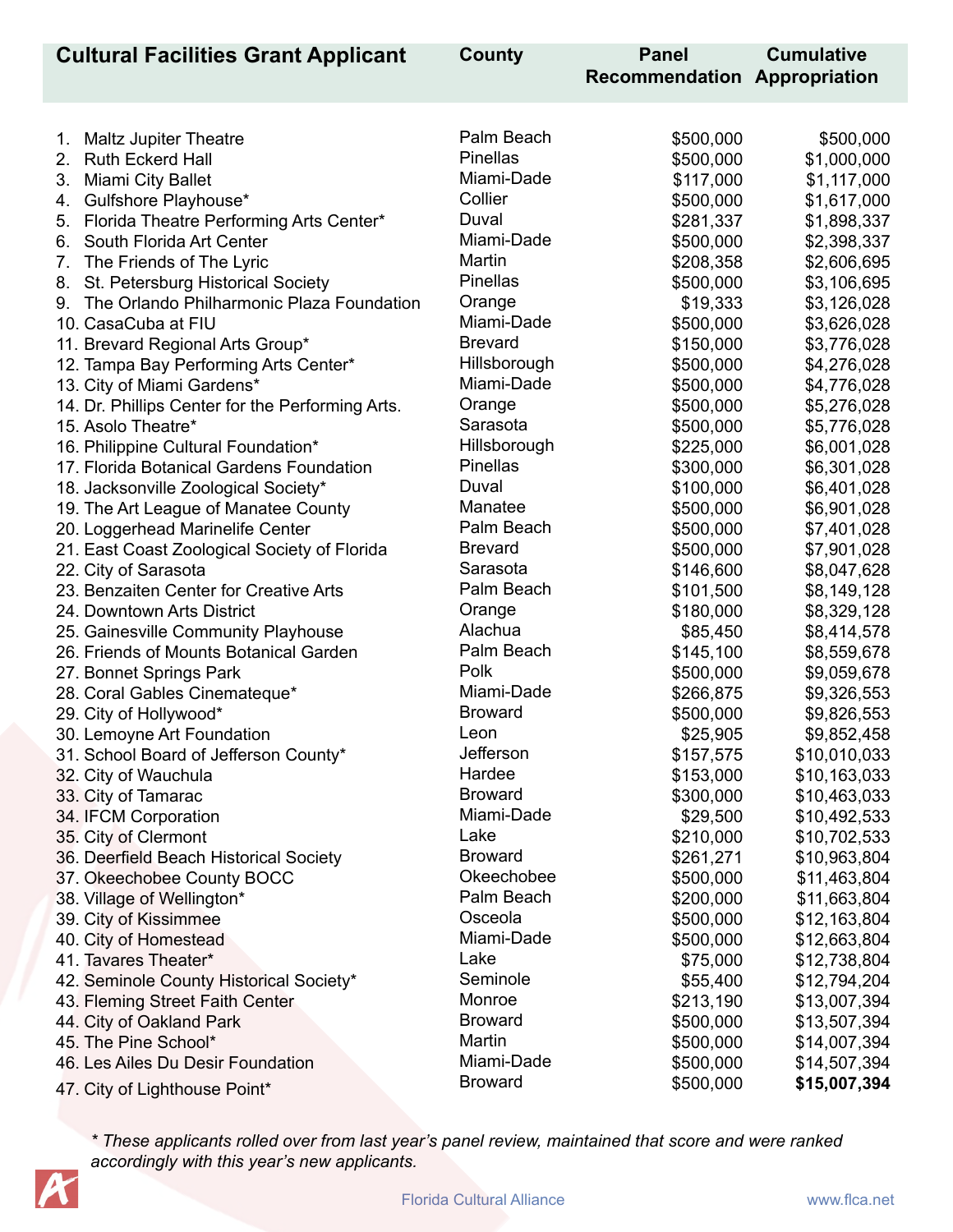<span id="page-20-0"></span>

| <b>Cultural Endowment Grant Applicants</b>         | County              | <b>Panel</b><br><b>Recommendation</b> | <b>Cumulative</b><br><b>Appropriation</b> |
|----------------------------------------------------|---------------------|---------------------------------------|-------------------------------------------|
|                                                    |                     |                                       |                                           |
|                                                    |                     |                                       |                                           |
|                                                    |                     |                                       |                                           |
| Riverside Theatre, Inc.<br>1.                      | <b>Indian River</b> | \$240,000                             | \$240,000                                 |
| Vero Beach Museum of Art, Inc.<br>2.               | <b>Indian River</b> | \$240,000                             | \$480,000                                 |
| The Tampa Bay History Center, Inc.<br>3.           | Hillsborough        | \$240,000                             | \$720,000                                 |
| Museum of Fine Arts St. Petersburg, FL, Inc.<br>4. | <b>Pinellas</b>     | \$240,000                             | \$960,000                                 |
| Broward Performing Arts Foundation, Inc.<br>5.     | <b>Broward</b>      | \$240,000                             | \$1,200,000                               |
| McKee Botanical Garden, Inc.<br>6.                 | <b>Indian River</b> | \$240,000                             | \$1,440,000                               |
| The Greater Pensacola Symphony Orchestra<br>7.     | Escambia            | \$240,000                             | \$1,680,000                               |
| Norton Museum of Art, Inc.<br>8.                   | Nassau              | \$240,000                             | \$1,920,000                               |
| The Naples Players, Inc.<br>9.                     | Collier             | \$240,000                             | \$2,160,000                               |
| 10. Sarasota Opera Association                     | Sarasota            | \$240,000                             | \$2,400,000                               |
| 11. DeEtte Holden Cummer Museum Foundation         | Duval               | \$240,000                             | \$2,640,000                               |
| 12. Center for Creative Education, Inc.            | Palm Beach          | \$240,000                             | \$2,880,000                               |
| 13. Florida Studio Theatre                         | Sarasota            | \$240,000                             | \$3,120,000                               |
| 14. Tampa Bay Performing Arts Center, Inc.         | Hillsborough        | \$240,000                             | \$3,360,000                               |
| 15. Actors' Playhouse                              | Miami-Dade          | \$240,000                             | \$3,600,000                               |

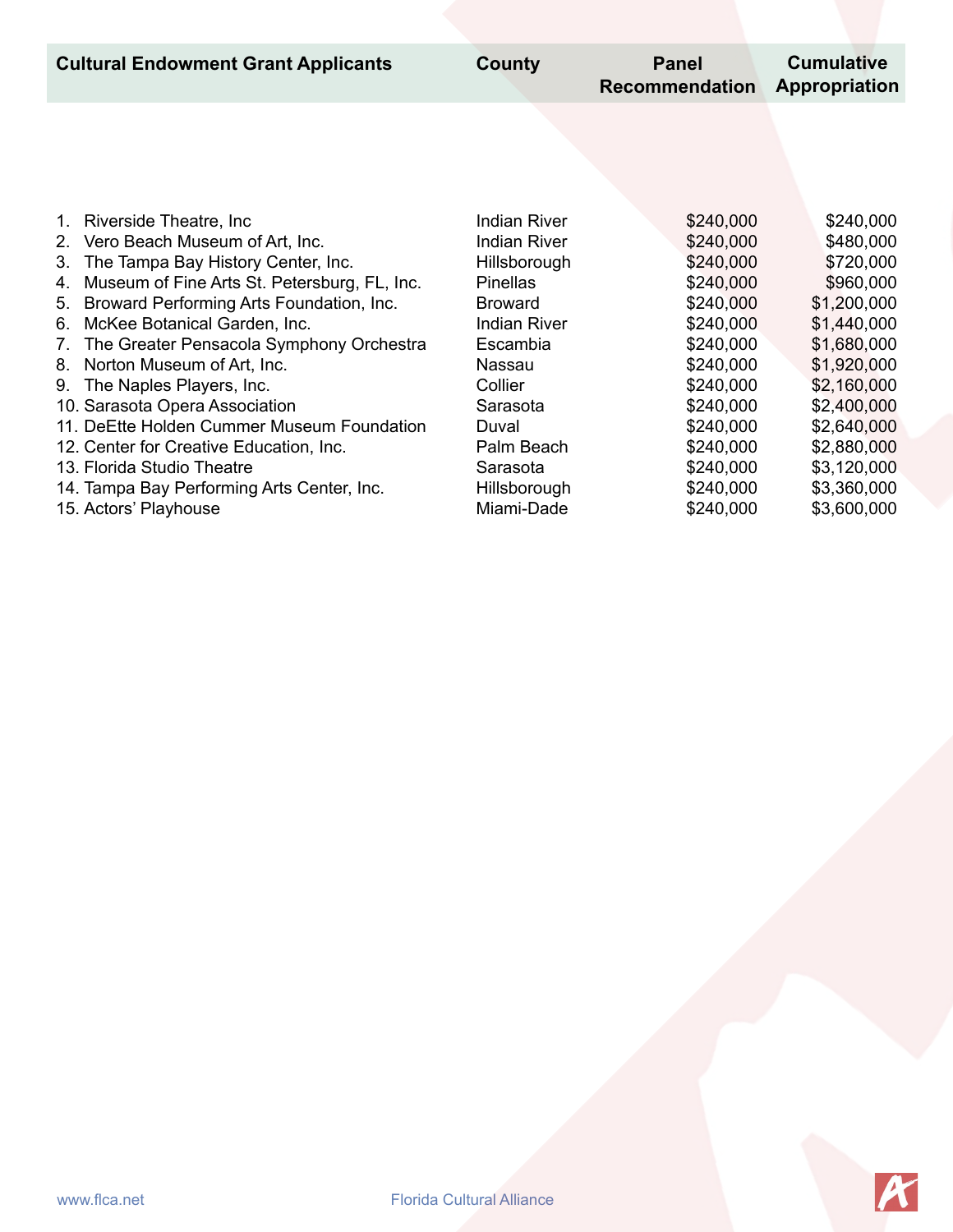# <span id="page-21-0"></span>**Cultural and Museum Grants - \$1,176,994**

| Gainesville Little Theater dba Gainesville Community Playhouse | \$85,450  |
|----------------------------------------------------------------|-----------|
| Gainesville Little Theater dba Gainesville Community Playhouse | \$40,000  |
| Gainesville Circus Center, Inc.                                | \$25,000  |
| Gainesville Youth Chorus, Inc.                                 | \$17,000  |
| Gainesville Fine Arts Association, Inc.                        | \$37,044  |
| Dance Alive!, Inc.                                             | \$90,000  |
| <b>City of Gainesville</b>                                     | \$150,000 |
| University of Florida College of the Arts                      | \$132,500 |
| University of Florida Performing Arts Education Outreach       | \$150,000 |
| Harn Museum of Art (UF)                                        | \$150,000 |
| Florida Museum (UF)                                            | \$150,000 |
| The Hippodrome State Theatre, Inc.                             | \$150,000 |
|                                                                |           |

#### **Culture Builds Florida Grants - \$125,350**

| Gainesville Environmental Film and Arts Festival, Inc. | \$25,000 |
|--------------------------------------------------------|----------|
| Shands Teaching Hospital and Clinics, Inc.             | \$25,000 |
| Gainesville Chamber Orchestra, Inc.                    | \$25,000 |
| <b>Bryan Mercer</b>                                    | \$10.350 |
| Iryna Kanishcheva                                      | \$25,000 |
| Queenchiku Ngozi                                       | \$15,000 |

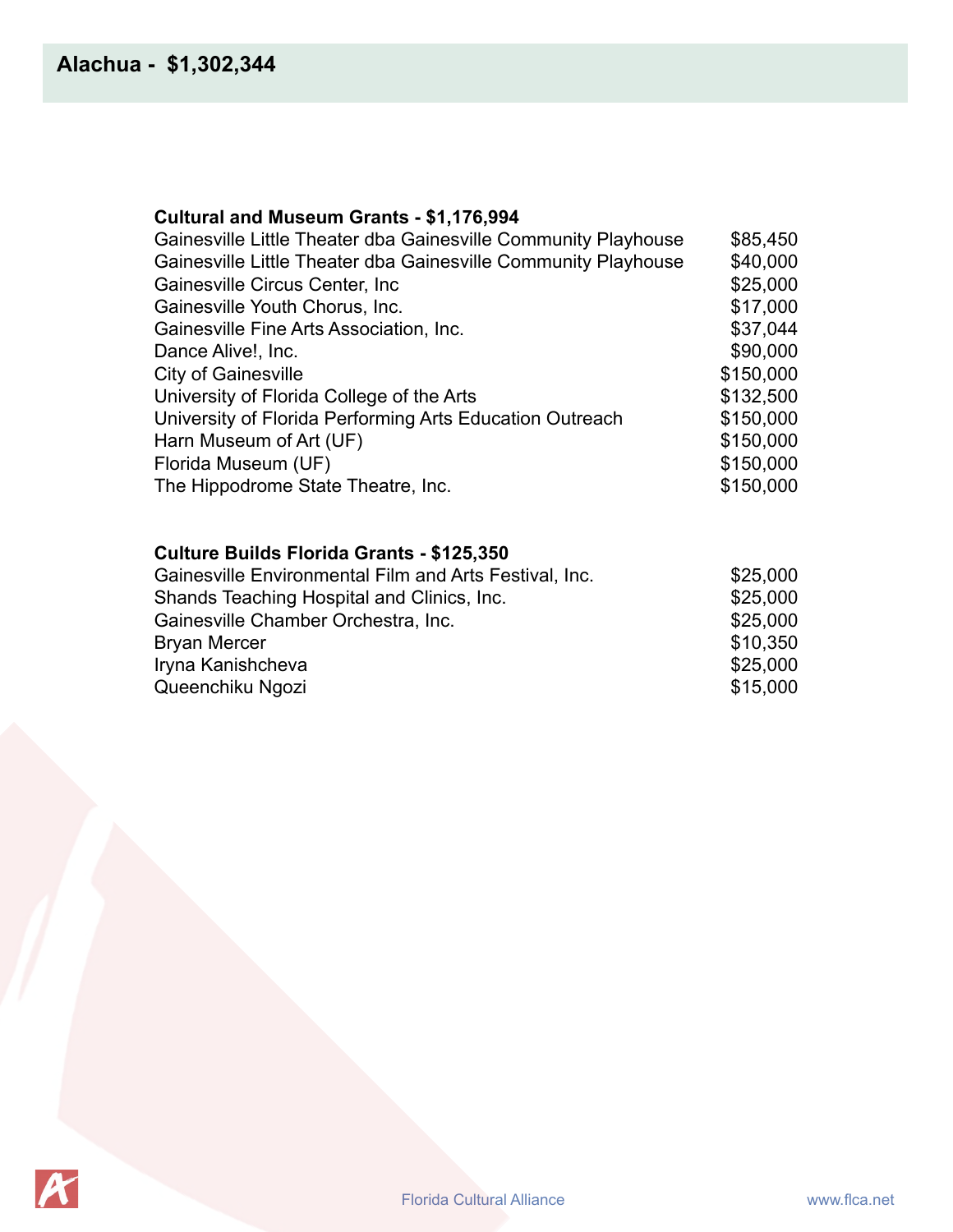#### <span id="page-22-0"></span>**Cultural and Museum Grants - \$136,250**

Martin Theatre, Inc. Panama City Pops Orchestra Bay Arts Alliance, Inc.

\$40,000 \$39,750 \$56,500

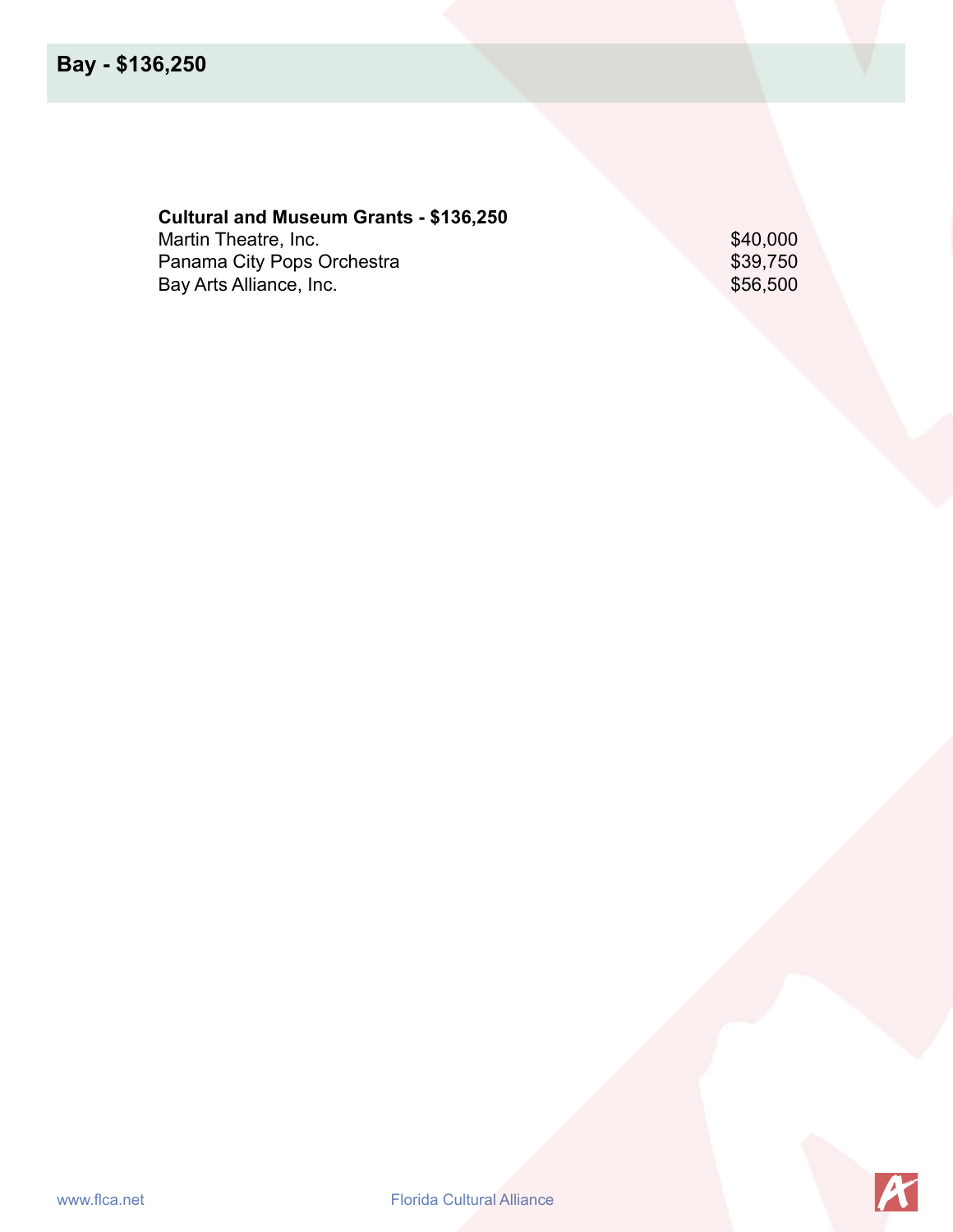#### <span id="page-23-0"></span>**Cultural and Museum Grants - \$962,319**

| <b>Melbourne City Ballet Theatre</b>           | \$25,000  |
|------------------------------------------------|-----------|
| Melbourne Community Orchestra, Inc.            | \$10,000  |
| Melbourne Municipal Band Association, Inc.     | \$40,000  |
| Brevard Regional Arts Groups, Inc.             | \$90,000  |
| The Florida Historical Society                 | \$90,000  |
| Space Coast Symphony Orchestra, Inc.           | \$67,819  |
| The Historic Cocoa Village Playhouse, Inc.     | \$150,000 |
| Titusville Playhouse, Inc.                     | \$146,000 |
| East Coast Zoological Society of Florida, Inc. | \$150,000 |
| Valiant Air Command, Inc.                      | \$13,500  |
| Brevard Symphony Orchestra, Inc.               | \$90,000  |
| Brevard Cultural Alliance, Inc.                | \$90,000  |
|                                                |           |

#### **Culture Builds Florida Grants - \$119,468**

| Brevard Schools Foundation, Inc.                     | \$25,000 |
|------------------------------------------------------|----------|
| Maxwell C. King Center for the Performing Arts, Inc. | \$25,000 |
| Brevard Achievement Center, Inc.                     | \$25,000 |
| <b>Brevard Nature Alliance</b>                       | \$25,000 |
| Native Heritage Gathering, Inc.                      | \$15,000 |
| Alexandra Elizabeth Allen-Cannon                     | \$4.468  |

#### **Cultural Facilities Grants - \$650,000**

| Brevard Regional Arts Group, Inc.*             | \$150,000 |
|------------------------------------------------|-----------|
| East Coast Zoological Society of Florida, Inc. | \$500,000 |

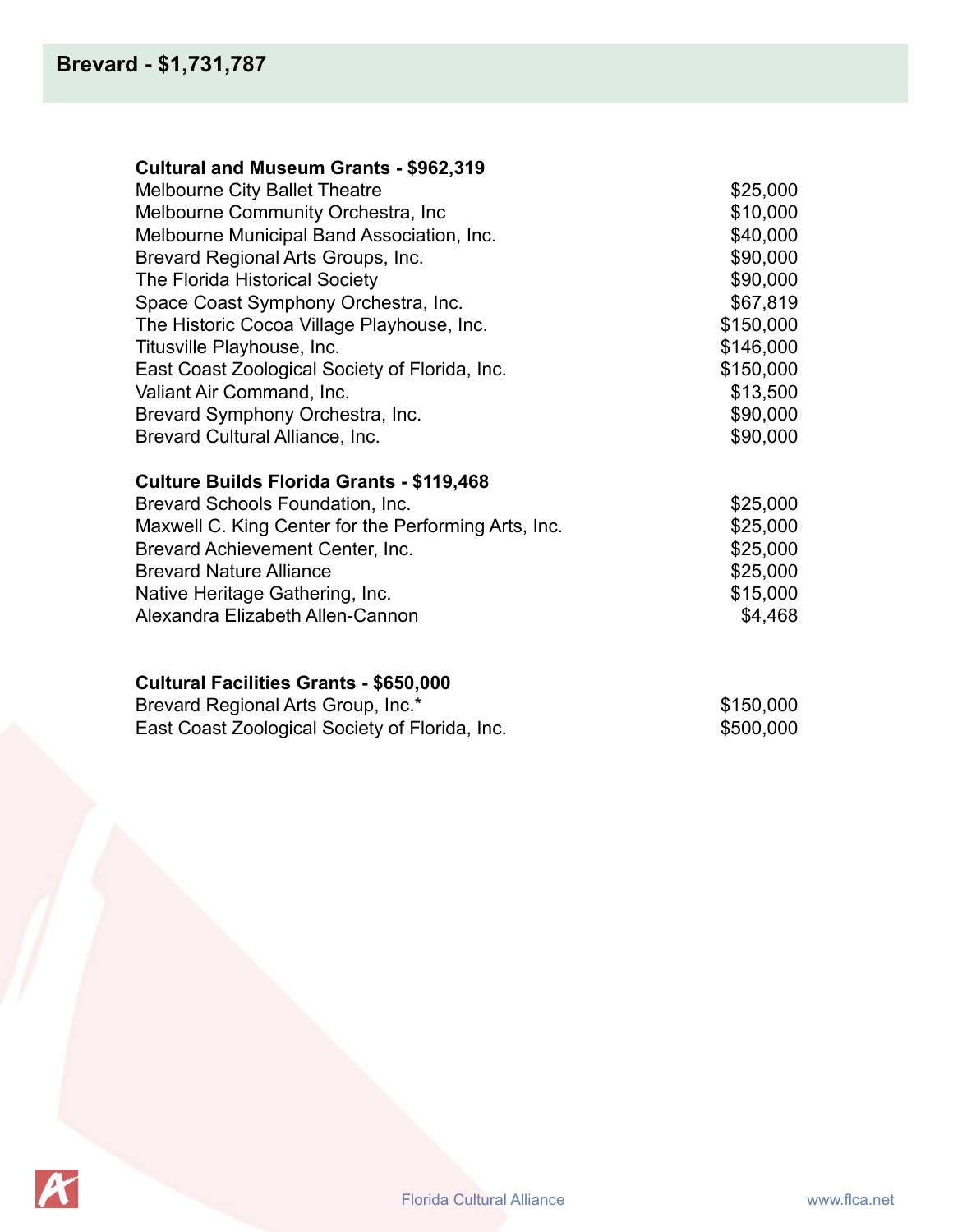# <span id="page-24-0"></span>**Cultural and Museum Grants - \$3,561,171**

| <b>Jazz Education Community Coalition</b>         | \$6,336   |
|---------------------------------------------------|-----------|
| Lovewell Institute for the Creative Arts          | \$25,000  |
| The Heartbeat Foundation Corp                     | \$40,000  |
| Deerfield Beach Historical Society Inc            | \$20,941  |
| Sample-McDougald House Preservation Society, Inc. | \$33,000  |
| Brazilian Voices, Inc.                            | \$10,000  |
| South Florida Pride Wind Ensemble, Inc.           | \$25,000  |
| The Girlchoir of South Florida, Inc.              | \$40,000  |
| The Fort Lauderdale Children's Theatre, Inc.      | \$90,000  |
| Davie School Foundation, Inc.                     | \$54,691  |
| Fort Lauderdale Historical Society, Inc.          | \$87,550  |
| Stonewall Library & Archives, Inc.                | \$85,000  |
| The Stranahan House, Inc.                         | \$83,000  |
| World AIDS Museum, Incorporated                   | \$43,697  |
| Florida Singing Sons, Inc.                        | \$28,236  |
| Gay Men's Chorus of South Florida                 | \$90,000  |
| Master Chorale of South Florida, Inc.             | \$38,548  |
| Gold Coast Jazz Society, Inc.                     | \$70,000  |
| Coral Springs Museum of Art, Inc.                 | \$88,795  |
| Prizm Projects, Inc.                              | \$25,000  |
| The Broward County Film Society, Inc.             | \$100,000 |
| ArtServe, Inc.                                    | \$150,000 |
| <b>City of Pembroke Pines</b>                     | \$150,000 |
| City of Pompano Beach Cultural Affairs Department | \$150,000 |
| Hollywood Art and Culture Center, Inc.            | \$115,000 |
| Bonnet House, Inc.                                | \$150,000 |
| Flamingo Gardens, Inc.                            | \$150,000 |
| Museum of Discovery and Science, Inc.             | \$150,000 |
| Nova Southeastern University                      | \$150,000 |
| Young At Art of Broward, Inc.                     | \$150,000 |
| All Florida Youth Orchestra, Incorporated         | \$116,377 |
| South Florida Symphony Orchestra                  | \$150,000 |
| Symphony of the Americas, Inc.                    | \$145,000 |
| Slow Burn Theatre Company, Inc.                   | \$150,000 |
| Broward Performing Arts Foundation, Inc.          | \$150,000 |
| <b>City of Oakland Park</b>                       | \$150,000 |
| <b>Performing Arts Center Authority</b>           | \$150,000 |
| <b>Broward County</b>                             | \$150,000 |
|                                                   |           |

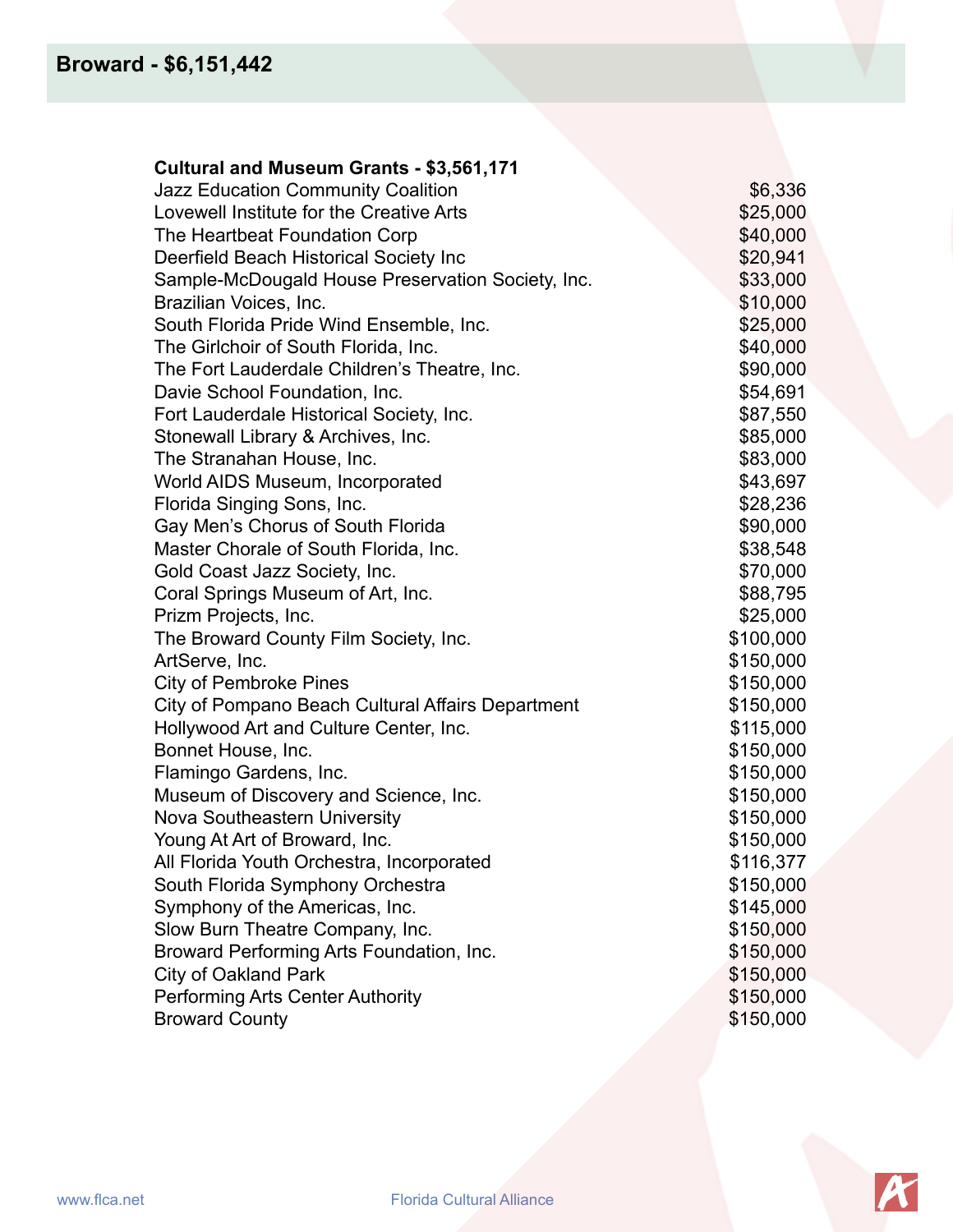#### **Culture Builds Florida Grants - \$289,000**

| South Florida Chamber Ensemble, Inc.                                | \$25,000 |
|---------------------------------------------------------------------|----------|
| Embrace Music Foundation, Inc. Grace Arts Center, Inc.              | \$25,000 |
| Greater Caribbean American Cultural Coalition Inc.                  | \$25,000 |
| <b>SPF South Florida INC</b>                                        | \$25,000 |
| Interart Media Foundation                                           | \$14,000 |
| Jayadevi Arts, Inc.                                                 | \$25,000 |
| Island Society for the Promotion of Artistic and Cultural Education | \$25,000 |
| <b>Edison Penafiel</b>                                              | \$25,000 |
| Michele Fievre                                                      | \$25,000 |
| Tara A. Chadwick                                                    | \$25,000 |
| Tony Khawam                                                         | \$25,000 |

#### **Cultural Facilities - \$2,061,271**

| City of Hollywood*                     | \$500,000 |
|----------------------------------------|-----------|
| City of Lighthouse Point*              | \$500,000 |
| City of Oakland Park                   | \$500,000 |
| City of Tamarac                        | \$300,000 |
| Deerfield Beach Historical Society Inc | \$261,271 |
|                                        |           |

#### **Cultural Endowment - \$240,000**

|  | Broward Performing Arts Foundation, Inc. |  |
|--|------------------------------------------|--|
|  |                                          |  |



\$240,000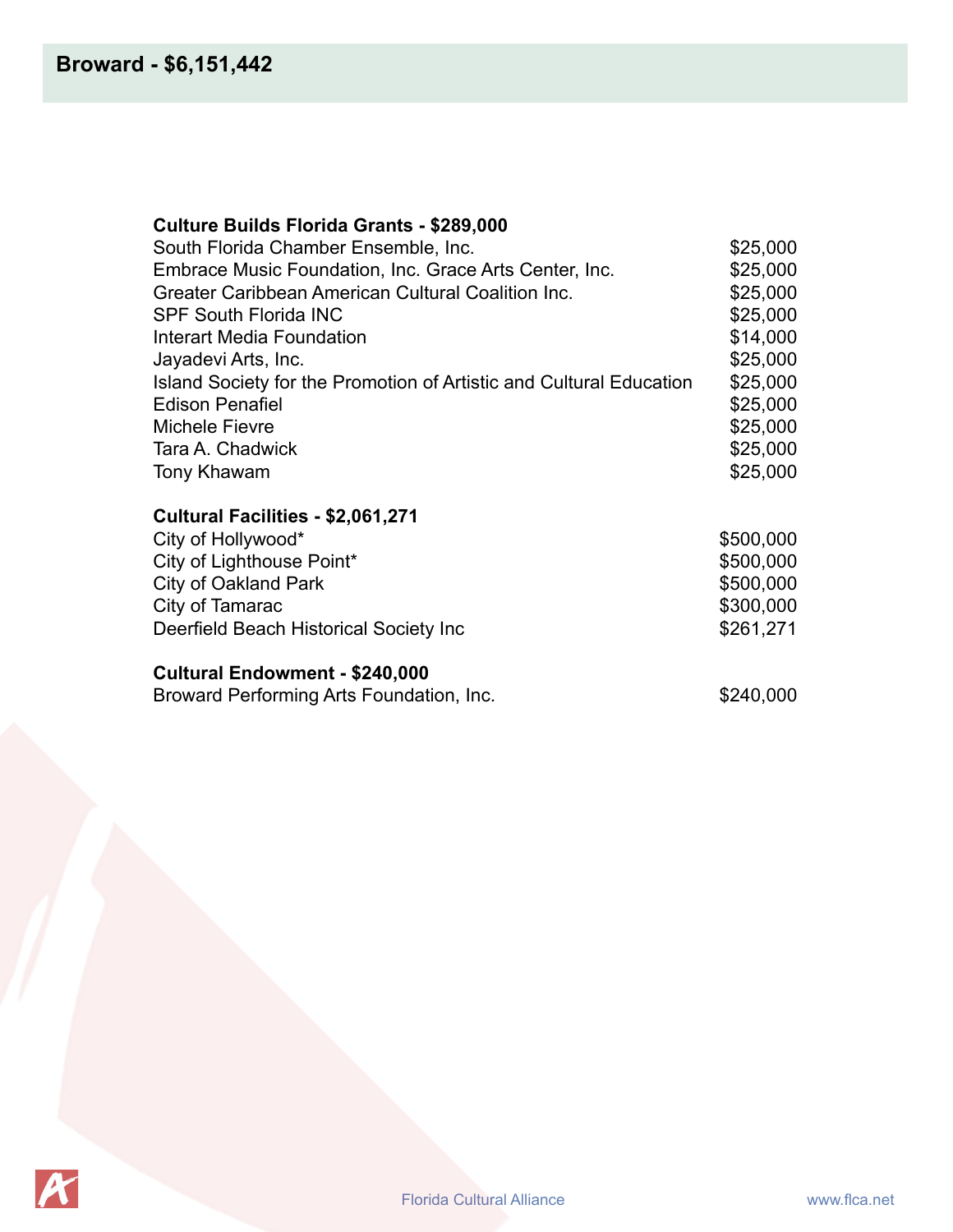# <span id="page-26-0"></span>**Charlotte - \$104,412**

| <b>Cultural and Museum Grants - \$22,519</b><br>The Charlotte Chorale, Inc.                                                                                                                      | \$22,519                                    |
|--------------------------------------------------------------------------------------------------------------------------------------------------------------------------------------------------|---------------------------------------------|
| <b>Culture Builds Florida Grants - \$81,893</b><br><b>Charlotte County Public Schools</b><br><b>Charlotte Local Education Foundation</b><br>Punta Gorda Symphony, Inc.<br>Charlotte Players Inc. | \$25,000<br>\$25,000<br>\$25,000<br>\$6,893 |

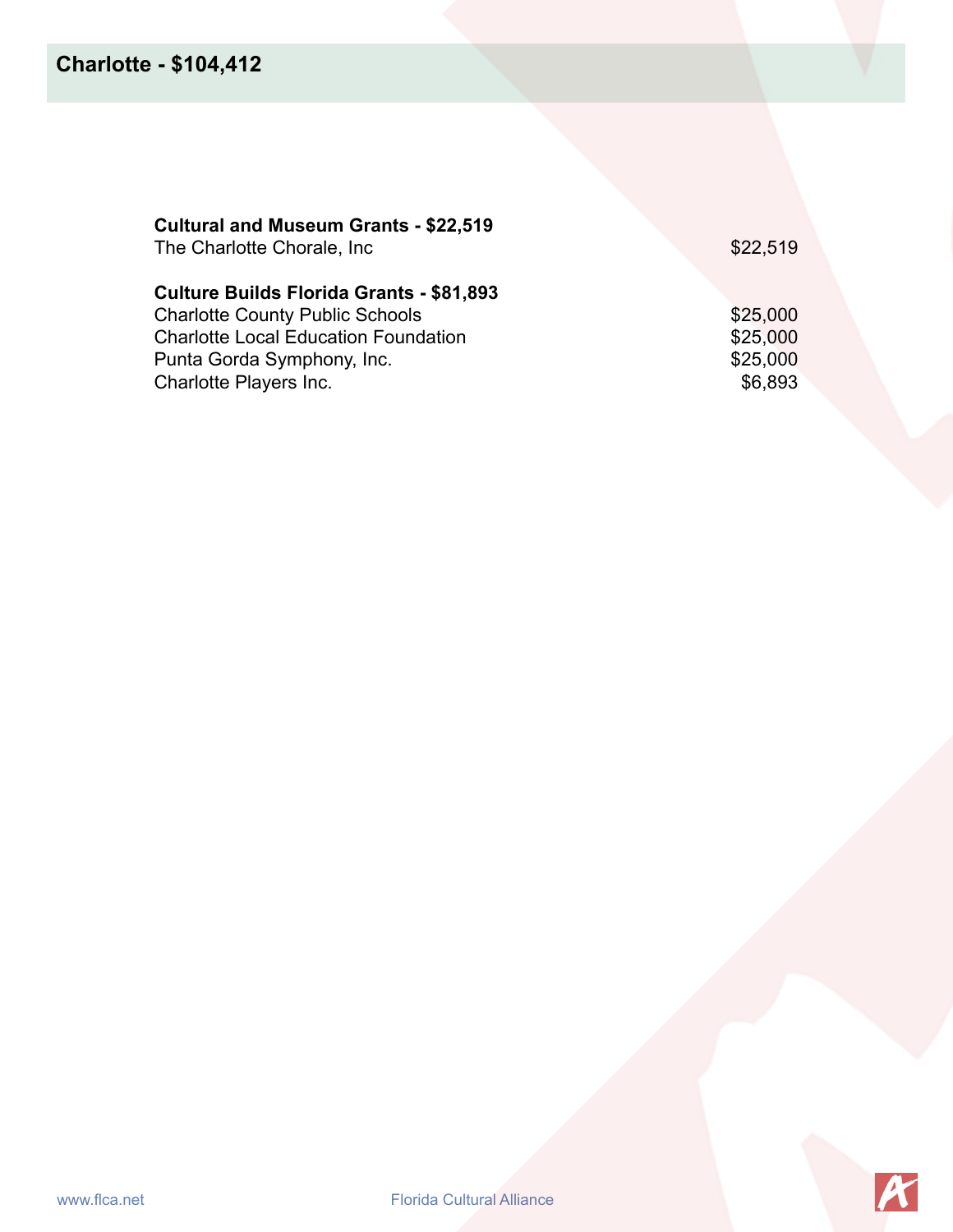#### <span id="page-27-0"></span>**Cultural and Museum Grants - \$56,200**

| Orange Park Community Theatre, Inc.            | \$40.000 |
|------------------------------------------------|----------|
| The Fleming Island Theater Incorporated        | \$16,200 |
|                                                |          |
| <b>Culture Builds Florida Grants - \$1,200</b> |          |

Clamour Theatre Company

\$1,200

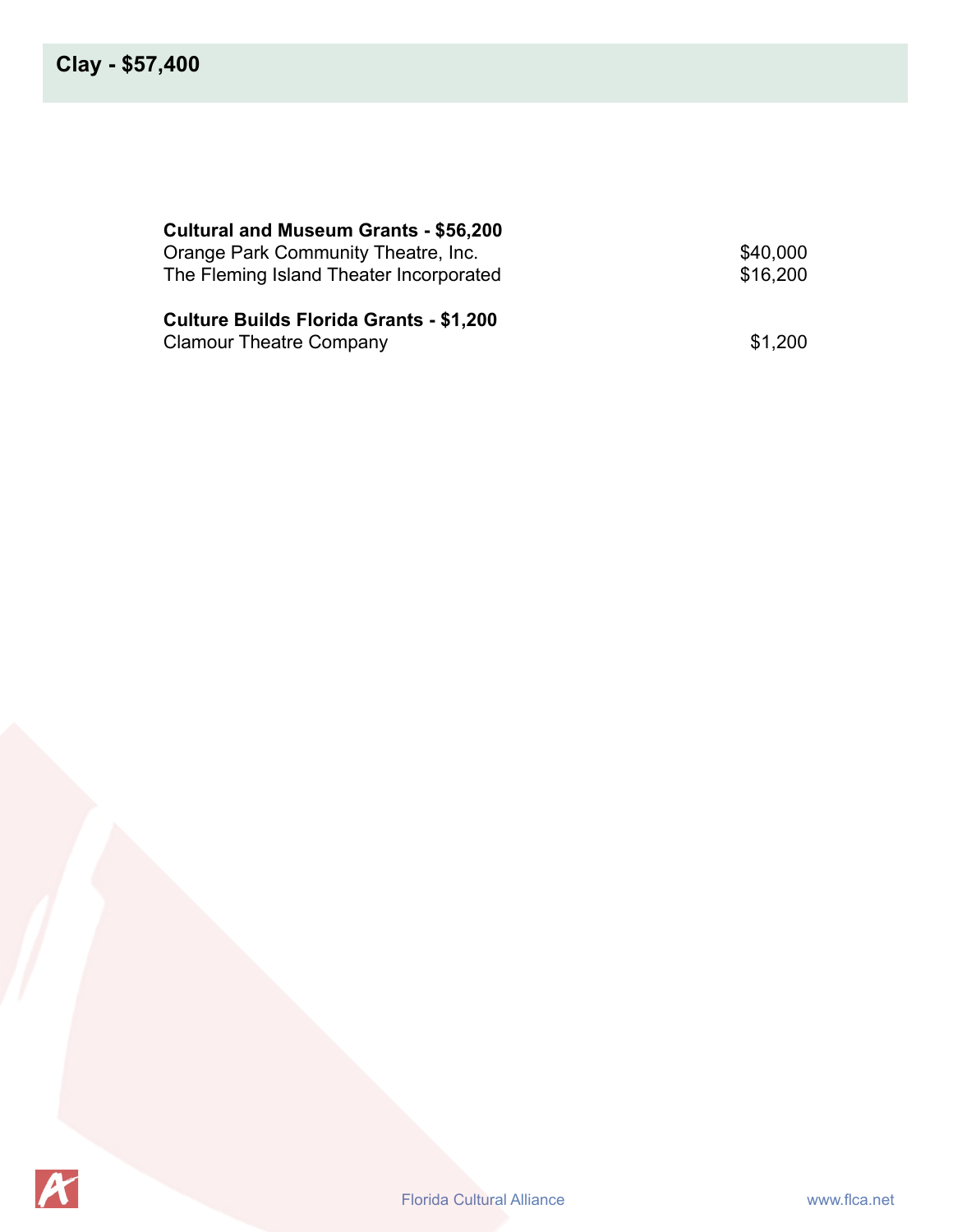<span id="page-28-0"></span>

| <b>Cultural and Museum Grants - \$1,536,820</b> | \$130,000 |
|-------------------------------------------------|-----------|
| Naples Art Association, Inc.                    | \$19,300  |
| <b>Naples Concert Band</b>                      | \$87,100  |
| Art League of Marco Island, Inc.                | \$90,000  |
| <b>SWFL Holocaust Museum</b>                    | \$89,750  |
| Gulfshore Opera, Inc.                           | \$150,000 |
| The Naples Players, Inc.                        | \$150,000 |
| Artis-Naples, Inc.                              | \$150,000 |
| Conservancy of Southwest Florida, Inc.          | \$150,000 |
| Golisano Children's Museum of Naples            | \$150,000 |
| Naples Botanical Garden, Inc.                   | \$150,000 |
| Opera Naples, Inc.                              | \$150,000 |
| Gulfshore Playhouse, Inc.                       | \$70,670  |
| United Arts Council of Collier County, Inc.     |           |
| <b>Cultural Facilities - \$500,000</b>          |           |
| Gulfshore Playhouse, Inc.*                      | \$500,000 |
|                                                 |           |
| <b>Cultural Endowment - \$240,000</b>           |           |
| The Naples Players, Inc.                        | \$240,000 |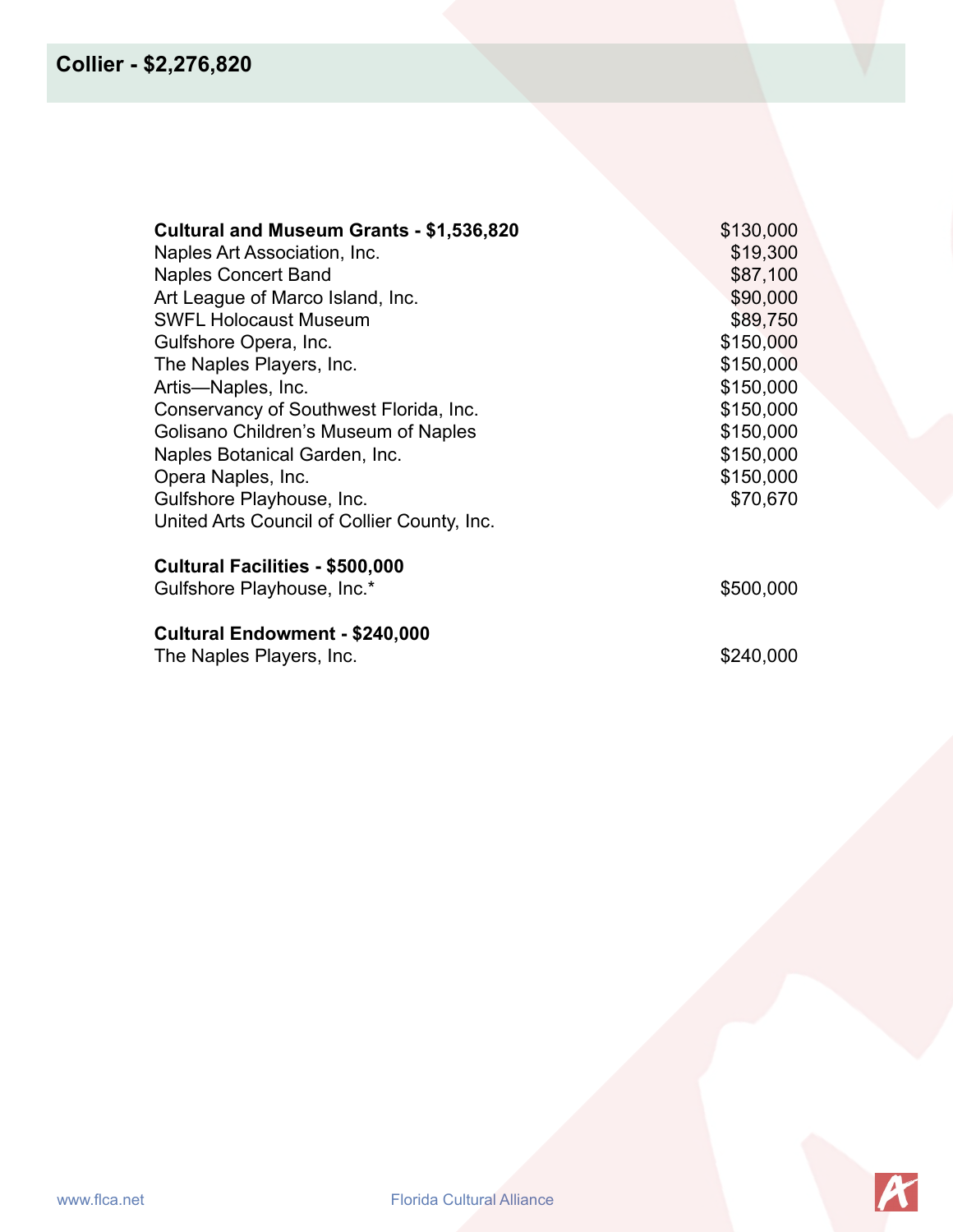# <span id="page-29-0"></span>**Cultural and Museum Grants - \$1,996,372**

| Cathedral Arts Project, Inc.                                                              | \$150,000 |
|-------------------------------------------------------------------------------------------|-----------|
| <b>Jacksonville Dance Theatre</b>                                                         | \$16,000  |
| The Performer's Academy Inc.                                                              | \$18,337  |
| Civic Orchestra of Jacksonville, Inc.                                                     | \$16,670  |
| The San Marco Chamber Music Society, Inc.                                                 | \$6,500   |
| Players by the Sea, Inc                                                                   | \$73,747  |
| Theatre Jacksonville, Inc.                                                                | \$90,000  |
| The Florida Ballet at Jacksonville                                                        | \$25,000  |
| Don't Miss A Beat, Inc.                                                                   | \$40,000  |
| Beaches Area Historical Society, Inc.                                                     | \$72,400  |
| Friday Musicale, Inc.                                                                     | \$46,750  |
| Beaches Fine Arts Series, Inc.                                                            | \$44,983  |
| Art with a Heart in Healthcare, Inc.                                                      | \$50,000  |
| Downtown Vision Alliance, Inc.                                                            | \$25,000  |
| Jacksonville Zoological Society, Inc.                                                     | \$150,000 |
| Museum of Contemporary Art Jacksonville, Inc.                                             | \$150,000 |
| Museum of Science and History of Jacksonville, Inc.                                       | \$150,000 |
| The DeEtte Holden Cummer Museum Foundation, Inc.                                          | \$150,000 |
| Jacksonville Symphony Association, Inc.                                                   | \$150,000 |
| The Jacksonville Children's Chorus, Inc.                                                  | \$120,985 |
| Florida State College at Jacksonville Foundation, Inc.                                    | \$150,000 |
| Florida Theatre Performing Arts Center, Inc.                                              | \$150,000 |
| Cultural Council of Greater Jacksonville, Inc.                                            | \$150,000 |
|                                                                                           |           |
| <b>Culture Builds Florida Grants - \$75,000</b><br><b>Global Outreach Charter Academy</b> | \$25,000  |
| Hope at Hand, Inc.                                                                        | \$25,000  |
| Springfield Preservation and Revitalization Council, Inc.                                 | \$25,000  |
|                                                                                           |           |
| <b>Cultural Facilities - \$381,338</b>                                                    |           |
| Florida Theatre Performing Arts Center, Inc.*                                             | \$281,337 |
| Jacksonville Zoological Society, Inc.*                                                    | \$100,000 |
| <b>Cultural Endowment - \$240,000</b>                                                     |           |
| The DeEtte Holden Cummer Museum Foundation, Inc.                                          | \$240,000 |
|                                                                                           |           |

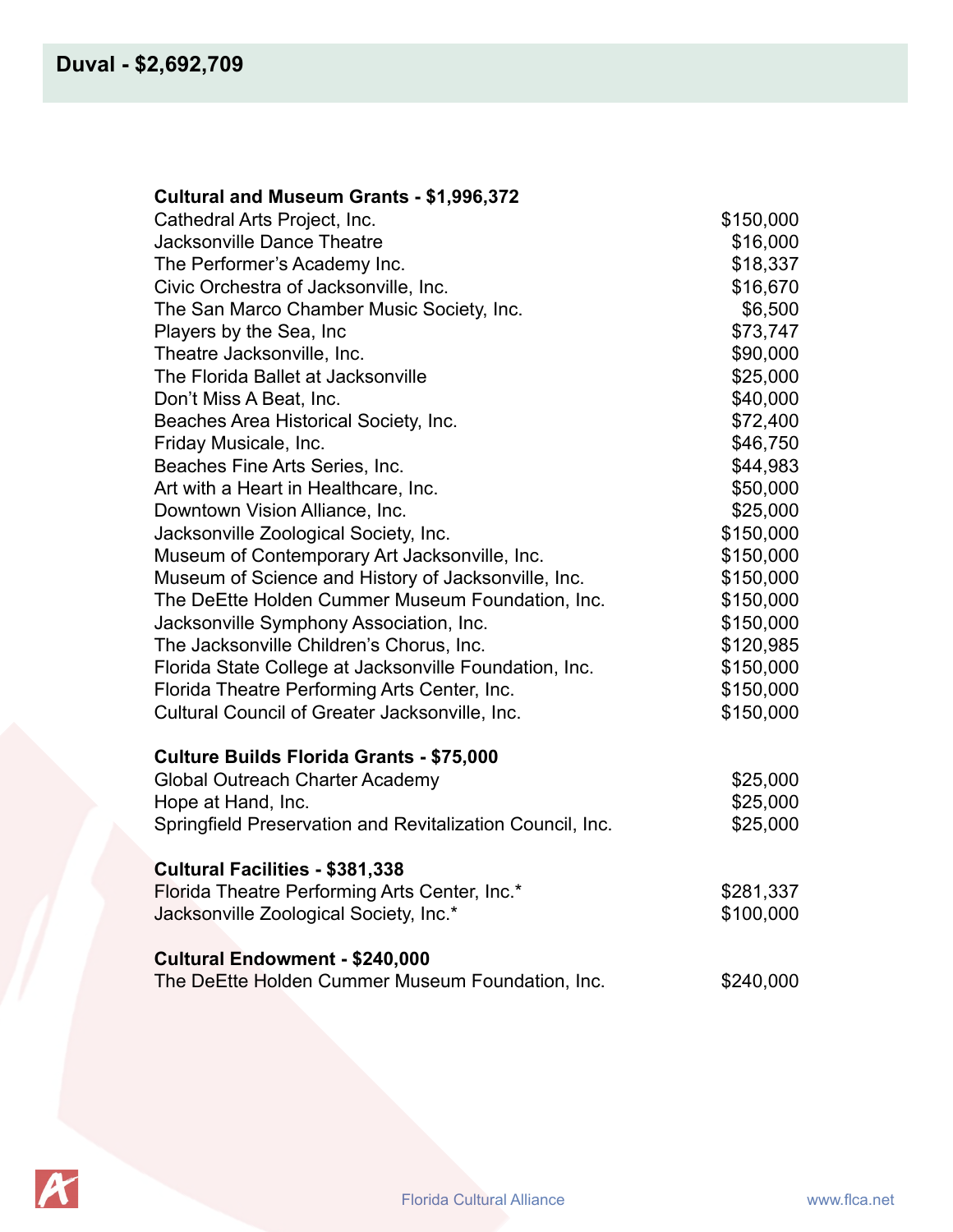#### <span id="page-30-0"></span>**Cultural and Museum Grants - \$795,051**

| Jazz Society of Pensacola, Inc.                        | \$30,187  |
|--------------------------------------------------------|-----------|
| The Choral Society of Pensacola, Inc.                  | \$20,000  |
| Artel, Inc.                                            | \$11,500  |
| The Pensacola Mess Hall, Inc.                          | \$45,800  |
| West Florida Historic Preservation, Inc.               | \$90,000  |
| Pensacola Children's Chorus, Inc.                      | \$90,000  |
| Pensacola Little Theatre, Inc.                         | \$102,000 |
| Ballet Pensacola, Inc.                                 | \$75,000  |
| Pensacola Lighthouse Association Inc.                  | \$98,684  |
| Pensacola Opera                                        | \$98,666  |
| The Greater Pensacola Symphony Orchestra, Incorporated | \$133,214 |
| <b>Cultural Endowment - \$240,000</b>                  |           |
| The Greater Pensacola Symphony Orchestra, Inc.         | \$240,000 |

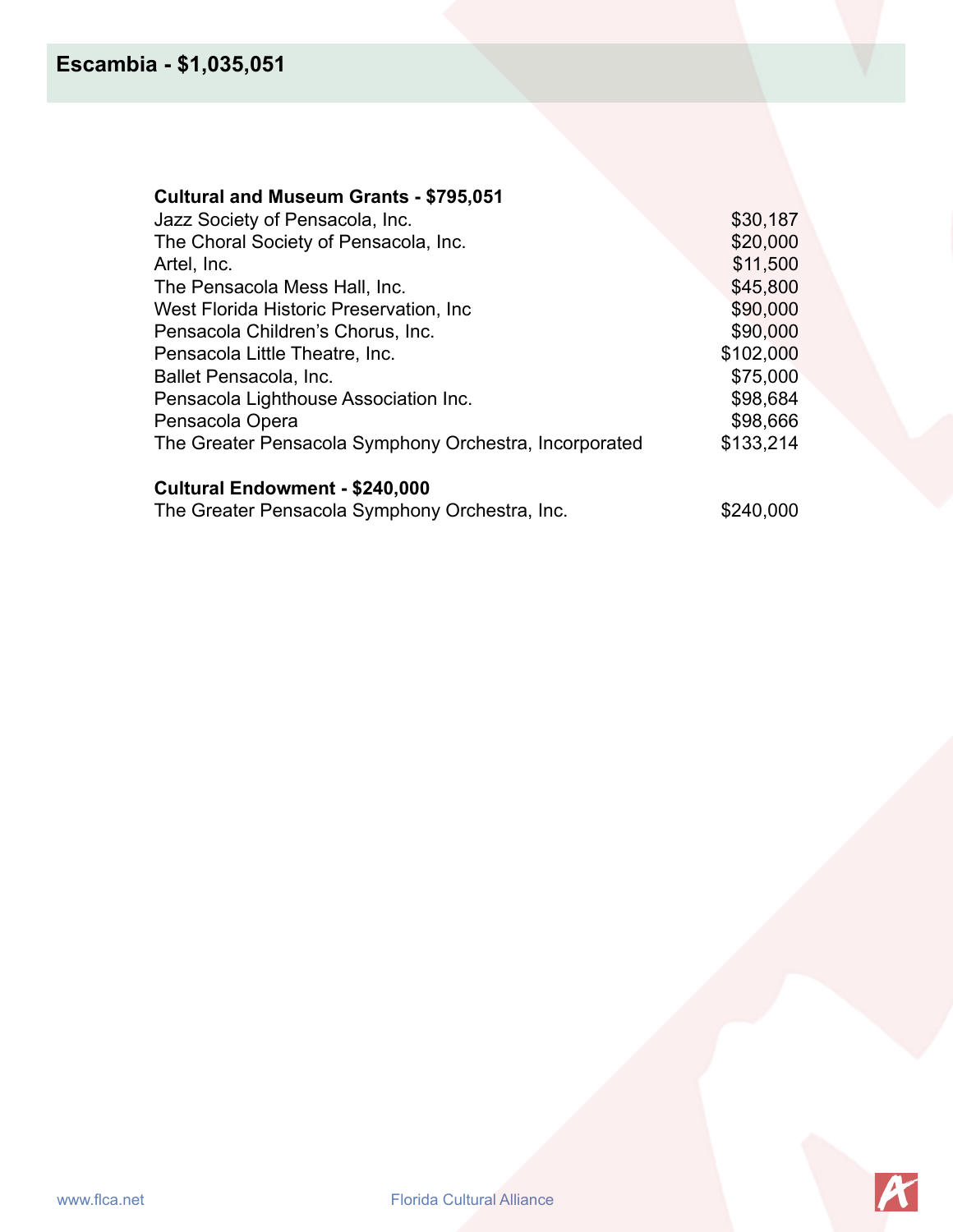#### <span id="page-31-0"></span>**Cultural and Museum Grants - \$71,708**

| Flagler Beach Historical Museum, Inc.    | \$19,908 |  |
|------------------------------------------|----------|--|
| Flagler Auditorium Governing Board, Inc. | \$51,800 |  |
|                                          |          |  |

# **Culture Builds Florida Grants - \$25,000**

The Flagler Playhouse, Inc.

\$25,000

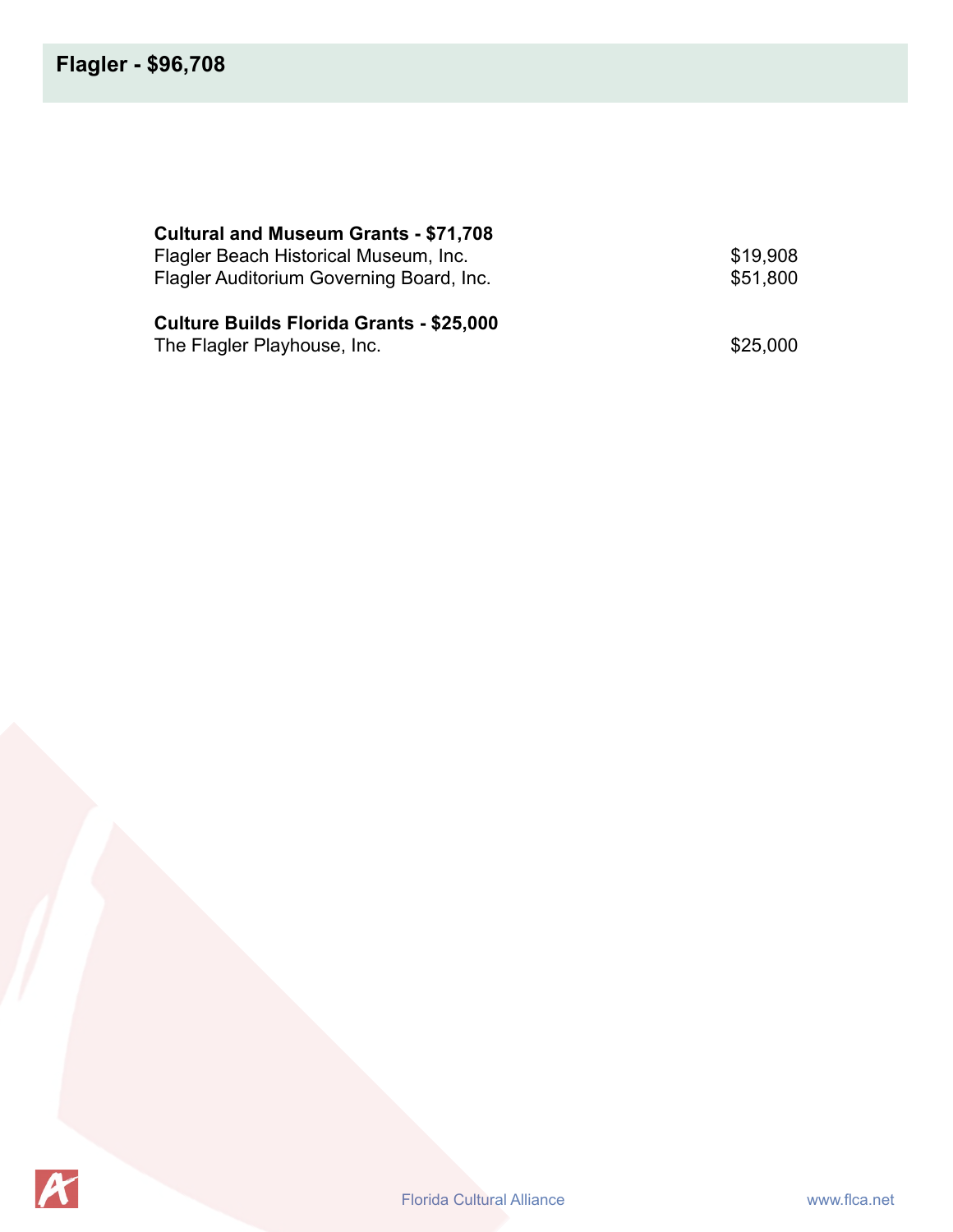# <span id="page-32-0"></span>**Franklin - \$147,500**

**Cultural and Museum Grants - \$122,500**  Franklin's Promise Coalition, Inc.

\$122,500

# **Culture Builds Florida Grants - \$25,000**

Forgotten Coast Cultural Coalition, Inc.

\$25,000

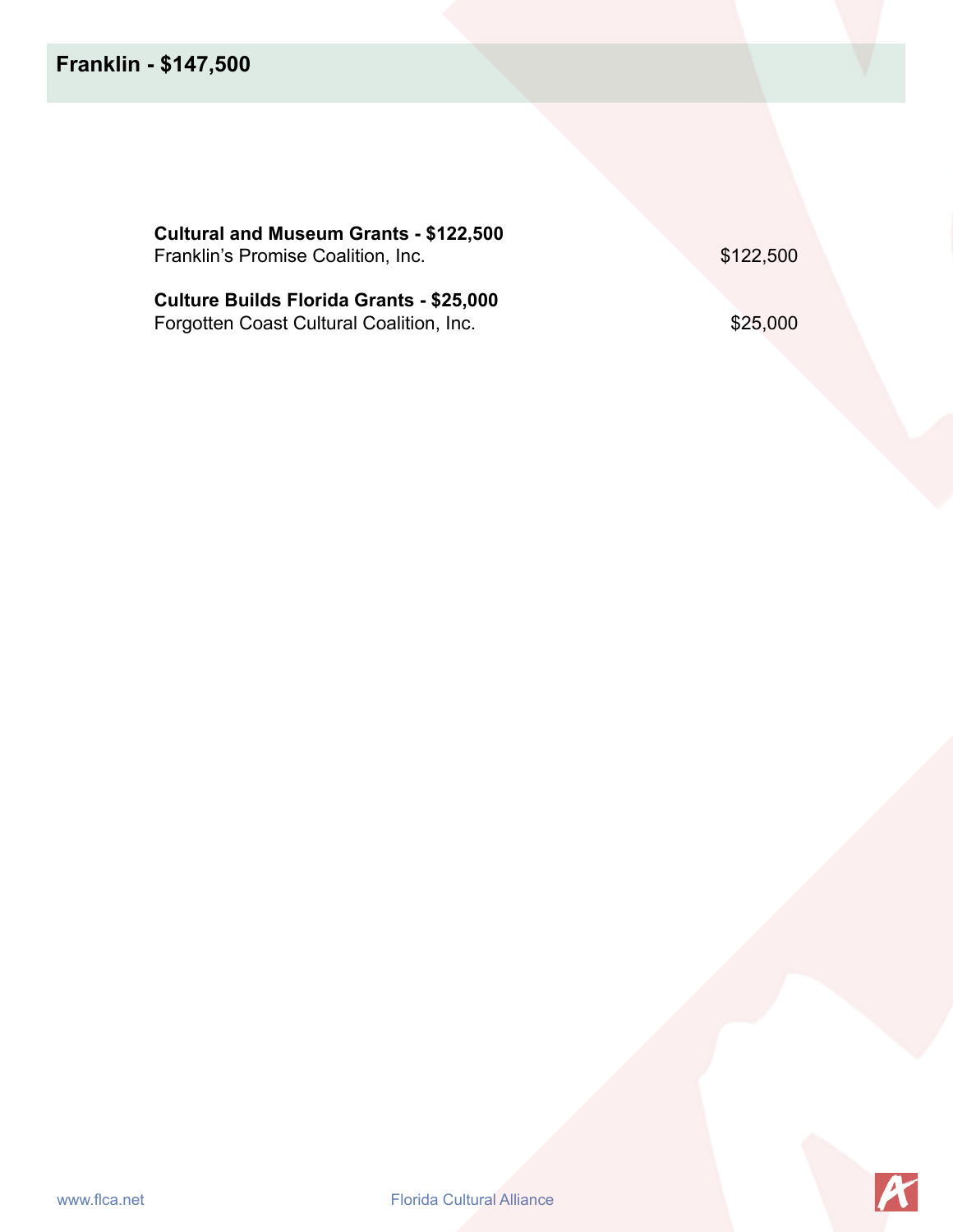#### <span id="page-33-0"></span>**Cultural and Museum Grants - \$130,270**

| The Quincy Music Theatre, Inc.           | \$40,000 |
|------------------------------------------|----------|
| Quincy Main Street, Inc.                 | \$21,500 |
| Gadsden Arts, Inc.                       | \$68,770 |
| Culture Duilde Eleride Cronte<br>ESE NAN |          |

#### **Culture Builds Florida Grants - \$25,000**

| Havana History & Heritage Society, Inc. |  |
|-----------------------------------------|--|
|-----------------------------------------|--|



\$25,000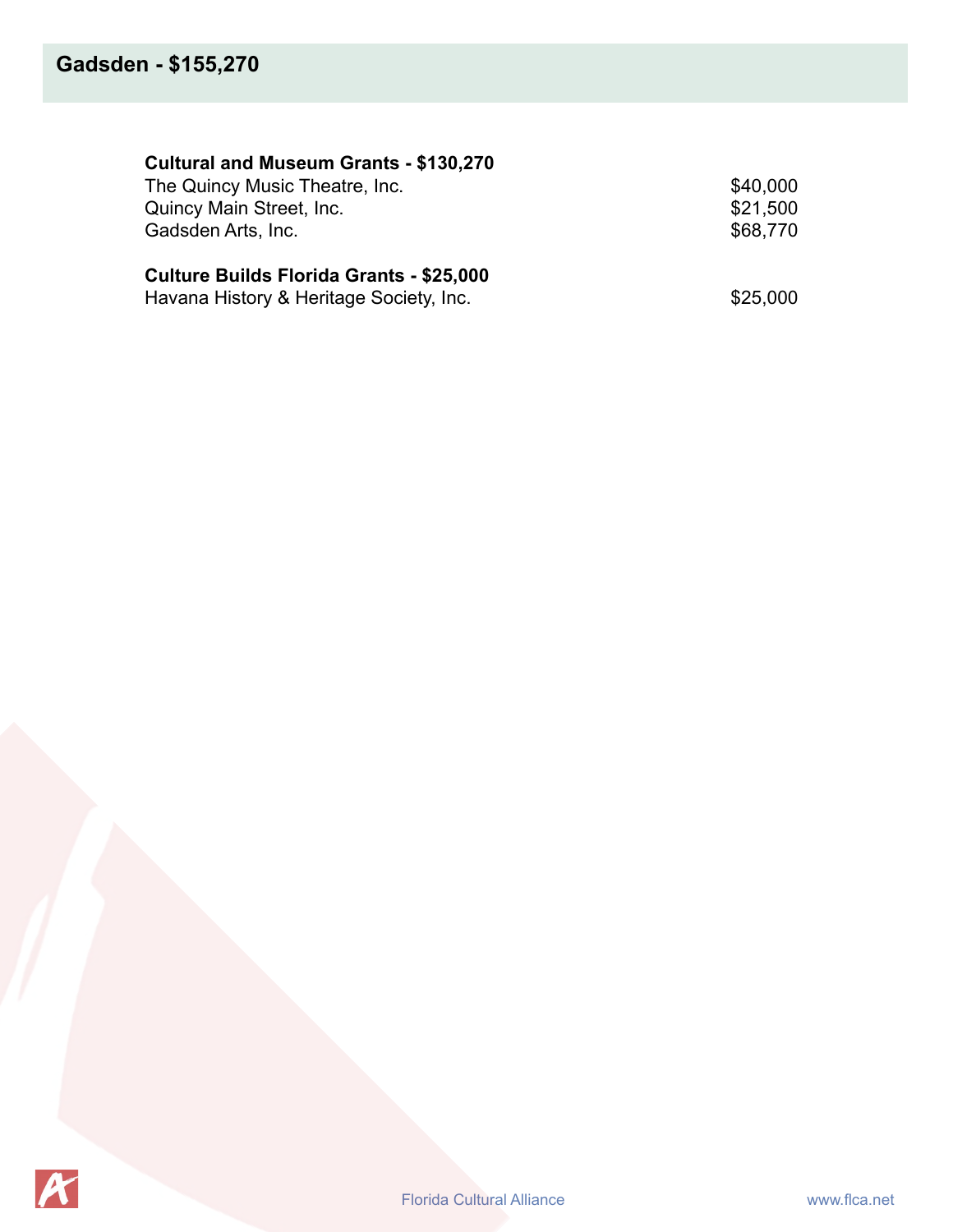## <span id="page-34-0"></span>**Culture Builds Florida Grants - \$25,000**

Stephen Foster Citizen Support Organization, Inc. \$25,000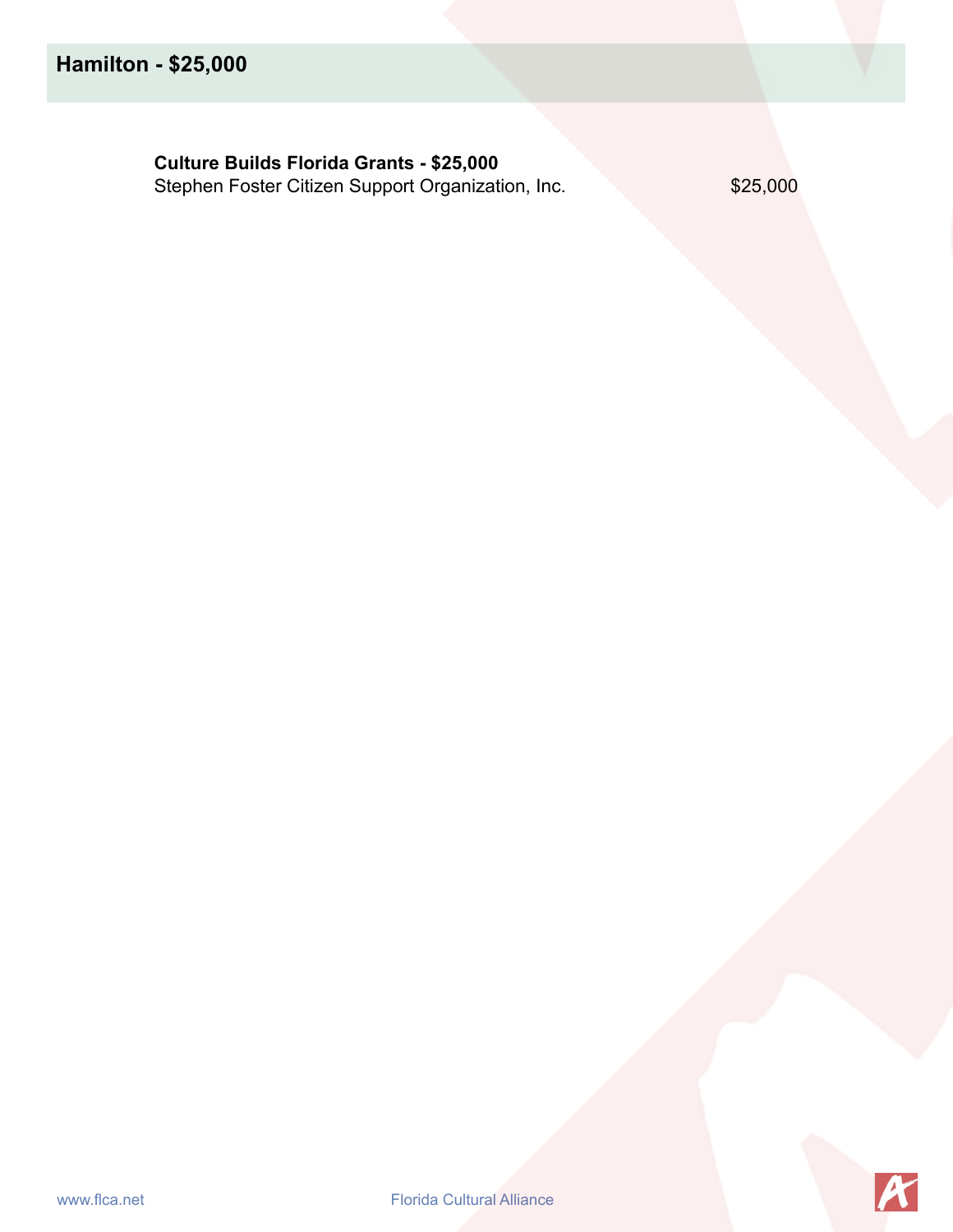<span id="page-35-0"></span>**Cultural Facilities - \$153,000** City of Wauchula \$153,000

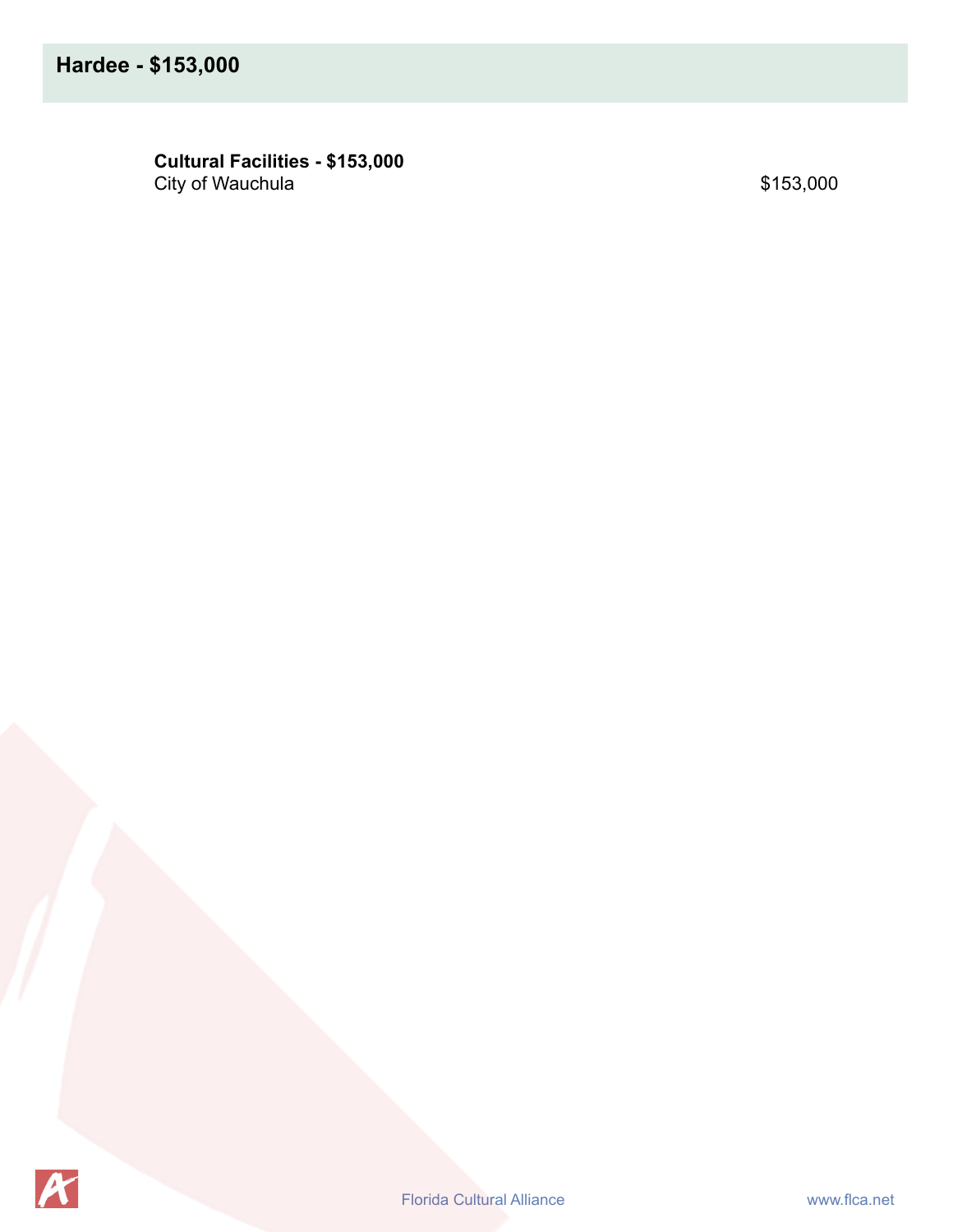#### **Culture Builds Florida Grants - \$22,300** Hernando County Fine Arts Council \$22,300

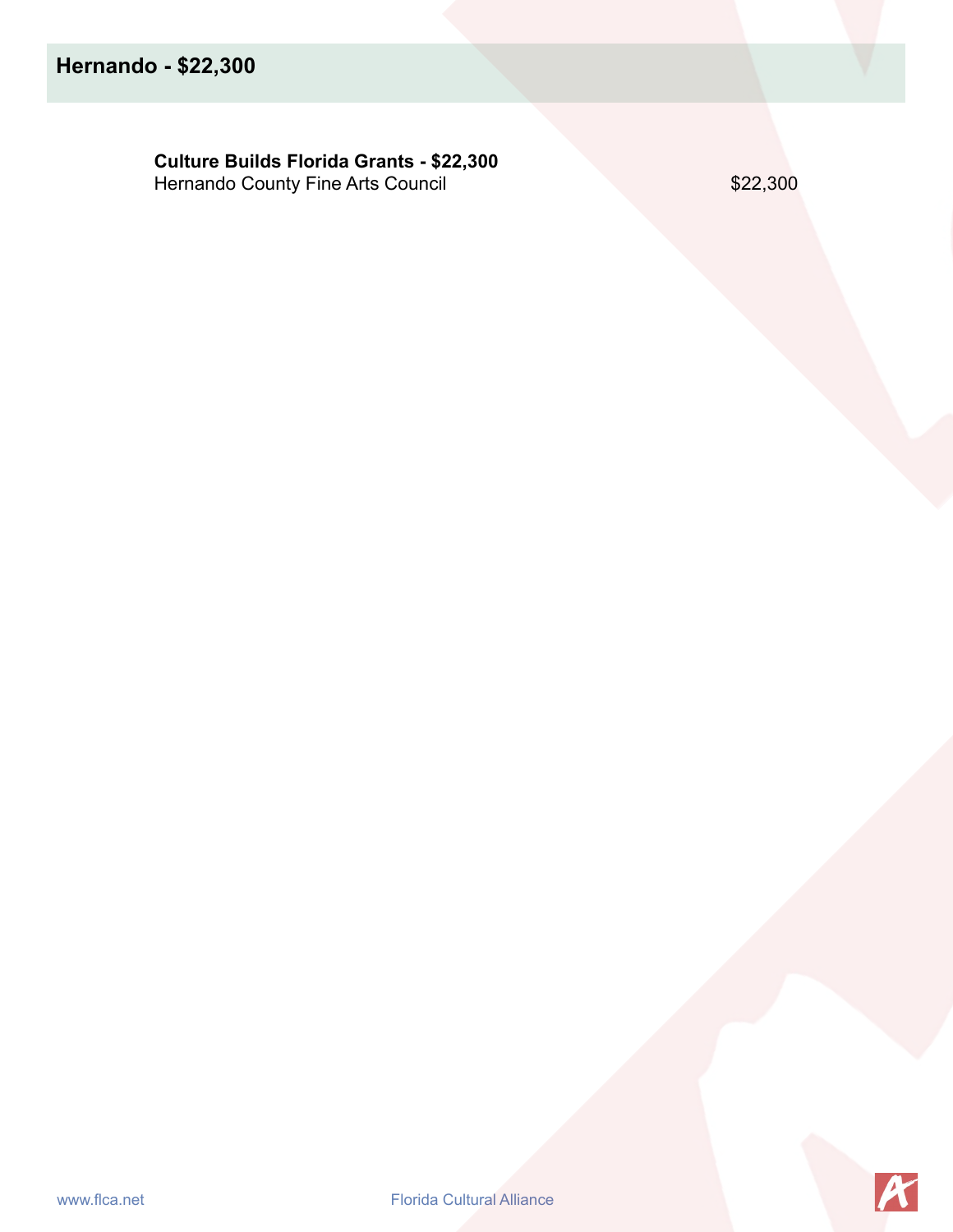### **Cultural and Museum Grants - \$118,876**

| Caladium Arts & Crafts Cooperative, Inc.        | \$25,000 |
|-------------------------------------------------|----------|
| South Florida State College                     | \$93,876 |
| <b>Culture Builds Florida Grants - \$50,000</b> |          |

## Heartland Cultural Alliance, Inc.

| Heartland Cultural Alliance, Inc.  | \$25,000 |
|------------------------------------|----------|
| Highlands Museum of the Arts, Inc. | \$25,000 |

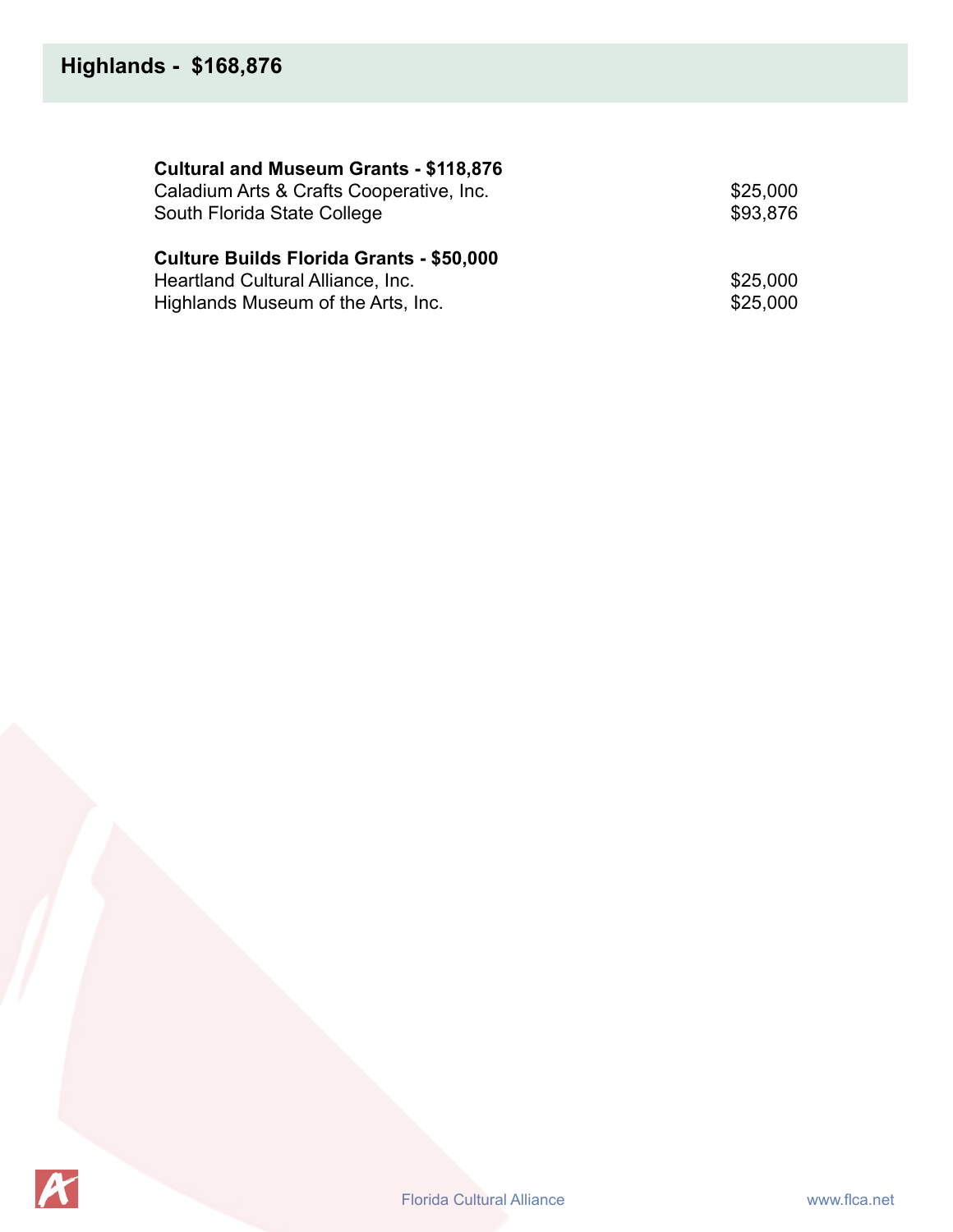| <b>New Tampa Players</b><br>\$18,000<br>\$17,000<br>Spanish Lyric Theatre, Inc.<br>Tampa City Ballet, Inc.<br>\$25,000<br>\$39,550<br>Friends of the Festival, Inc.<br>\$25,000<br><b>Community Stepping Stones, Inc.</b><br>FloriMezzo, Inc.<br>\$37,500<br>Tampa Chapter, SPEBSQSA, Inc.<br>\$22,828<br><b>TAMPA PRIDE, INC</b><br>\$24,800<br>\$49,163<br>Tampa Educational Cable Consortium, Inc.<br>The Tampa Film Institute, Inc.<br>\$54,200<br>Firehouse Cultural Center, Inc.<br>\$41,250<br>Friends of Carrollwood Cultural Center, Inc.<br>\$88,895<br>The University of Tampa, Incorporated<br>\$90,000<br>\$51,450<br>Choral Masterworks Festival, Inc.<br>\$60,000<br>Stage Works, Inc.<br>\$53,868<br>The Jobsite Theater, Inc.<br>The Tampa Theatre, Inc.<br>\$150,000<br>Children's Museum of Tampa, Inc.<br>\$150,000<br>\$150,000<br>Lowry Park Zoological Society of Tampa, Inc.<br>Museum of Science & Industry, Inc.<br>\$150,000<br>\$150,000<br>Tampa Museum of Art, Inc.<br>The Florida Aquarium, Inc.<br>\$150,000<br>The Tampa Bay History Center, Inc.<br>\$150,000<br>The University of South Florida<br>\$150,000<br>Gasparilla Music Foundation, Inc.<br>\$150,000<br>Tampa Bay Performing Arts Center, Inc.<br>\$150,000<br>Arts Council of Hillsborough County<br>\$124,369<br>Arts4All Florida<br>\$148,676<br><b>Culture Builds Florida Grants - \$175,000</b><br>\$25,000<br>Bits 'N Pieces Puppet Theatre, Inc.<br>\$15,000<br>Moving Current, Inc.<br>\$25,000<br>Tampa JCC/Federation, Inc.<br>University of South Florida Research Foundation, Inc.<br>\$25,000<br>Life Enrichment Center, Inc.<br>\$25,000<br>\$25,000<br>Florida Museum of Photographic Arts, Inc.<br><b>Charles R Owen</b><br>\$25,000<br>\$10,000<br><b>Michael Standard Music</b><br><b>Cultural Facilities - \$725,000</b><br>Philippine Cultural Foundation, Inc.*<br>\$225,000<br>Tampa Bay Performing Arts Center, Inc.*<br>\$500,000<br><b>Cultural Endowments - \$480,000</b><br>Tampa Bay Performing Arts Center, Inc.<br>\$240,000 | Cultural and Museum Grants - \$2,471,549 |           |
|---------------------------------------------------------------------------------------------------------------------------------------------------------------------------------------------------------------------------------------------------------------------------------------------------------------------------------------------------------------------------------------------------------------------------------------------------------------------------------------------------------------------------------------------------------------------------------------------------------------------------------------------------------------------------------------------------------------------------------------------------------------------------------------------------------------------------------------------------------------------------------------------------------------------------------------------------------------------------------------------------------------------------------------------------------------------------------------------------------------------------------------------------------------------------------------------------------------------------------------------------------------------------------------------------------------------------------------------------------------------------------------------------------------------------------------------------------------------------------------------------------------------------------------------------------------------------------------------------------------------------------------------------------------------------------------------------------------------------------------------------------------------------------------------------------------------------------------------------------------------------------------------------------------------------------------------------------------------------------------------------------------------------------------------------------|------------------------------------------|-----------|
|                                                                                                                                                                                                                                                                                                                                                                                                                                                                                                                                                                                                                                                                                                                                                                                                                                                                                                                                                                                                                                                                                                                                                                                                                                                                                                                                                                                                                                                                                                                                                                                                                                                                                                                                                                                                                                                                                                                                                                                                                                                         |                                          |           |
|                                                                                                                                                                                                                                                                                                                                                                                                                                                                                                                                                                                                                                                                                                                                                                                                                                                                                                                                                                                                                                                                                                                                                                                                                                                                                                                                                                                                                                                                                                                                                                                                                                                                                                                                                                                                                                                                                                                                                                                                                                                         |                                          |           |
|                                                                                                                                                                                                                                                                                                                                                                                                                                                                                                                                                                                                                                                                                                                                                                                                                                                                                                                                                                                                                                                                                                                                                                                                                                                                                                                                                                                                                                                                                                                                                                                                                                                                                                                                                                                                                                                                                                                                                                                                                                                         |                                          |           |
|                                                                                                                                                                                                                                                                                                                                                                                                                                                                                                                                                                                                                                                                                                                                                                                                                                                                                                                                                                                                                                                                                                                                                                                                                                                                                                                                                                                                                                                                                                                                                                                                                                                                                                                                                                                                                                                                                                                                                                                                                                                         |                                          |           |
|                                                                                                                                                                                                                                                                                                                                                                                                                                                                                                                                                                                                                                                                                                                                                                                                                                                                                                                                                                                                                                                                                                                                                                                                                                                                                                                                                                                                                                                                                                                                                                                                                                                                                                                                                                                                                                                                                                                                                                                                                                                         |                                          |           |
|                                                                                                                                                                                                                                                                                                                                                                                                                                                                                                                                                                                                                                                                                                                                                                                                                                                                                                                                                                                                                                                                                                                                                                                                                                                                                                                                                                                                                                                                                                                                                                                                                                                                                                                                                                                                                                                                                                                                                                                                                                                         |                                          |           |
|                                                                                                                                                                                                                                                                                                                                                                                                                                                                                                                                                                                                                                                                                                                                                                                                                                                                                                                                                                                                                                                                                                                                                                                                                                                                                                                                                                                                                                                                                                                                                                                                                                                                                                                                                                                                                                                                                                                                                                                                                                                         |                                          |           |
|                                                                                                                                                                                                                                                                                                                                                                                                                                                                                                                                                                                                                                                                                                                                                                                                                                                                                                                                                                                                                                                                                                                                                                                                                                                                                                                                                                                                                                                                                                                                                                                                                                                                                                                                                                                                                                                                                                                                                                                                                                                         |                                          |           |
|                                                                                                                                                                                                                                                                                                                                                                                                                                                                                                                                                                                                                                                                                                                                                                                                                                                                                                                                                                                                                                                                                                                                                                                                                                                                                                                                                                                                                                                                                                                                                                                                                                                                                                                                                                                                                                                                                                                                                                                                                                                         |                                          |           |
|                                                                                                                                                                                                                                                                                                                                                                                                                                                                                                                                                                                                                                                                                                                                                                                                                                                                                                                                                                                                                                                                                                                                                                                                                                                                                                                                                                                                                                                                                                                                                                                                                                                                                                                                                                                                                                                                                                                                                                                                                                                         |                                          |           |
|                                                                                                                                                                                                                                                                                                                                                                                                                                                                                                                                                                                                                                                                                                                                                                                                                                                                                                                                                                                                                                                                                                                                                                                                                                                                                                                                                                                                                                                                                                                                                                                                                                                                                                                                                                                                                                                                                                                                                                                                                                                         |                                          |           |
|                                                                                                                                                                                                                                                                                                                                                                                                                                                                                                                                                                                                                                                                                                                                                                                                                                                                                                                                                                                                                                                                                                                                                                                                                                                                                                                                                                                                                                                                                                                                                                                                                                                                                                                                                                                                                                                                                                                                                                                                                                                         |                                          |           |
|                                                                                                                                                                                                                                                                                                                                                                                                                                                                                                                                                                                                                                                                                                                                                                                                                                                                                                                                                                                                                                                                                                                                                                                                                                                                                                                                                                                                                                                                                                                                                                                                                                                                                                                                                                                                                                                                                                                                                                                                                                                         |                                          |           |
|                                                                                                                                                                                                                                                                                                                                                                                                                                                                                                                                                                                                                                                                                                                                                                                                                                                                                                                                                                                                                                                                                                                                                                                                                                                                                                                                                                                                                                                                                                                                                                                                                                                                                                                                                                                                                                                                                                                                                                                                                                                         |                                          |           |
|                                                                                                                                                                                                                                                                                                                                                                                                                                                                                                                                                                                                                                                                                                                                                                                                                                                                                                                                                                                                                                                                                                                                                                                                                                                                                                                                                                                                                                                                                                                                                                                                                                                                                                                                                                                                                                                                                                                                                                                                                                                         |                                          |           |
|                                                                                                                                                                                                                                                                                                                                                                                                                                                                                                                                                                                                                                                                                                                                                                                                                                                                                                                                                                                                                                                                                                                                                                                                                                                                                                                                                                                                                                                                                                                                                                                                                                                                                                                                                                                                                                                                                                                                                                                                                                                         |                                          |           |
|                                                                                                                                                                                                                                                                                                                                                                                                                                                                                                                                                                                                                                                                                                                                                                                                                                                                                                                                                                                                                                                                                                                                                                                                                                                                                                                                                                                                                                                                                                                                                                                                                                                                                                                                                                                                                                                                                                                                                                                                                                                         |                                          |           |
|                                                                                                                                                                                                                                                                                                                                                                                                                                                                                                                                                                                                                                                                                                                                                                                                                                                                                                                                                                                                                                                                                                                                                                                                                                                                                                                                                                                                                                                                                                                                                                                                                                                                                                                                                                                                                                                                                                                                                                                                                                                         |                                          |           |
|                                                                                                                                                                                                                                                                                                                                                                                                                                                                                                                                                                                                                                                                                                                                                                                                                                                                                                                                                                                                                                                                                                                                                                                                                                                                                                                                                                                                                                                                                                                                                                                                                                                                                                                                                                                                                                                                                                                                                                                                                                                         |                                          |           |
|                                                                                                                                                                                                                                                                                                                                                                                                                                                                                                                                                                                                                                                                                                                                                                                                                                                                                                                                                                                                                                                                                                                                                                                                                                                                                                                                                                                                                                                                                                                                                                                                                                                                                                                                                                                                                                                                                                                                                                                                                                                         |                                          |           |
|                                                                                                                                                                                                                                                                                                                                                                                                                                                                                                                                                                                                                                                                                                                                                                                                                                                                                                                                                                                                                                                                                                                                                                                                                                                                                                                                                                                                                                                                                                                                                                                                                                                                                                                                                                                                                                                                                                                                                                                                                                                         |                                          |           |
|                                                                                                                                                                                                                                                                                                                                                                                                                                                                                                                                                                                                                                                                                                                                                                                                                                                                                                                                                                                                                                                                                                                                                                                                                                                                                                                                                                                                                                                                                                                                                                                                                                                                                                                                                                                                                                                                                                                                                                                                                                                         |                                          |           |
|                                                                                                                                                                                                                                                                                                                                                                                                                                                                                                                                                                                                                                                                                                                                                                                                                                                                                                                                                                                                                                                                                                                                                                                                                                                                                                                                                                                                                                                                                                                                                                                                                                                                                                                                                                                                                                                                                                                                                                                                                                                         |                                          |           |
|                                                                                                                                                                                                                                                                                                                                                                                                                                                                                                                                                                                                                                                                                                                                                                                                                                                                                                                                                                                                                                                                                                                                                                                                                                                                                                                                                                                                                                                                                                                                                                                                                                                                                                                                                                                                                                                                                                                                                                                                                                                         |                                          |           |
|                                                                                                                                                                                                                                                                                                                                                                                                                                                                                                                                                                                                                                                                                                                                                                                                                                                                                                                                                                                                                                                                                                                                                                                                                                                                                                                                                                                                                                                                                                                                                                                                                                                                                                                                                                                                                                                                                                                                                                                                                                                         |                                          |           |
|                                                                                                                                                                                                                                                                                                                                                                                                                                                                                                                                                                                                                                                                                                                                                                                                                                                                                                                                                                                                                                                                                                                                                                                                                                                                                                                                                                                                                                                                                                                                                                                                                                                                                                                                                                                                                                                                                                                                                                                                                                                         |                                          |           |
|                                                                                                                                                                                                                                                                                                                                                                                                                                                                                                                                                                                                                                                                                                                                                                                                                                                                                                                                                                                                                                                                                                                                                                                                                                                                                                                                                                                                                                                                                                                                                                                                                                                                                                                                                                                                                                                                                                                                                                                                                                                         |                                          |           |
|                                                                                                                                                                                                                                                                                                                                                                                                                                                                                                                                                                                                                                                                                                                                                                                                                                                                                                                                                                                                                                                                                                                                                                                                                                                                                                                                                                                                                                                                                                                                                                                                                                                                                                                                                                                                                                                                                                                                                                                                                                                         |                                          |           |
|                                                                                                                                                                                                                                                                                                                                                                                                                                                                                                                                                                                                                                                                                                                                                                                                                                                                                                                                                                                                                                                                                                                                                                                                                                                                                                                                                                                                                                                                                                                                                                                                                                                                                                                                                                                                                                                                                                                                                                                                                                                         |                                          |           |
|                                                                                                                                                                                                                                                                                                                                                                                                                                                                                                                                                                                                                                                                                                                                                                                                                                                                                                                                                                                                                                                                                                                                                                                                                                                                                                                                                                                                                                                                                                                                                                                                                                                                                                                                                                                                                                                                                                                                                                                                                                                         |                                          |           |
|                                                                                                                                                                                                                                                                                                                                                                                                                                                                                                                                                                                                                                                                                                                                                                                                                                                                                                                                                                                                                                                                                                                                                                                                                                                                                                                                                                                                                                                                                                                                                                                                                                                                                                                                                                                                                                                                                                                                                                                                                                                         |                                          |           |
|                                                                                                                                                                                                                                                                                                                                                                                                                                                                                                                                                                                                                                                                                                                                                                                                                                                                                                                                                                                                                                                                                                                                                                                                                                                                                                                                                                                                                                                                                                                                                                                                                                                                                                                                                                                                                                                                                                                                                                                                                                                         |                                          |           |
|                                                                                                                                                                                                                                                                                                                                                                                                                                                                                                                                                                                                                                                                                                                                                                                                                                                                                                                                                                                                                                                                                                                                                                                                                                                                                                                                                                                                                                                                                                                                                                                                                                                                                                                                                                                                                                                                                                                                                                                                                                                         |                                          |           |
|                                                                                                                                                                                                                                                                                                                                                                                                                                                                                                                                                                                                                                                                                                                                                                                                                                                                                                                                                                                                                                                                                                                                                                                                                                                                                                                                                                                                                                                                                                                                                                                                                                                                                                                                                                                                                                                                                                                                                                                                                                                         |                                          |           |
|                                                                                                                                                                                                                                                                                                                                                                                                                                                                                                                                                                                                                                                                                                                                                                                                                                                                                                                                                                                                                                                                                                                                                                                                                                                                                                                                                                                                                                                                                                                                                                                                                                                                                                                                                                                                                                                                                                                                                                                                                                                         |                                          |           |
|                                                                                                                                                                                                                                                                                                                                                                                                                                                                                                                                                                                                                                                                                                                                                                                                                                                                                                                                                                                                                                                                                                                                                                                                                                                                                                                                                                                                                                                                                                                                                                                                                                                                                                                                                                                                                                                                                                                                                                                                                                                         |                                          |           |
|                                                                                                                                                                                                                                                                                                                                                                                                                                                                                                                                                                                                                                                                                                                                                                                                                                                                                                                                                                                                                                                                                                                                                                                                                                                                                                                                                                                                                                                                                                                                                                                                                                                                                                                                                                                                                                                                                                                                                                                                                                                         |                                          |           |
|                                                                                                                                                                                                                                                                                                                                                                                                                                                                                                                                                                                                                                                                                                                                                                                                                                                                                                                                                                                                                                                                                                                                                                                                                                                                                                                                                                                                                                                                                                                                                                                                                                                                                                                                                                                                                                                                                                                                                                                                                                                         |                                          |           |
|                                                                                                                                                                                                                                                                                                                                                                                                                                                                                                                                                                                                                                                                                                                                                                                                                                                                                                                                                                                                                                                                                                                                                                                                                                                                                                                                                                                                                                                                                                                                                                                                                                                                                                                                                                                                                                                                                                                                                                                                                                                         |                                          |           |
|                                                                                                                                                                                                                                                                                                                                                                                                                                                                                                                                                                                                                                                                                                                                                                                                                                                                                                                                                                                                                                                                                                                                                                                                                                                                                                                                                                                                                                                                                                                                                                                                                                                                                                                                                                                                                                                                                                                                                                                                                                                         |                                          |           |
|                                                                                                                                                                                                                                                                                                                                                                                                                                                                                                                                                                                                                                                                                                                                                                                                                                                                                                                                                                                                                                                                                                                                                                                                                                                                                                                                                                                                                                                                                                                                                                                                                                                                                                                                                                                                                                                                                                                                                                                                                                                         |                                          |           |
|                                                                                                                                                                                                                                                                                                                                                                                                                                                                                                                                                                                                                                                                                                                                                                                                                                                                                                                                                                                                                                                                                                                                                                                                                                                                                                                                                                                                                                                                                                                                                                                                                                                                                                                                                                                                                                                                                                                                                                                                                                                         |                                          |           |
|                                                                                                                                                                                                                                                                                                                                                                                                                                                                                                                                                                                                                                                                                                                                                                                                                                                                                                                                                                                                                                                                                                                                                                                                                                                                                                                                                                                                                                                                                                                                                                                                                                                                                                                                                                                                                                                                                                                                                                                                                                                         |                                          |           |
|                                                                                                                                                                                                                                                                                                                                                                                                                                                                                                                                                                                                                                                                                                                                                                                                                                                                                                                                                                                                                                                                                                                                                                                                                                                                                                                                                                                                                                                                                                                                                                                                                                                                                                                                                                                                                                                                                                                                                                                                                                                         |                                          |           |
|                                                                                                                                                                                                                                                                                                                                                                                                                                                                                                                                                                                                                                                                                                                                                                                                                                                                                                                                                                                                                                                                                                                                                                                                                                                                                                                                                                                                                                                                                                                                                                                                                                                                                                                                                                                                                                                                                                                                                                                                                                                         | The Tampa Bay History Center, Inc.       | \$240,000 |

www.flca.net **Florida Cultural Alliance** 

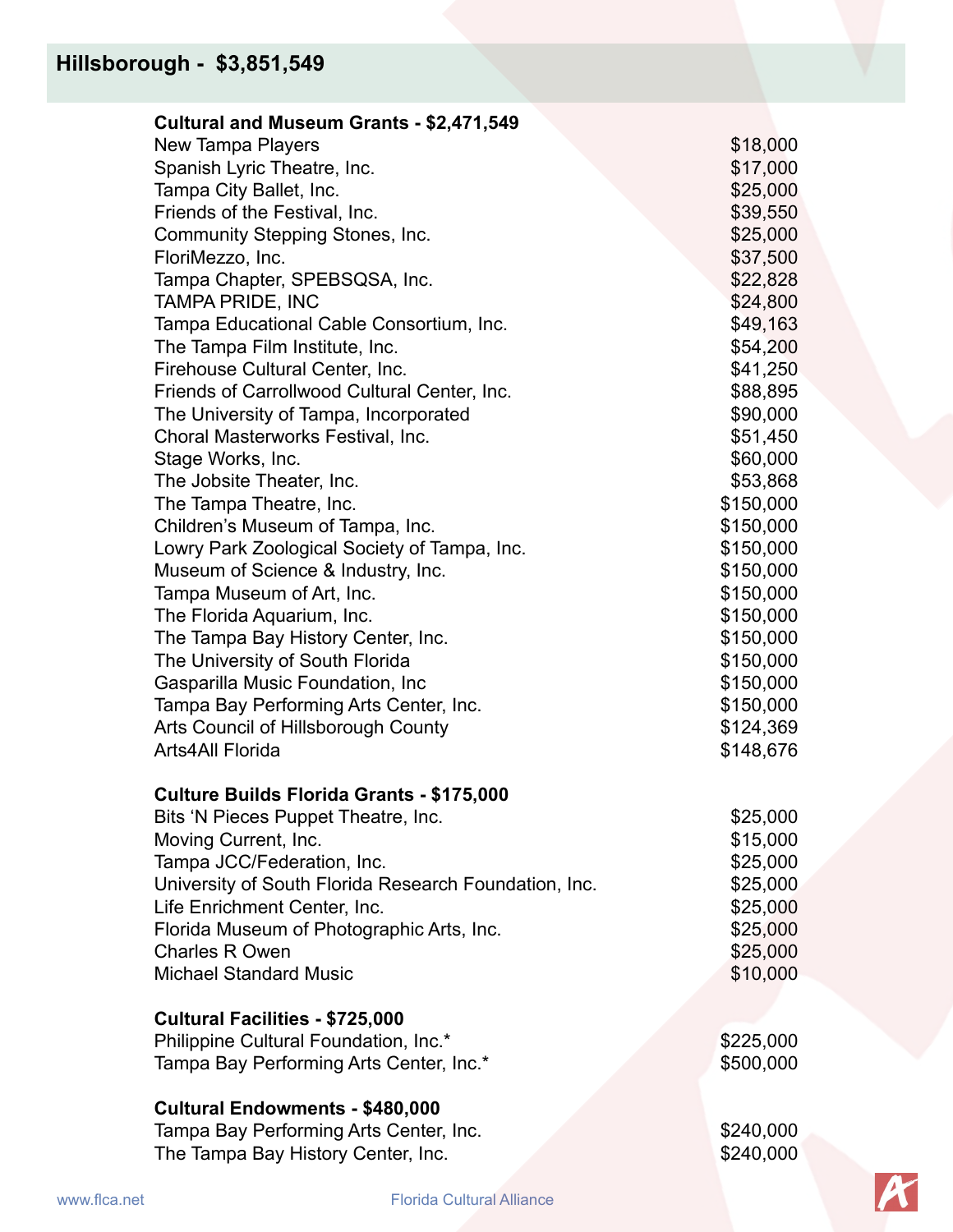| <b>Cultural and Museum Grants - \$538,850</b>   |           |
|-------------------------------------------------|-----------|
| <b>Vero Beach Theatre Guild</b>                 | \$79,150  |
| McKee Botanical Garden, Inc.                    | \$119,700 |
| Vero Beach Museum of Art, Inc.                  | \$150,000 |
| Riverside Theatre, Inc.                         | \$150,000 |
| <b>Cultural Council of Indian River County</b>  | \$40,000  |
| <b>Culture Builds Florida Grants - \$25,000</b> |           |
| Ballet Vero Beach, Inc.                         | \$25,000  |
| <b>Cultural Endowments - \$720,000</b>          |           |
| McKee Botanical Garden, Inc.                    | \$240,000 |
| Riverside Theatre, Inc.                         | \$240,000 |
| Vero Beach Museum of Art, Inc.                  | \$240,000 |

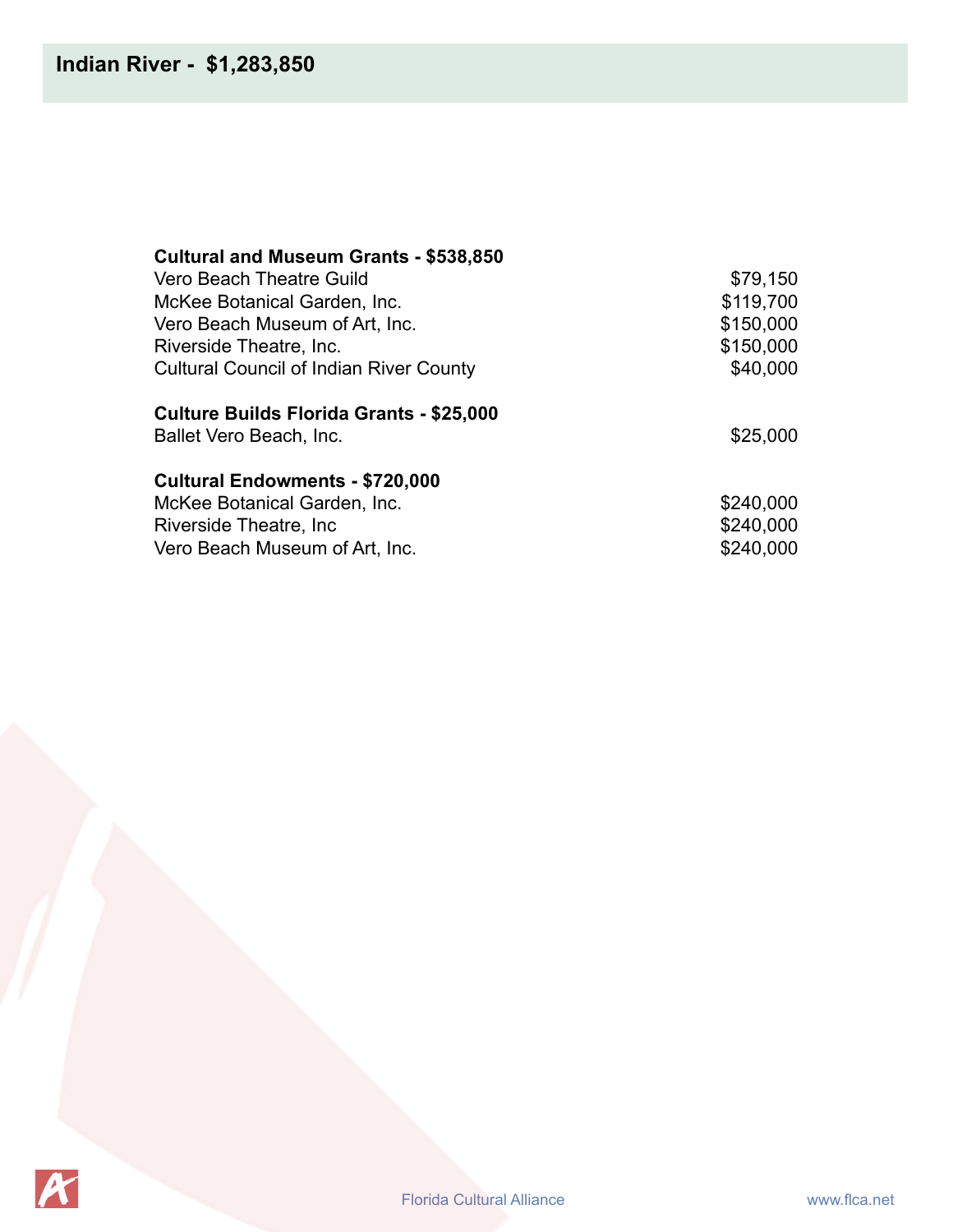## **Jefferson - \$182,575**

**Cultural Facilities Grants - \$157,575** School Board of Jefferson County\*

\$157,575

**Culture Builds Florida Grants - \$25,000** Monticello Opera House, Inc.

\$25,000

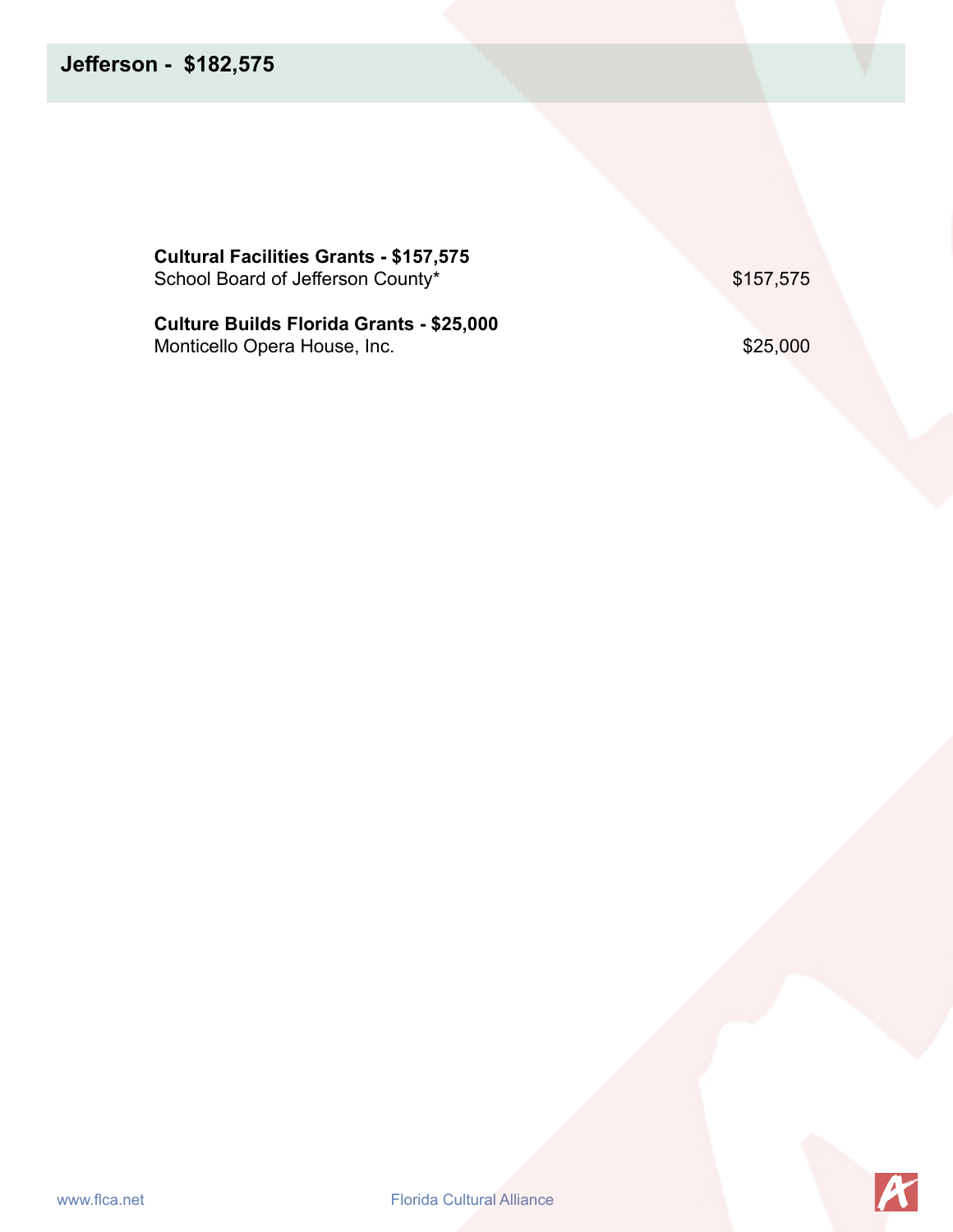| <b>Cultural and Museum Grants - \$284,120</b>                                                                         |                      |
|-----------------------------------------------------------------------------------------------------------------------|----------------------|
| Arching Oaks Inc                                                                                                      | \$8,046              |
| Bay Street Players, Inc.                                                                                              | \$58,202             |
| Mount Dora Center for the Arts, Inc.                                                                                  | \$67,872             |
| City of Clermont                                                                                                      | \$150,000            |
| <b>Culture Builds Florida - \$42,000</b><br>Florida Storytelling Association, Inc.<br>Lake Eustis Museum of Art, Inc. | \$17,000<br>\$25,000 |
| <b>Cultural Facilities Grants - \$285,000</b>                                                                         |                      |
| City of Clermont                                                                                                      | \$210,000            |
| Tavares Theater, Inc.*                                                                                                | \$75,000             |

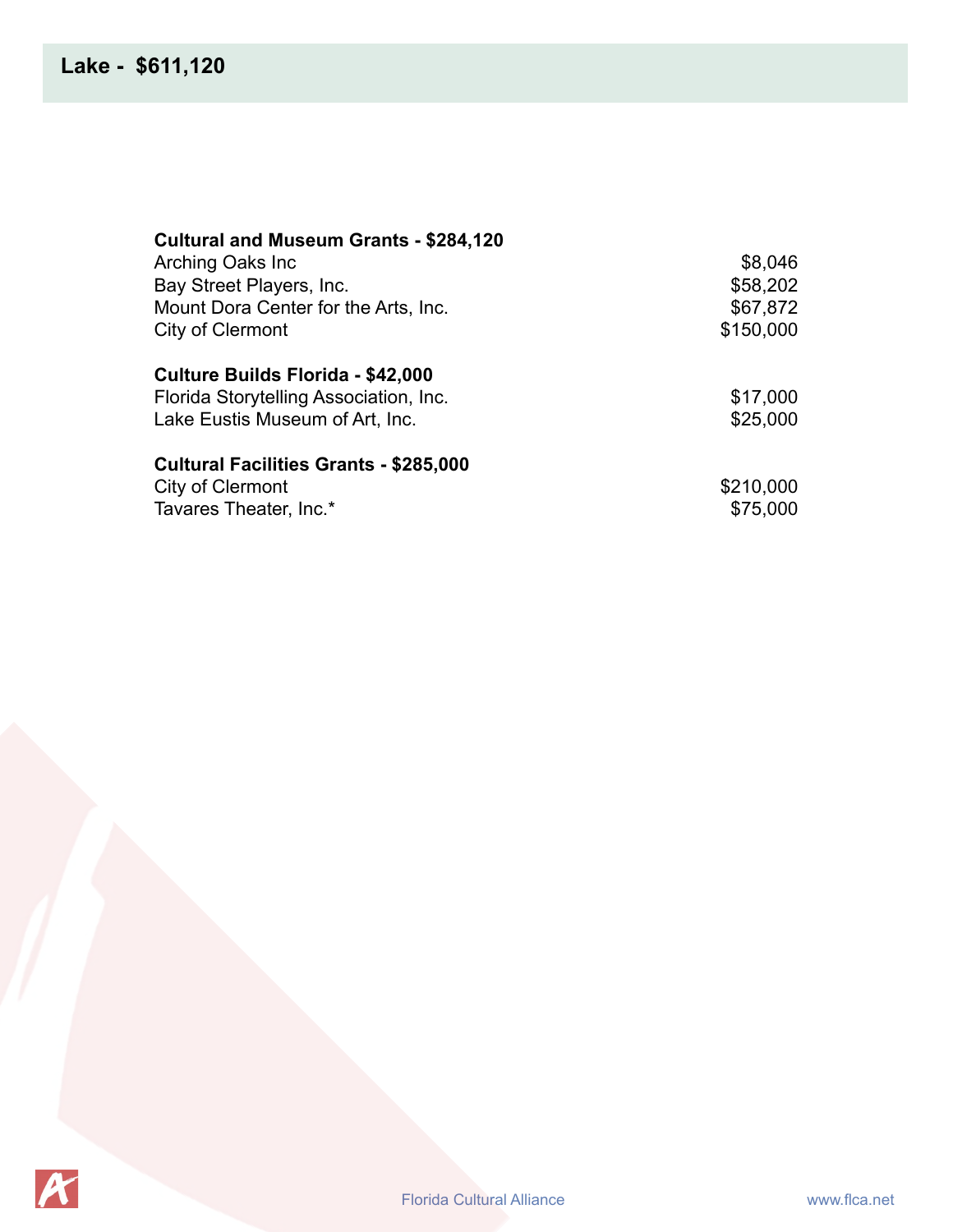### **Culture and Museum Grants - \$1,120,736**

| Love your Rebellion, Inc.                                   | \$4,000   |
|-------------------------------------------------------------|-----------|
| Southwest Florida Military Museum and Library, Inc.         | \$25,000  |
| <b>Grand Piano Series</b>                                   | \$25,000  |
| Symphonic Chorale of Southwest Florida, Inc.                | \$30,266  |
| <b>Florida Gulf Coast University Board of Trustees</b>      | \$24,000  |
| "Ding" Darling Wildlife Society, Inc.                       | \$50,000  |
| Barrier Island Group for the Arts, Inc.                     | \$150,000 |
| Florida Arts, Inc.                                          | \$113,500 |
| Shell Museum and Educational Foundation, Inc.               | \$150,000 |
| Gulf Coast Symphony Orchestra, Inc.                         | \$150,000 |
| Southwest Florida Symphony Orchestra and Chorus Association | \$147,000 |
| Florida Repertory Company, Inc.                             | \$150,000 |
| Lee County Alliance of the Arts, Inc.                       | \$101,970 |
|                                                             |           |

### **Culture Builds Florida Grants - \$75,000**

| Quality Life Center of Southwest Florida, Inc. | \$25,000 |
|------------------------------------------------|----------|
| Ghostbird Theatre, Inc.                        | \$25,000 |
| James Brock                                    | \$25,000 |

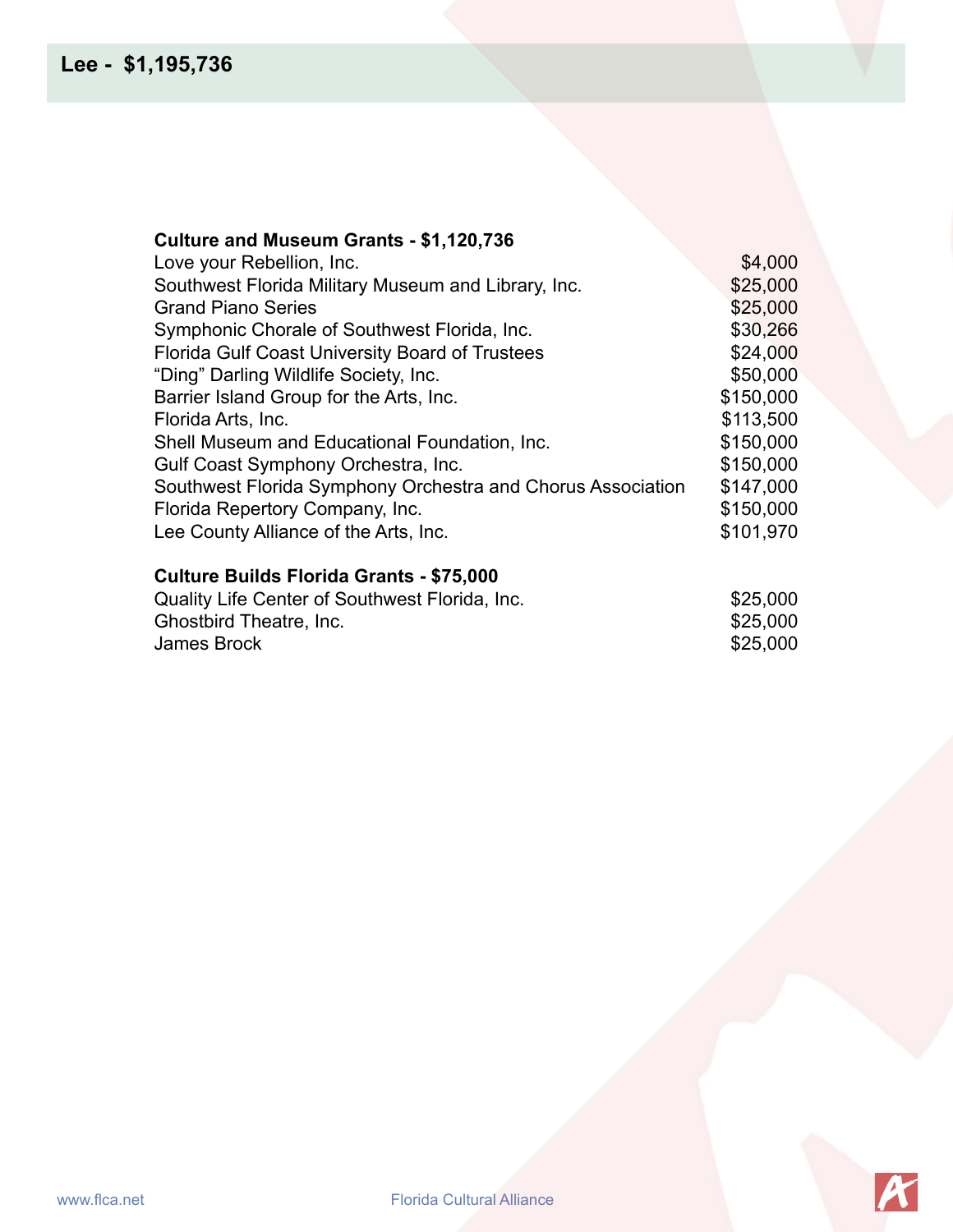### **Cultural and Museum Grants - \$1,732,367**

| Florida Art Education Association, Incorporated                 | \$40,000  |
|-----------------------------------------------------------------|-----------|
| Tallahassee Youth Orchestras, Inc.                              | \$40,000  |
| Florida School Music Association, Incorporated                  | \$64,724  |
| The Florida Music Education Association, Inc.                   | \$124,438 |
| The Tallahassee Bach Parley, Inc.                               | \$40,000  |
| 621 Gallery, Inc.                                               | \$14,100  |
| Tallahassee Little Theatre, Inc.                                | \$64,484  |
| Young Actors Theatre of Tallahassee, Inc.                       | \$90,000  |
| The Tallahassee Ballet, Inc.                                    | \$90,000  |
| Goodwood Museum and Gardens, Inc.                               | \$90,000  |
| <b>Making Light Productions</b>                                 | \$43,984  |
| <b>Florida State University</b>                                 | \$76,400  |
| John Gilmore Center for African American History and Culture    | \$79,001  |
| The District Board of Trustees of Tallahassee Community College | \$123,000 |
| <b>Florida State University</b>                                 | \$150,000 |
| Tallahassee Museum of History and Natural Science, Inc.         | \$150,000 |
| Tallahassee Symphony Orchestra, Inc.                            | \$102,160 |
| <b>Florida State University</b>                                 | \$150,000 |
| Tallahassee-Leon County Cultural Resources Commission           | \$150,000 |
| Florida Association of Museums Foundation, Inc.                 | \$50,076  |

#### **Culture Builds Florida - \$289,550**

| <b>Haigiong Deng</b>                            | \$25,000 |
|-------------------------------------------------|----------|
| Theater with a Mission, Inc.                    | \$25,000 |
| The Foundation for Leon County Schools, Inc.    | \$25,000 |
| The Artist Series of Tallahassee, Inc.          | \$25,000 |
| Southern Shakespeare Company, Inc.              | \$25,000 |
| Springtime Tallahassee Festival, Inc.           | \$25,000 |
| Aqui y Alli Films                               | \$15,750 |
| <b>Ben Gunter</b>                               | \$25,000 |
| Joanna A. Mauer                                 | \$23,800 |
| <b>Perdita Ross</b>                             | \$25,000 |
| Mickee Faust Alternative Performance Club, Inc. | \$25,000 |
| Tallahassee Urban League, Inc.                  | \$25,000 |
|                                                 |          |

#### **Cultural Facilities - \$25,905**

Lemoyne Art Foundation, Inc. \$25,905

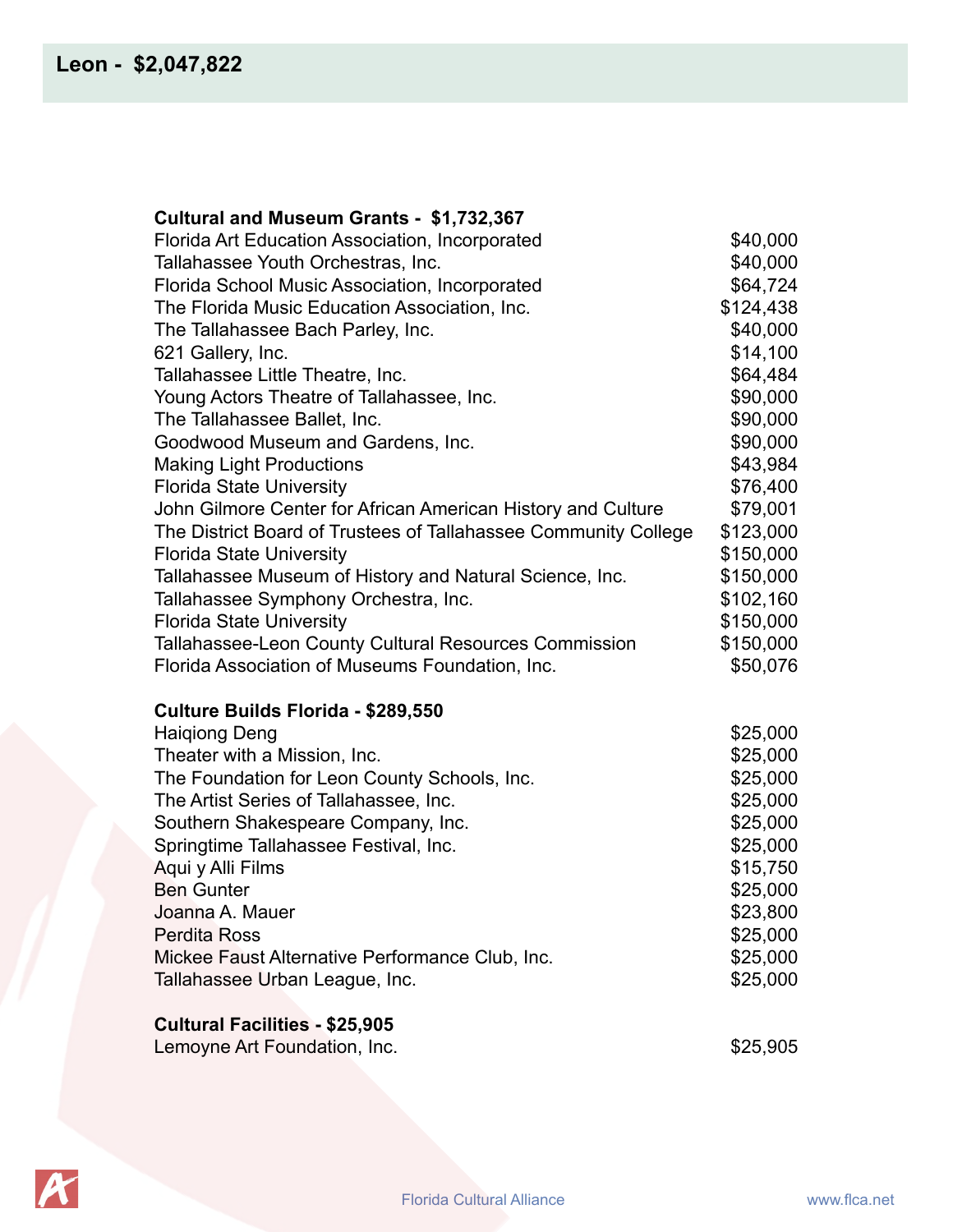## **Cultural and Museum Grants - \$455,000**

| Southern Atelier, Inc.                                                           | 40,000    |
|----------------------------------------------------------------------------------|-----------|
| <b>RUSSIAN BALLET, INC.</b>                                                      | \$25,000  |
| The Art League of Manatee County                                                 | \$90,000  |
| The Manatee Players, Inc.                                                        | \$150,000 |
| Bishop Museum of Science and Nature, Inc.                                        | \$150,000 |
| <b>Culture Builds Florida - \$25,000</b><br>Easter Seals Southwest Florida, Inc. | \$25,000  |
| <b>Cultural Facilities - \$500,000</b>                                           |           |
| The Art League of Manatee Co                                                     | \$500,000 |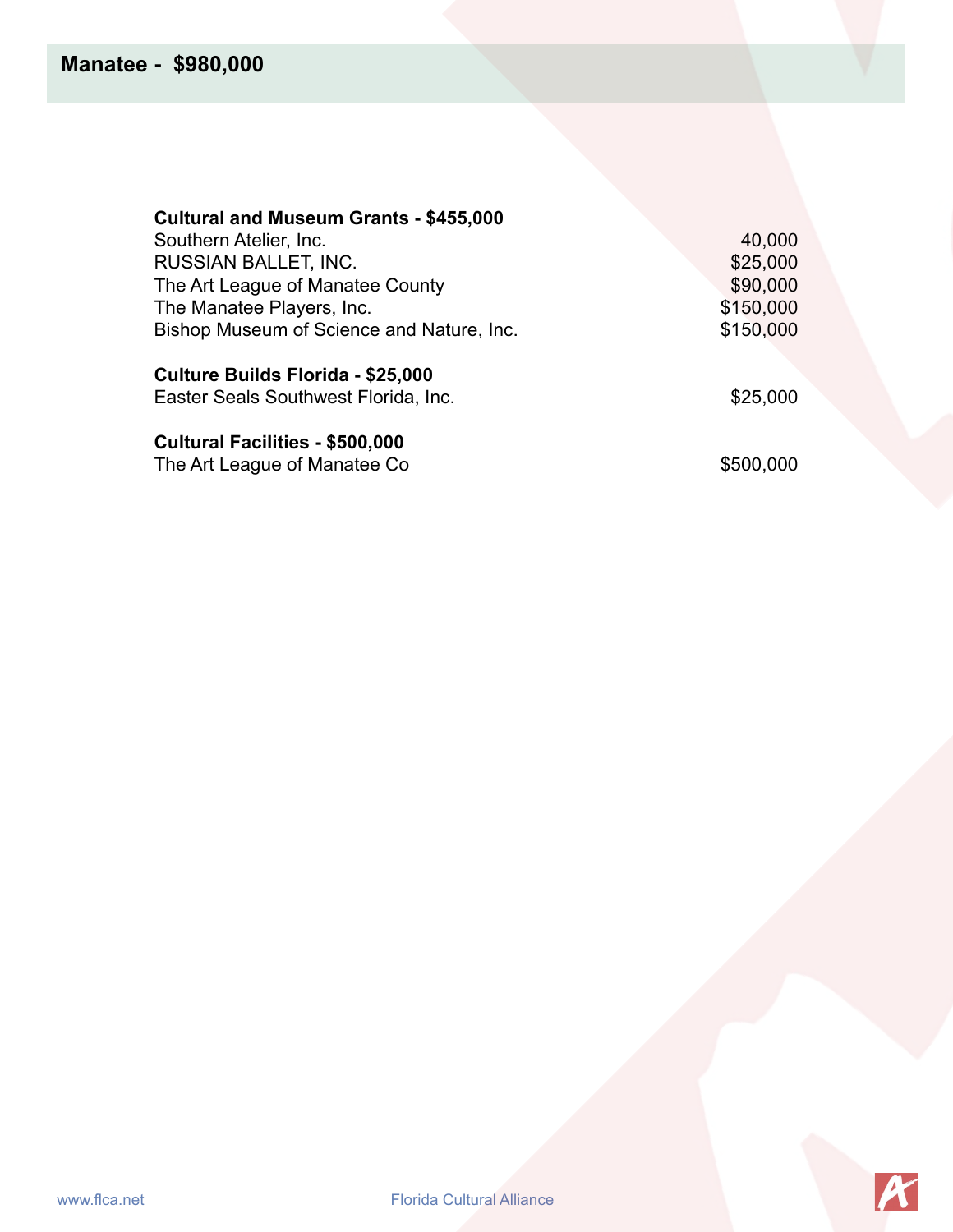#### **Cultural and Museum Grants - \$438,152**

The Marion Players, Inc. College of Central Florida Foundation, Inc. Ocala Symphony Orchestra, Inc.

\$138,152 \$150,000 \$150,000

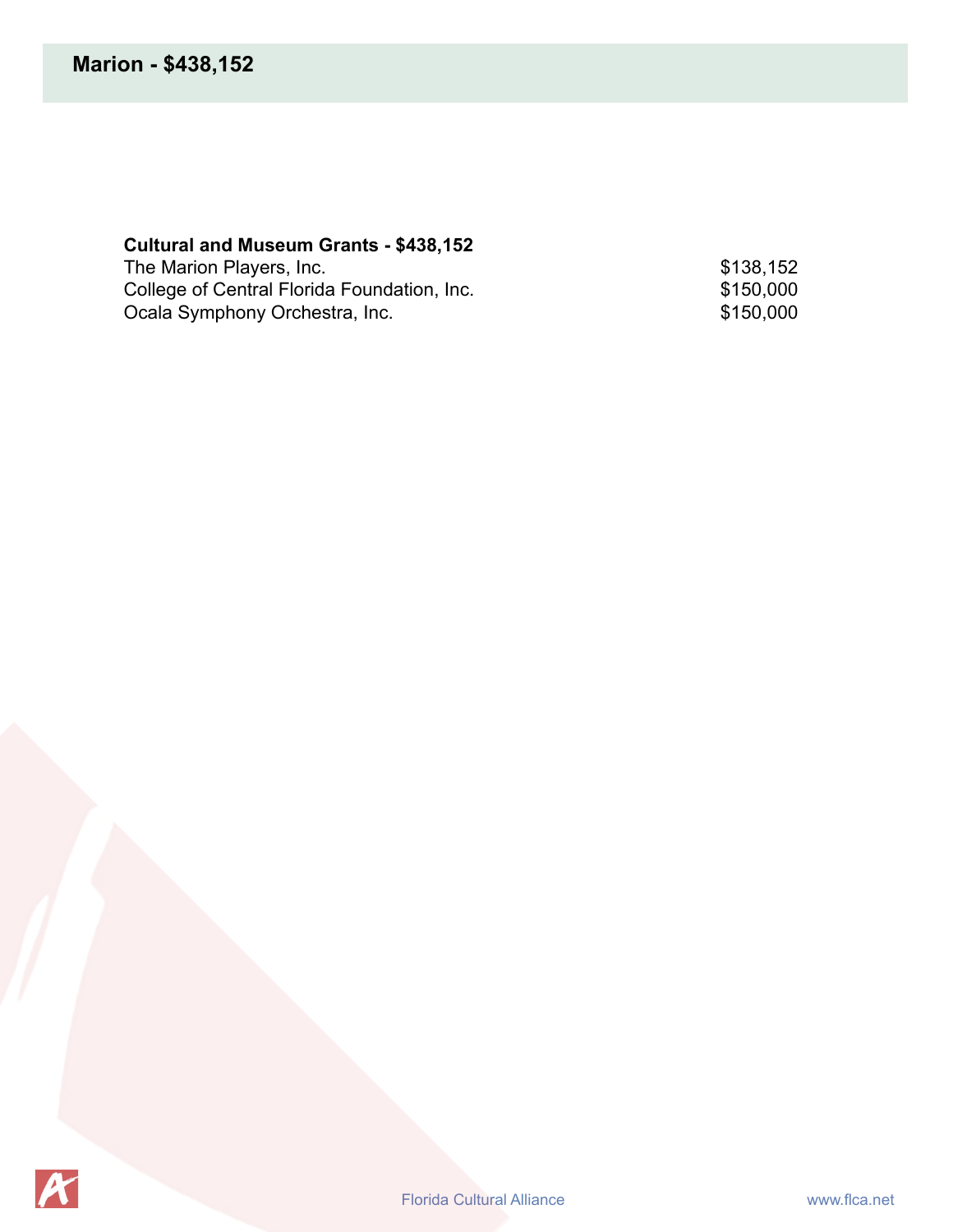| <b>Cultural and Museum Grants - \$212,104</b> |  |
|-----------------------------------------------|--|
|-----------------------------------------------|--|

Treasure Coast Community Singers, Inc. Treasure Coast Youth Symphony Inc. Historical Society of Martin County, Inc. The Arts Council, Inc.

\$13,550 \$25,000 \$106,154 \$67,400

**Cultural Facilities - \$708,358**  The Friends of The Lyric, Inc

The Pine School\*

\$208,358 \$500,000

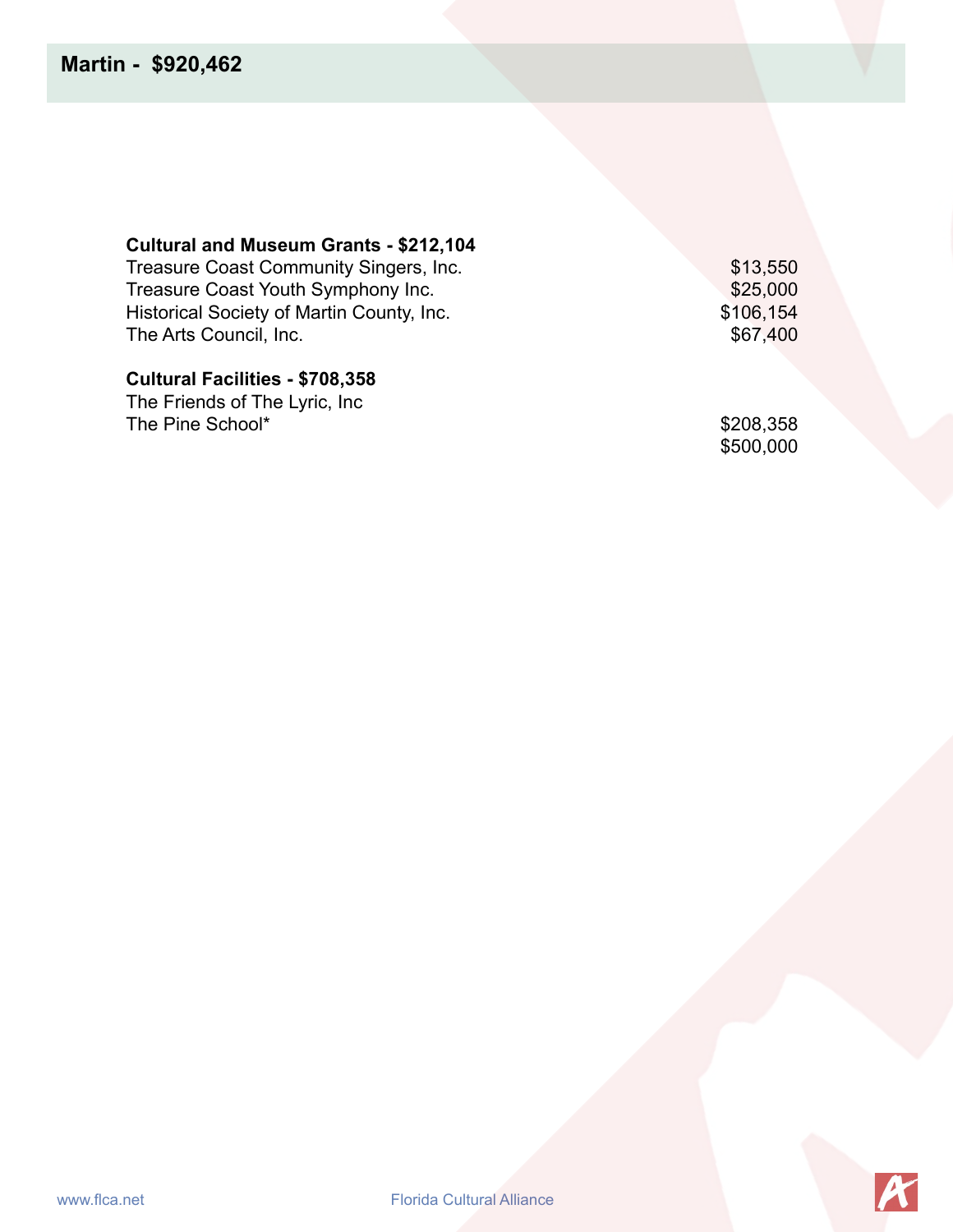## **Cultural and Museum Grants - \$9,229,495**

| American Children's Orchestras for Peace, Inc.              | \$16,429  |
|-------------------------------------------------------------|-----------|
| Florida Film Institute, Inc.                                | \$40,000  |
| Greater Miami Youth Symphony of Dade County, Florida, Inc.  | \$90,000  |
| <b>IFCM Corp.</b>                                           | \$41,917  |
| Musicall, Inc.                                              | \$70,335  |
| Young Musicians Unite, Inc                                  | \$25,000  |
| Arts for Learning/Miami, Inc.                               | \$150,000 |
| Miami Dance Project, Inc.                                   | \$95,000  |
| Miami Music Project, Inc.                                   | \$150,000 |
| Miami Theater Center, Inc.                                  | \$86,000  |
| Thomas Armour Youth Ballet, Inc.                            | \$150,000 |
| <b>Miami Short Film Festival</b>                            | \$10,000  |
| ArtSouth, A Not-for-Profit Corporation                      | \$35,228  |
| Bas Fisher Invitational, Inc.                               | \$29,415  |
| <b>Creation Art Center Corporation</b>                      | \$40,000  |
| Fire Haus Projects, Inc.                                    | \$24,530  |
| The Cove/Rincon Corp.                                       | \$3,900   |
| Haitian Heritage Museum Corp.                               | \$11,000  |
| Alhambra Music, Inc.                                        | \$141,813 |
| Civic Chorale of Greater Miami, Inc.                        | \$10,674  |
| IlluminArts, Inc.                                           | \$9,808   |
| Miami Lyric Opera, Inc.                                     | \$40,000  |
| Orchestra Miami, Inc.                                       | \$40,000  |
| The Children's Voice Chorus, Inc.                           | \$34,709  |
| Arca Images, Inc.                                           | \$40,000  |
| El Ingenio, Inc.                                            | \$20,000  |
| The M Ensemble Company, Inc.                                | \$26,600  |
| <b>Moksha Arts Collective</b>                               | \$10,199  |
| <b>Rise Kern Cultural Productions</b>                       | \$25,000  |
| Cuban Classical Ballet of Miami, Inc.                       | \$40,000  |
| Dimensions Dance Theater of Miami Inc.                      | \$25,000  |
| Miami Hispanic Ballet Corp.                                 | \$40,000  |
| The Dance Now! Ensemble, Inc.                               | \$39,410  |
| University of Wynwood, Inc.                                 | \$68,000  |
| Miami Dade College                                          | \$76,742  |
| Arts & Business Council of Miami, Inc.                      | \$53,850  |
| Centro Cultural Español de Cooperación Iberoamericana, Inc. | \$90,000  |
| Guitars Over Guns Organization, Inc.                        | \$90,000  |
| Marjory Stoneman Douglas Biscayne Nature Center, Inc.       | \$90,000  |
| Miami Beach Garden Conservancy, Inc.                        | \$90,000  |
| Miami Dade College                                          | \$71,000  |
| Michael-Ann Russell Jewish Community Center, Inc.           | \$45,000  |

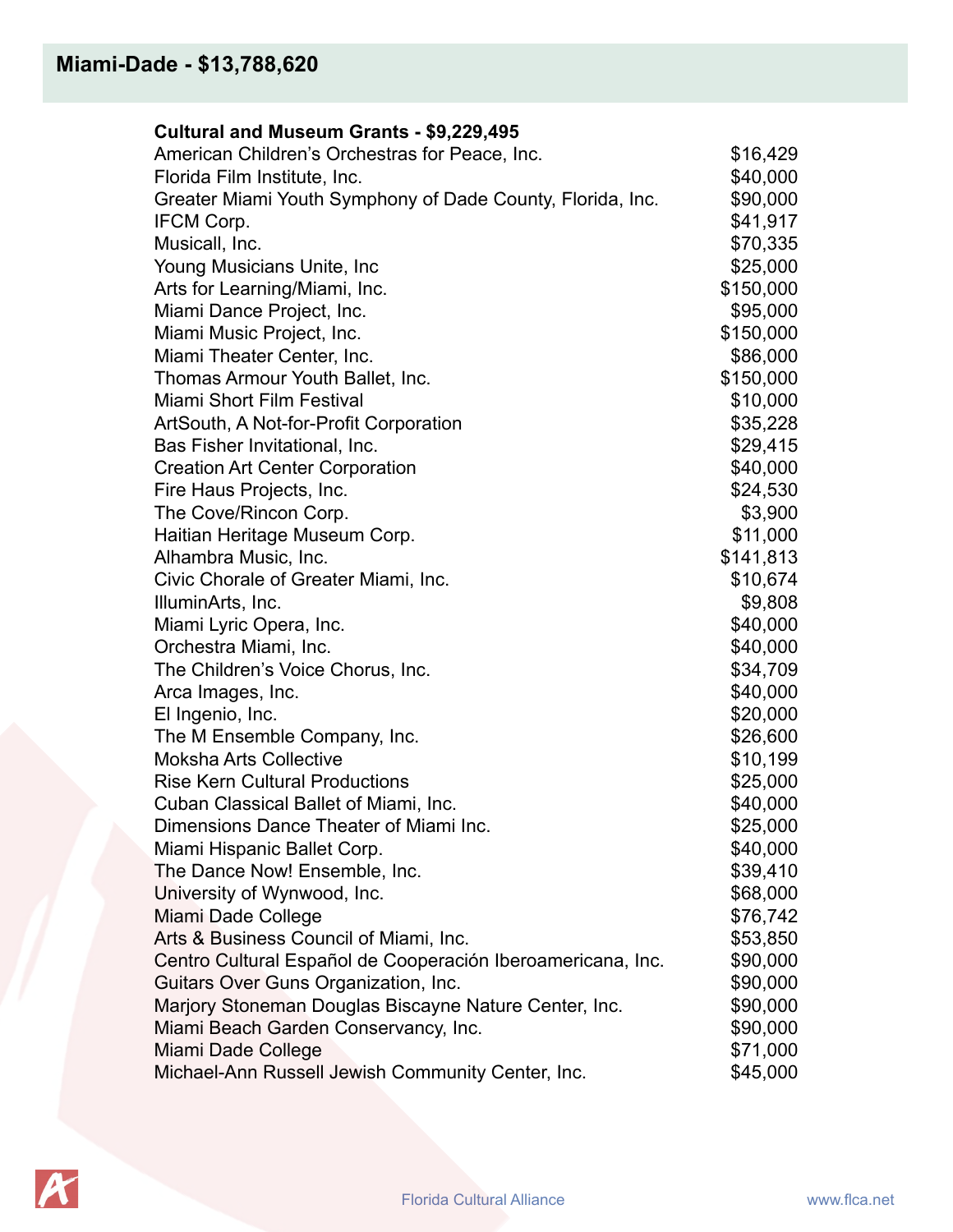| TL Tango Lovers Organization, Inc.                     | \$48,000  |
|--------------------------------------------------------|-----------|
| Patrons of Exceptional Artists, Inc.                   | \$40,737  |
| South Florida Youth Symphony, Inc.                     | \$35,483  |
| Zoetic Stage, Inc                                      | \$90,000  |
| Chopin Foundation of the United States, Inc.           | \$50,000  |
| Fundarte, Inc.                                         | \$80,000  |
| Miami Dade College                                     | \$90,000  |
| Miami Light Project, Inc.                              | \$90,000  |
| Bakehouse Art Complex, Inc.                            | \$90,000  |
| Locust Projects, Inc.                                  | \$40,000  |
| The Fountainhead Residency Inc                         | \$25,000  |
| Arts Ballet Theatre of Florida, Inc.                   | \$94,300  |
| Miami City Ballet, Inc.                                | \$150,000 |
| Miami Dade College                                     | \$109,000 |
| Bascomb Memorial Broadcasting Foundation, Inc.         | \$90,340  |
| Center for the Advancement of Jewish Education, Inc.   | \$150,000 |
| Coral Gables Cinemateque Inc.                          | \$99,486  |
| Living Arts Trust, Inc.                                | \$90,000  |
| Miami Dade College                                     | \$150,000 |
| Miami Design Preservation League, Inc.                 | \$149,360 |
| National Foundation for Advancement in the Arts, Inc.  | \$150,000 |
| The Dave and Mary Alper Jewish Community Center, Inc.  | \$112,950 |
| <b>Village of Pinecrest</b>                            | \$150,000 |
| Contemporary Arts Foundation Inc.                      | \$25,000  |
| Coral Gables Museum, Corp.                             | \$123,216 |
| Florida International University Foundation, Inc.      | \$99,778  |
| Friends of the Bass Museum, Inc.                       | \$150,000 |
| Historical Association of Southern Florida, Inc.       | \$150,000 |
| <b>Holocaust Memorial Committee</b>                    | \$90,000  |
| Institute of Contemporary Art, Miami                   | \$150,000 |
| Jorge M. Pérez Art Museum of Miami-Dade County, Inc.   | \$150,000 |
| Miami Children's Museum, Inc.                          | \$150,000 |
| Miami Dade College                                     | \$150,000 |
| Museum of Contemporary Art, Inc.                       | \$150,000 |
| Museum of Science, Inc.                                | \$150,000 |
| The Florida International University Board of Trustees | \$150,000 |
| The Florida International University Board of Trustees | \$150,000 |
| University of Miami                                    | \$150,000 |
| Vizcaya Museum and Gardens Trust, Inc.                 | \$150,000 |
| Zoo Miami Foundation                                   | \$150,000 |
| Florida Grand Opera, Inc.                              | \$150,000 |
| Miami Music Institute, Inc.                            | \$120,843 |
| New World Symphony, Inc.                               | \$150,000 |
| Nu Deco Ensemble, Inc.                                 | \$120,000 |
|                                                        |           |

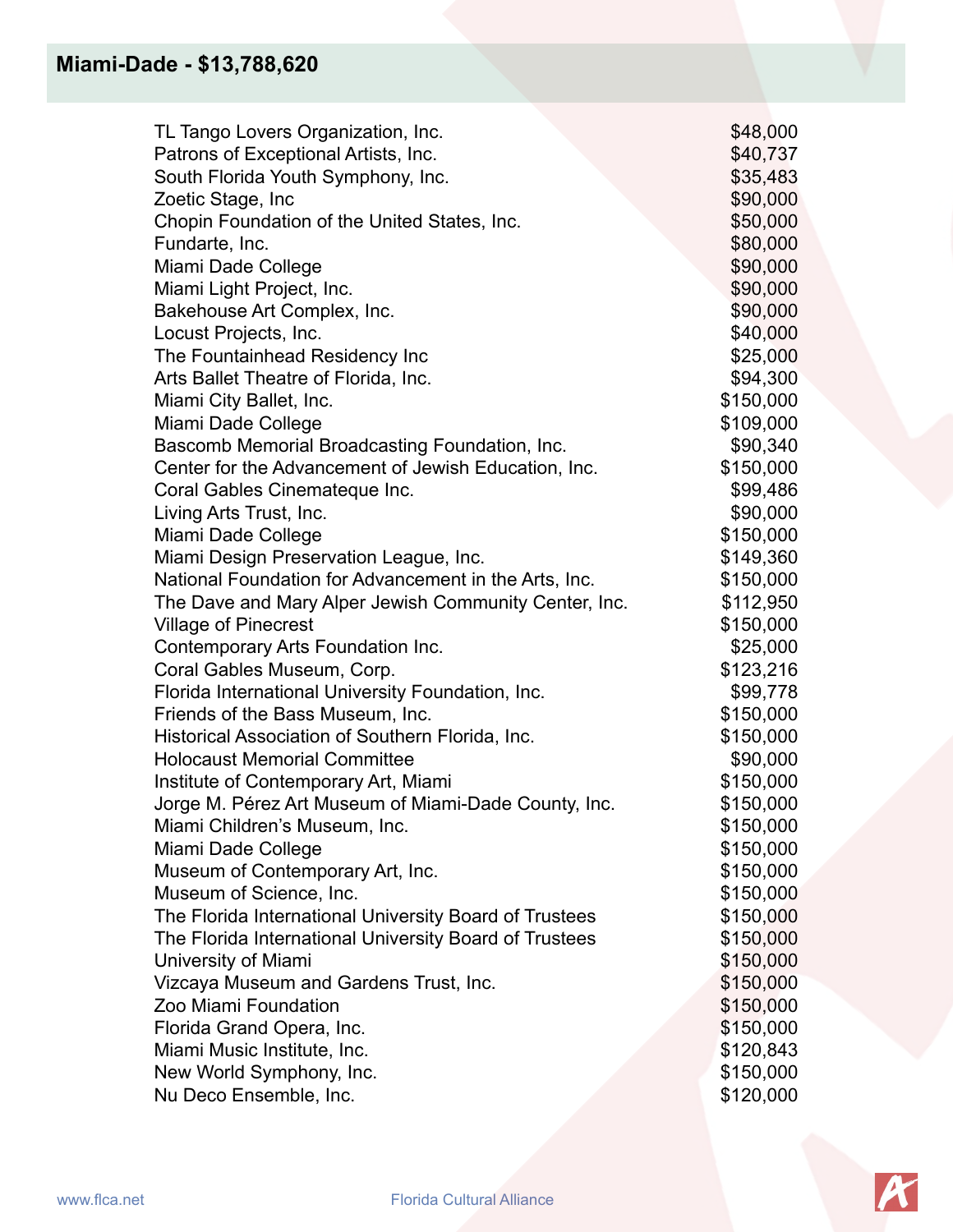| Seraphic Fire, Inc.                                      | \$150,000 |
|----------------------------------------------------------|-----------|
| The Miami Symphony Orchestra/Orquesta Sinfonica De Miami | \$106,000 |
| <b>Actors' Playhouse Productions</b>                     | \$150,000 |
| Area Performance Gallery, Inc.                           | \$120,000 |
| Fantasy Theatre Factory, Inc.                            | \$93,443  |
| Gablestage, Inc.                                         | \$150,000 |
| Miami New Drama                                          | \$150,000 |
| Adrienne Arsht Center Trust, Inc.                        | \$150,000 |
| <b>City of Homestead</b>                                 | \$150,000 |
| Miami-Dade County Auditorium                             | \$150,000 |
| Olympia Center, Inc.                                     | \$150,000 |
| The Rhythm Foundation, Inc.                              | \$120,000 |
| South Florida Art Center, Inc.                           | \$150,000 |
| Miami-Dade County                                        | \$150,000 |
| Culture Builds Florida - \$1,405,750                     |           |
| <b>Kirk Whipple</b>                                      | \$25,000  |
| <b>Zach Bartholomew</b>                                  | \$25,000  |
| Deco Echo Artists' Delegation, Inc.                      | \$25,000  |
| Miami Momentum Dance Company, Inc.                       | \$25,000  |
| Dream in Green, Inc.                                     | \$25,000  |
| <b>IAM Collective</b>                                    | \$25,000  |
| PATH: Preserving, Archiving & Teaching Hiphop, Inc.      | \$25,000  |
| The Murray Dranoff Foundation, Inc.                      | \$25,000  |
| Florida Shakespeare Theater, Inc.                        | \$20,350  |
| Ballet Flamenco La Rosa, Inc.                            | \$25,000  |
| Karen Peterson and Dancers, Inc.                         | \$25,000  |
| Miami Dance Futures, Inc.                                | \$25,000  |
| NWD Projects, Inc.                                       | \$20,000  |
| Peter London Global Dance Company, Inc.                  | \$25,000  |
| Bookleggers Library Inc.                                 | \$25,000  |
| The Miami Foundation, Inc.                               | \$25,000  |
| Miami Gay and Lesbian Film Festival, Inc.                | \$25,000  |
| Artists in Residence in Everglades, Inc.                 | \$25,000  |
| Edge Zones, Inc.                                         | \$25,000  |
| Kendall Art Cultural Center, Inc.                        | \$25,000  |
| Miami Dade College Foundation, Inc.                      | \$25,000  |
| Muce Educates Corp.                                      | \$25,000  |
| <b>School of Communication</b>                           | \$25,000  |
| Sosyete Koukouy of Miami, Inc.                           | \$25,000  |
| Tradisyon Lakou Lakay, Inc.                              | \$25,000  |
| Community Arts and Culture, Inc.                         | \$25,000  |
| Florida Opera Prima, Inc.                                | \$25,000  |
| <b>Miami Chamber Music Society</b>                       | \$25,000  |
| Paxy, Inc.                                               | \$25,000  |

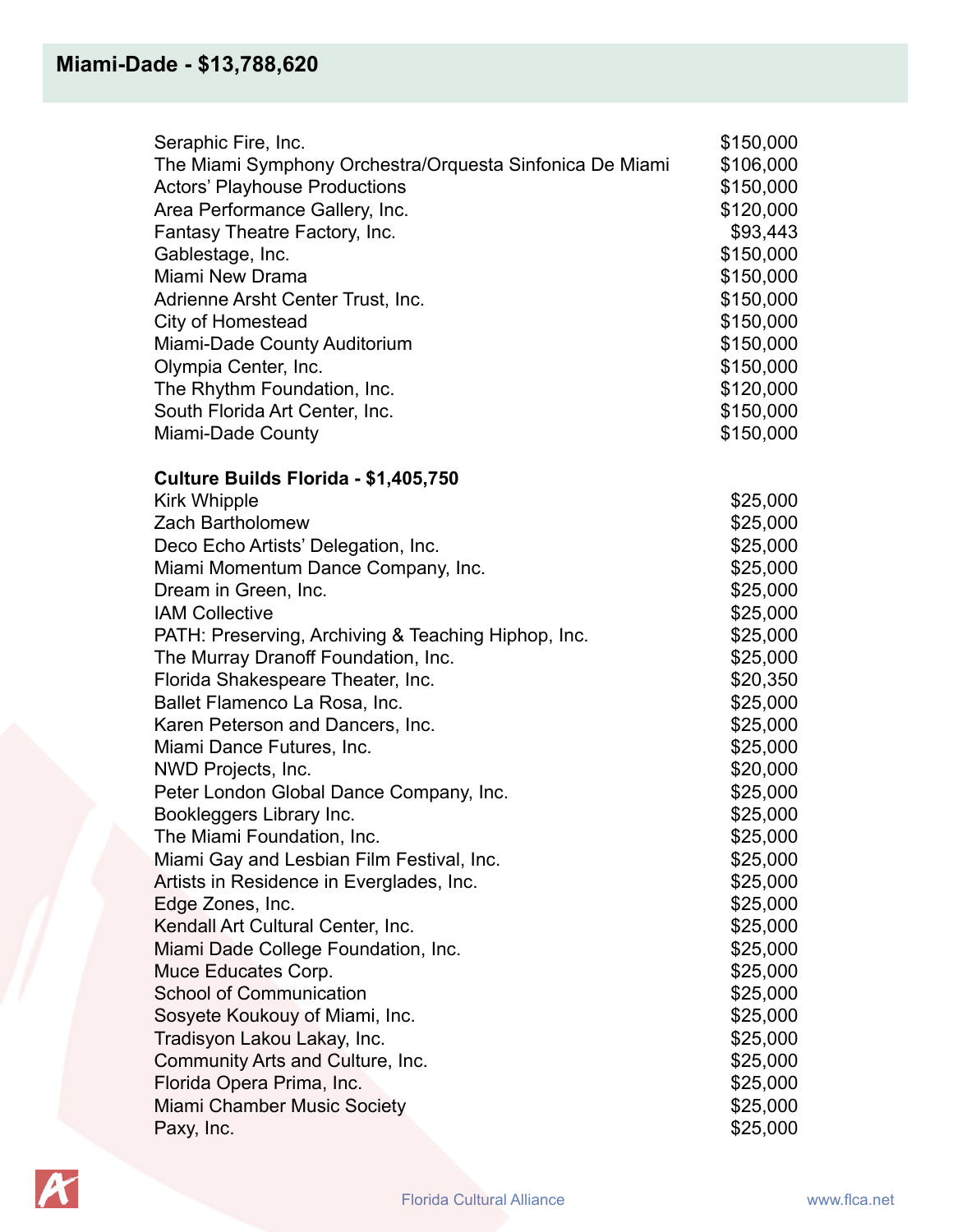| Power Access, Inc.                                                 | \$25,000  |
|--------------------------------------------------------------------|-----------|
|                                                                    |           |
| South Florida Friends of Classical Music, Inc.                     | \$25,000  |
| The Florida International University Board of Trustees             | \$25,000  |
| The Opera Atelier, Inc.                                            | \$25,000  |
| Voices of Miami, Inc.                                              | \$21,000  |
| <b>Across Missions Inc.</b>                                        | \$25,000  |
| Coral Gables Congregational Church (United Church of Christ), Inc. | \$25,000  |
| Marti Productions, Inc.                                            | \$25,000  |
| Miami Beach Gay Pride, Inc.                                        | \$25,000  |
| Miami International Jazz Fest, Inc.                                | \$25,000  |
| Teatro Avante, Inc.                                                | \$25,000  |
| Viernes Culturales/Cultural Fridays, Inc.                          | \$24,000  |
| Delou Africa, Inc.                                                 | \$25,000  |
| City of Coral Gables, Historical Resources & Cultural Arts Dept    | \$25,000  |
| Coral Gables Community Foundation, Inc.                            | \$25,000  |
| Diaspora Vibe Cultural Arts Incubator, Inc.                        | \$25,000  |
| Dimensions Variable, Inc.                                          | \$25,000  |
| Mixed Use Space Inc                                                | \$25,000  |
| National Art Exhibitions of the Mentally III, Inc.                 | \$22,000  |
| <b>Adler Guerrier</b>                                              | \$24,000  |
| <b>Alex Trimino</b>                                                | \$25,000  |
| <b>Christina L Peterson</b>                                        | \$24,400  |
| <b>Daniel Daroca</b>                                               | \$25,000  |
| Diego Salterini                                                    | \$25,000  |
| Edson Jean                                                         | \$25,000  |
| Hannah Baumgarten                                                  | \$25,000  |
| <b>Marilyn Morales</b>                                             | \$25,000  |
| Silvia Ros                                                         | \$25,000  |
|                                                                    |           |
| <b>Cultural Facilities - \$2,913,375</b>                           |           |
| CasaCuba at FIU                                                    |           |
| <b>City of Homestead</b>                                           | \$500,000 |
| City of Miami Gardens*                                             | \$500,000 |
| Coral Gables Cinemateque Inc.*                                     | \$500,000 |
| <b>IFCM Corp.</b>                                                  | \$266,875 |
| Les Ailes Du Desir Foundation                                      | \$29,500  |
| Miami City Ballet, Inc.                                            | \$500,000 |
| South Florida Art Center, Inc.                                     | \$117,000 |
|                                                                    | \$500,000 |
| <b>Cultural Endowment - \$240,000</b>                              |           |
| Actors' Playhouse                                                  |           |
|                                                                    |           |

\$240,000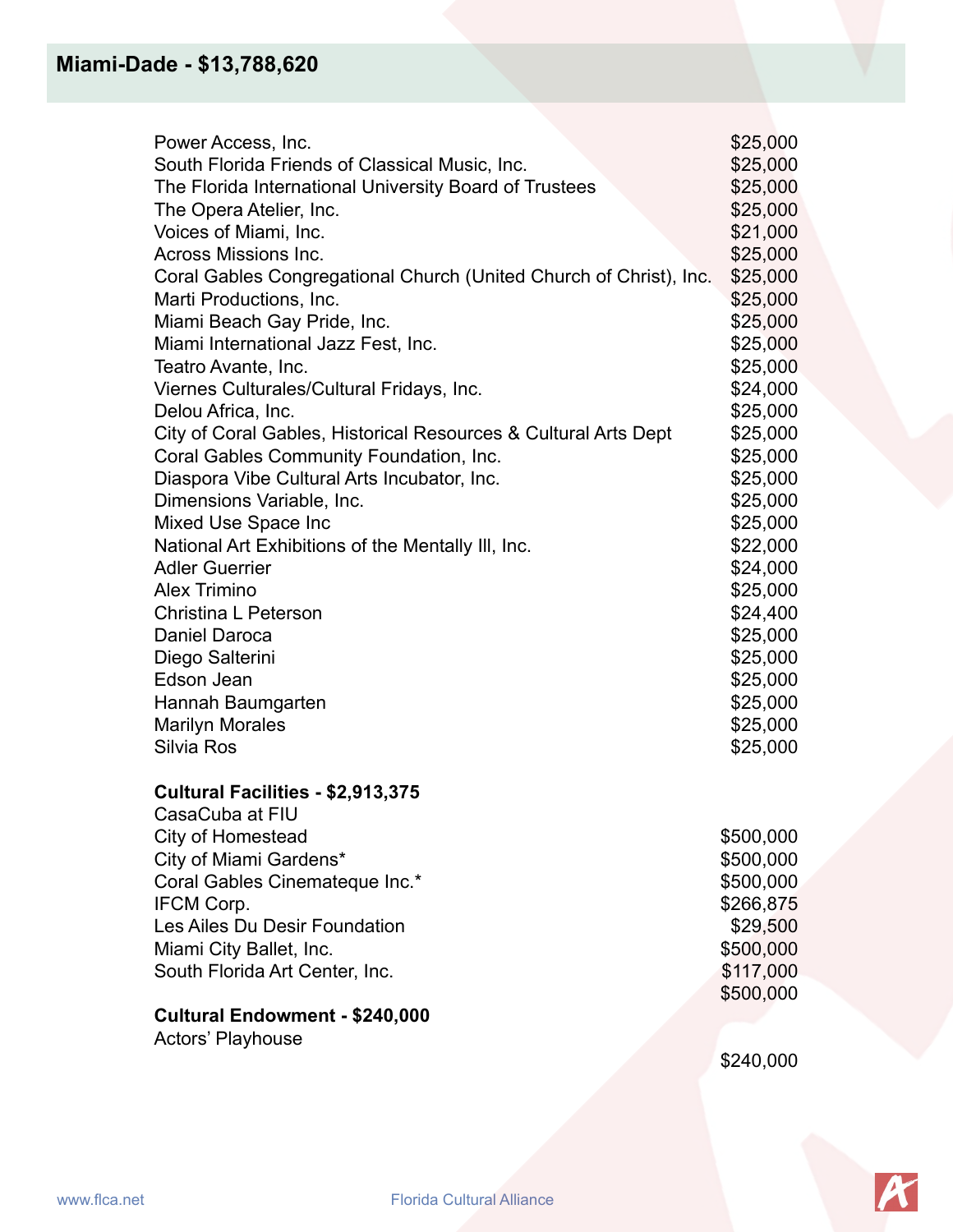| Fleming Street Faith Center Inc.                    | \$213,190 |
|-----------------------------------------------------|-----------|
| Bahama Village Music Program, Inc.                  | \$40,000  |
| Marathon Community Theatre, Inc.                    | \$39,440  |
| Key West Literary Seminar, Inc.                     | \$90,000  |
| Key West Film Festival Corporation                  | \$25,000  |
| Florida Keys History and Discovery Foundation, Inc. | \$25,000  |
| Florida Keys History of Diving Museum, Inc.         | \$73,250  |
| Key West Botanical Garden Society, Inc.             | \$52,941  |
| Red Barn Actor's Studio, Inc.                       | \$73,405  |
| The Studios of Key West, Inc.                       | \$150,000 |
| Key West Art and Historical Society, Inc.           | \$150,000 |
| Mel Fisher Maritime Heritage Society, Inc.          | \$150,000 |
| Key West Players, Inc.                              | \$97,000  |
| Monroe Council of the Arts Corporation              | \$45,345  |
|                                                     |           |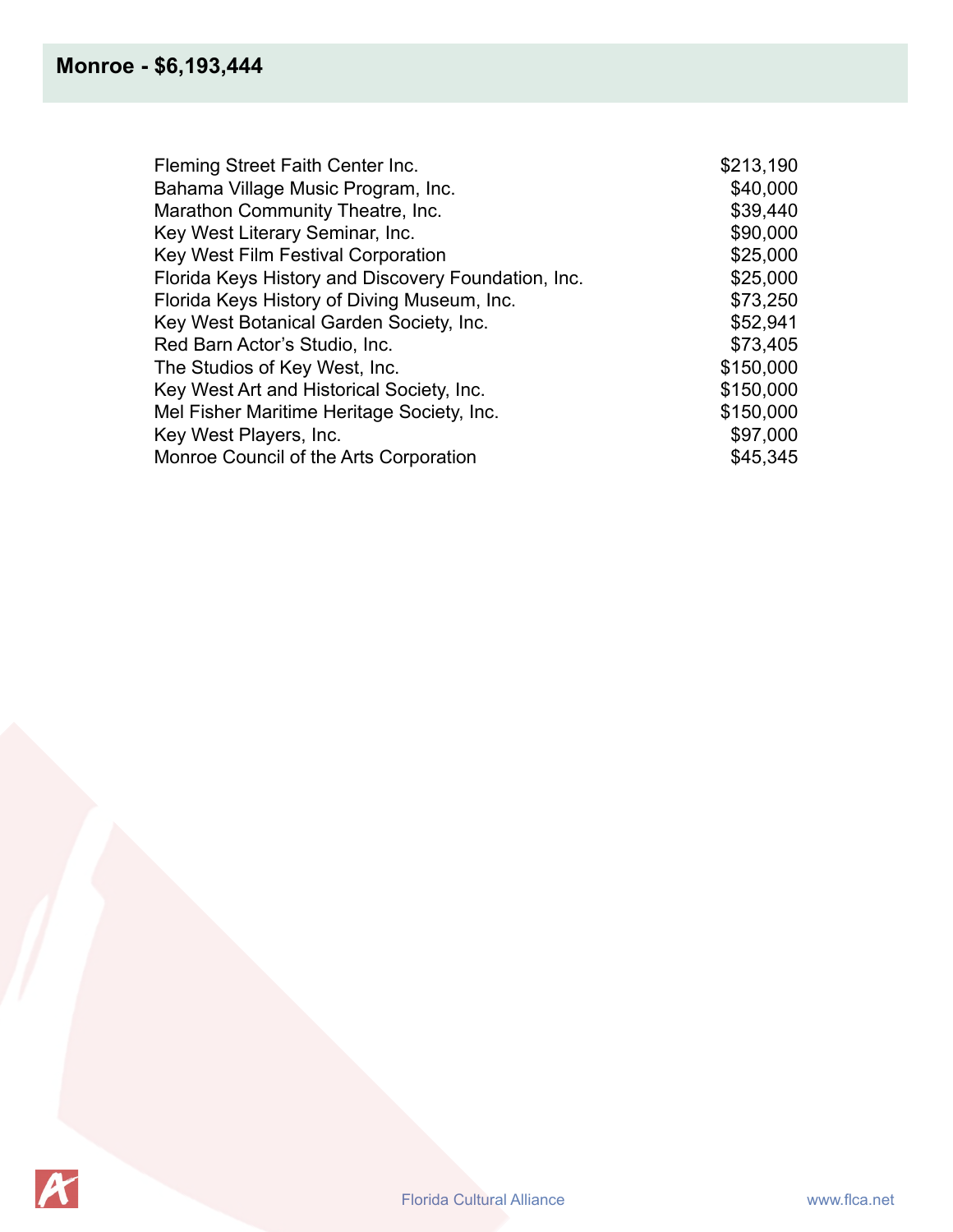**Naussau - \$6,193,444** 

Norton Museum of Art, Inc. Arts Alive Nassau, Inc. Amelia Island Museum of History, Inc. Amelia Island Chamber Music Festival, Inc. \$240,000 \$19,407 \$53,561 \$72,563

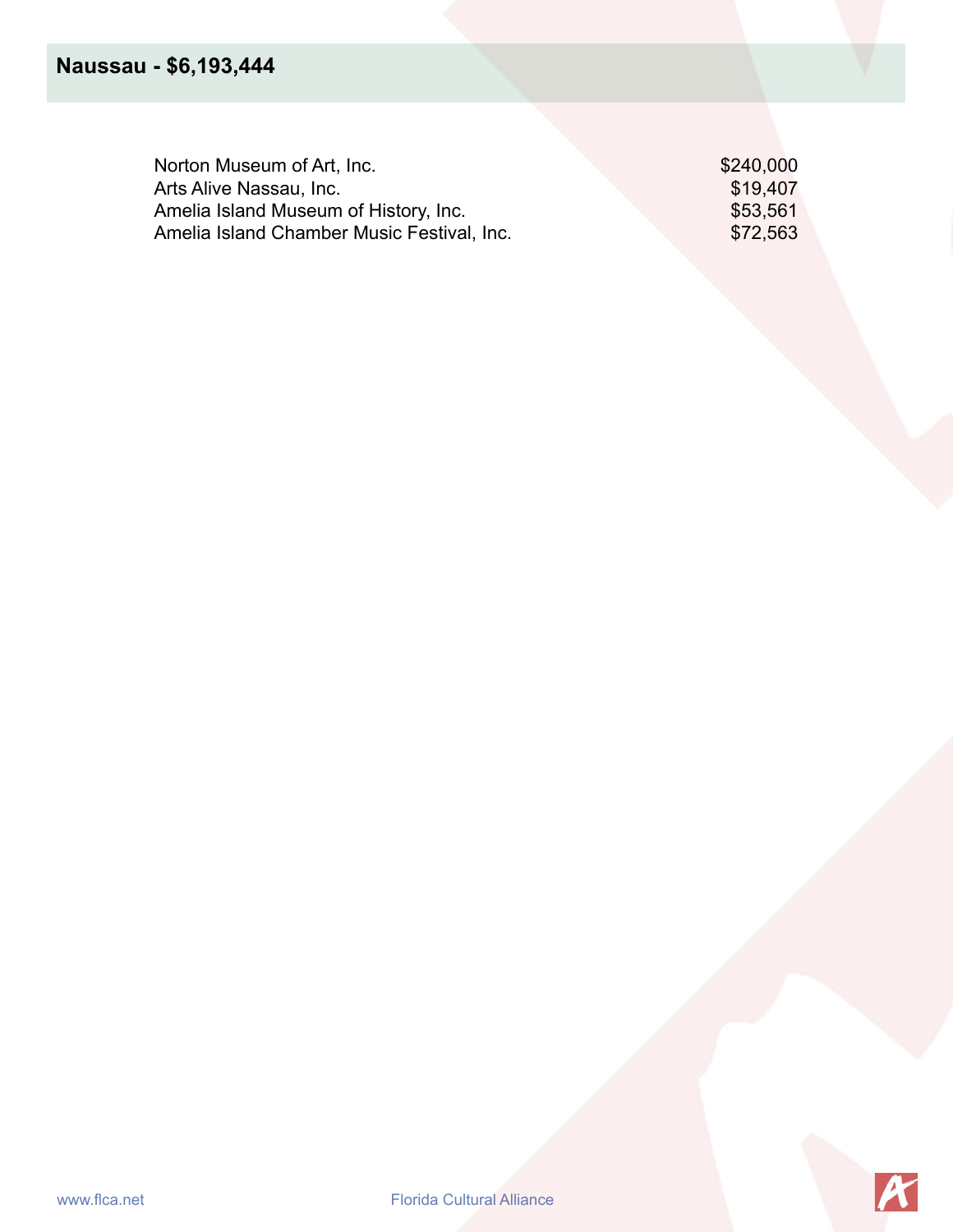#### **Cultural and Museum Grants - \$279,234**

| <b>Emerald Coast Science Center</b> | \$55,000  |
|-------------------------------------|-----------|
| Northwest Florida Ballet, Inc.      | \$90,763  |
| Sinfonia Gulf Coast, Inc.           | \$133.471 |

### **Culture Builds Florida Grants - \$9,000**

Okaloosa Arts Alliance, Inc.

\$9,000

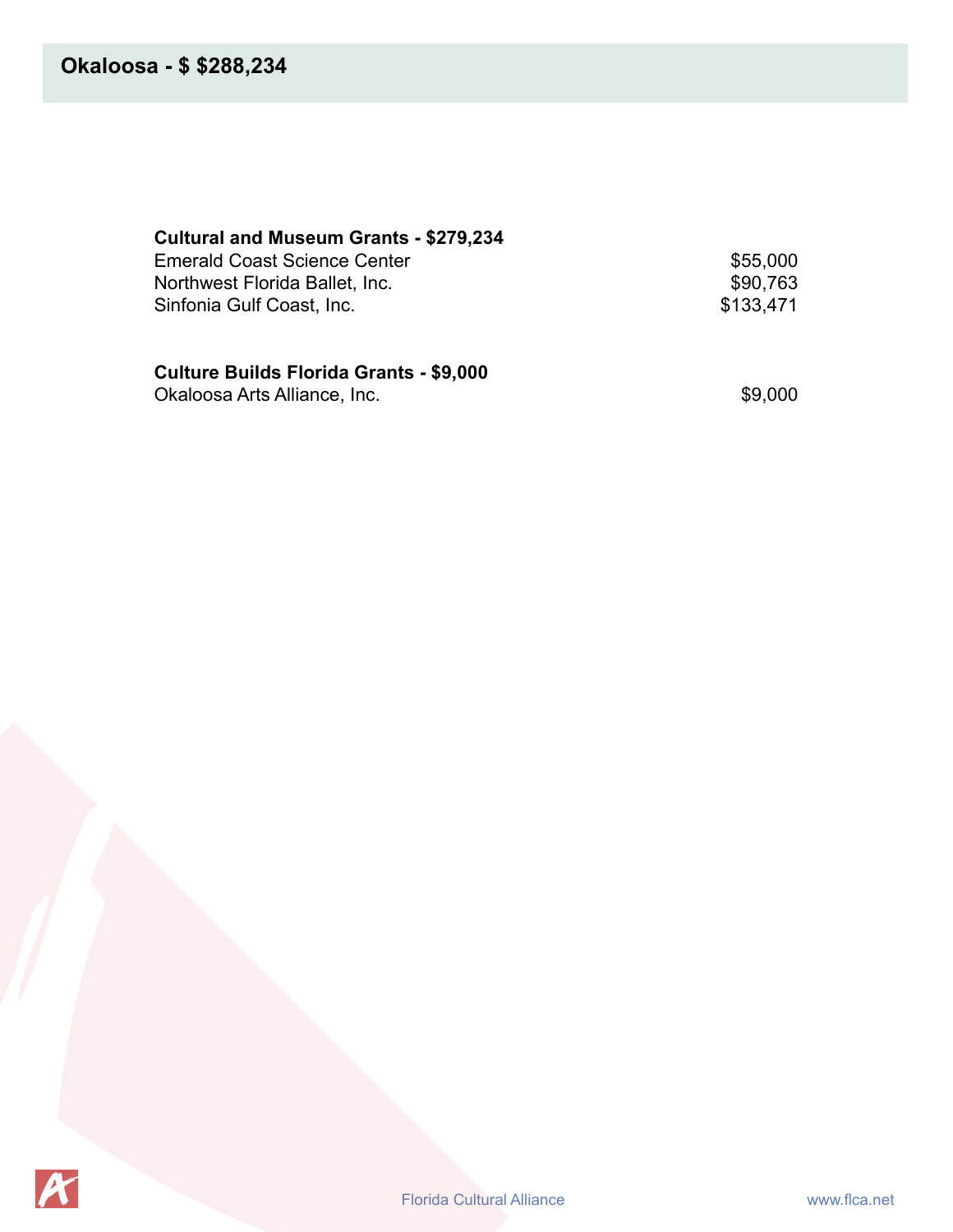## **Okeechobee - \$500,000**

**Cultural Facilities Grant - \$500,000** Okeechobee County BOCC \$500,000

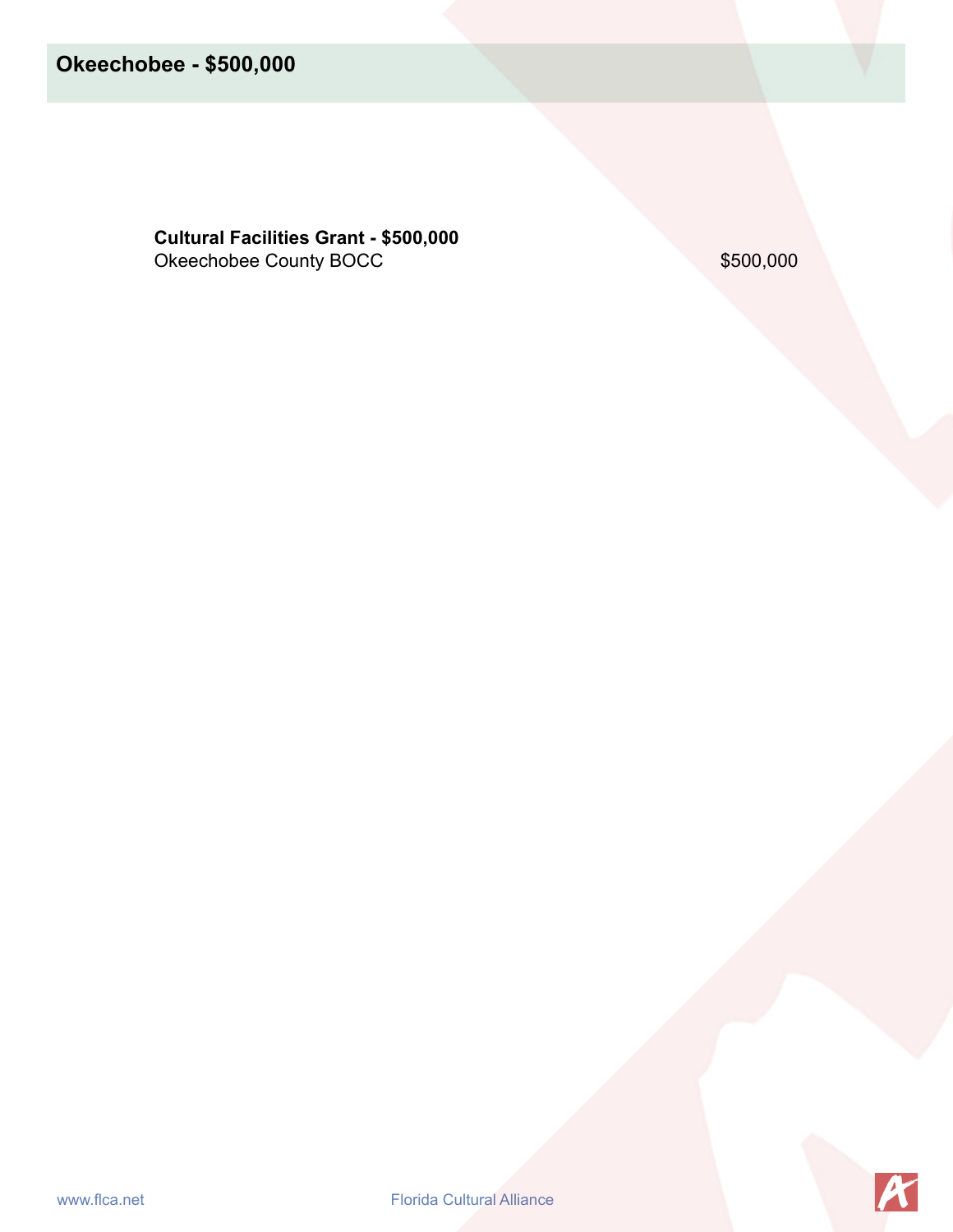## **Cultural and Museum Grants - \$3,825,247**

| <b>Central Florida Vocal Arts</b>                                 | \$29,700  |
|-------------------------------------------------------------------|-----------|
| Celebration Theatre Company, Inc.                                 | \$25,000  |
| Messiah Choral Society, Inc.                                      | \$3,805   |
| Orlando Gay Chorus, Inc.                                          | \$32,495  |
| Central Florida Ballet, Inc.                                      | \$89,662  |
| Orlando City Ballet Inc.                                          | \$25,000  |
| Urban Think! Foundation Inc.                                      | \$41,850  |
| Global Peace Film Festival, Inc.                                  | \$50,500  |
| Downtown Arts District, Inc.                                      | \$87,000  |
| Albin Polasek Museum and Sculpture Gardens, Inc.                  | \$90,000  |
| Friends of the Mennello Museum of American Art, Inc.              | \$61,420  |
| Winter Garden Heritage Foundation, Inc.                           | \$38,409  |
| Winter Park Historical Association, Inc.                          | \$46,955  |
| Florida Symphony Youth Orchestra, Inc.                            | \$56,700  |
| Mad Cow Theatre, Inc.                                             | \$81,367  |
| MicheLee Puppets, Inc.                                            | \$39,375  |
| Timucua Arts Foundation, Inc.                                     | \$37,500  |
| Orlando Ballet, Inc.                                              | \$150,000 |
| Enzian Theatre, Inc.                                              | \$150,000 |
| The University of Central Florida Board of Trustees               | \$150,000 |
| Central Florida Community Arts, Inc.                              | \$150,000 |
| City of Orlando                                                   | \$150,000 |
| Historical Society of Central Florida, Inc.                       | \$150,000 |
| Holocaust Memorial Resource and Education Center of Florida, Inc. | \$94,260  |
| Maitland Art and History Association, Inc.                        | \$92,037  |
| Orlando Museum of Art, Inc.                                       | \$150,000 |
| Orlando Science Center, Inc.                                      | \$150,000 |
| <b>Rollins College</b>                                            | \$104,559 |
| Opera Orlando, Inc.                                               | \$97,895  |
| The Bach Festival Society of Winter Park, Inc.                    | \$15,000  |
| The Orlando Philharmonic Orchestra, Inc.                          | \$150,000 |
| Garden Theatre, Inc.                                              | \$150,000 |
| Orlando Repertory Theatre, Inc.                                   | \$150,000 |
| Orlando Shakespeare Theater, Inc.                                 | \$150,000 |
| The Winter Park Playhouse, Inc.                                   | \$110,000 |
| Creative City Project, Inc.                                       | \$118,310 |
| Dr. Phillips Center for the Performing Arts, Inc.                 | \$150,000 |
| International Fringe Festival of Central Florida, Inc.            | \$145,077 |
| <b>Crealde School of Art</b>                                      | \$111,371 |
| United Arts of Central Florida                                    | \$150,000 |

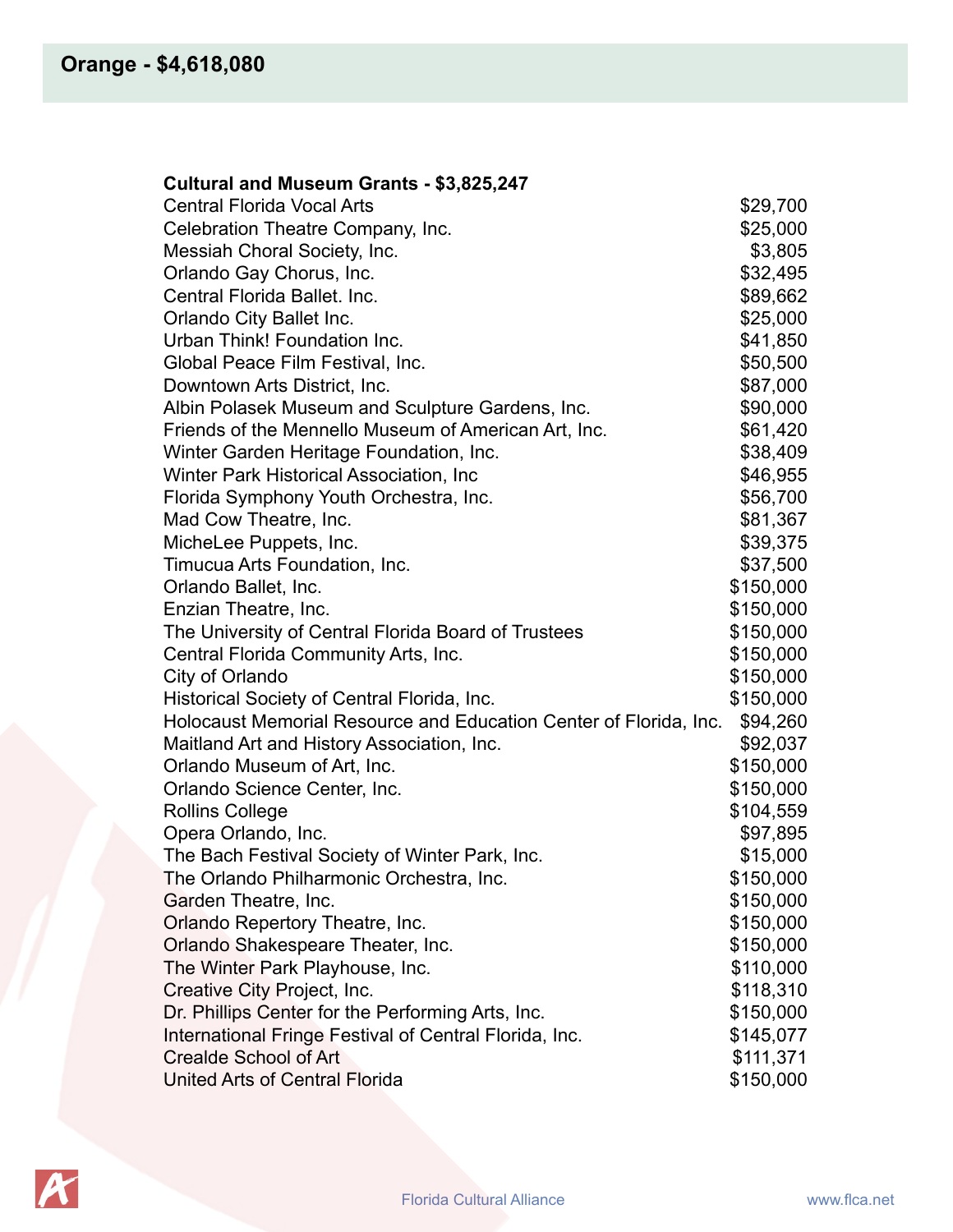### **Culture Builds Florida Grants - \$93,500**

The Orlando Philharmonic Plaza Foundation, Inc

| Dalhia Perryman                                   | \$25,000  |
|---------------------------------------------------|-----------|
| <b>Orange County Library Board of Trustees</b>    | \$25,000  |
| Association to Preserve the Eatonville Community  | \$25,000  |
| Joseph Hayes                                      | \$18,500  |
| <b>Cultural Facilities Grants - \$699,333</b>     |           |
| <b>Downtown Arts District</b>                     | \$180,000 |
| Dr. Phillips Center for the Performing Arts, Inc. | \$500,000 |



\$19,333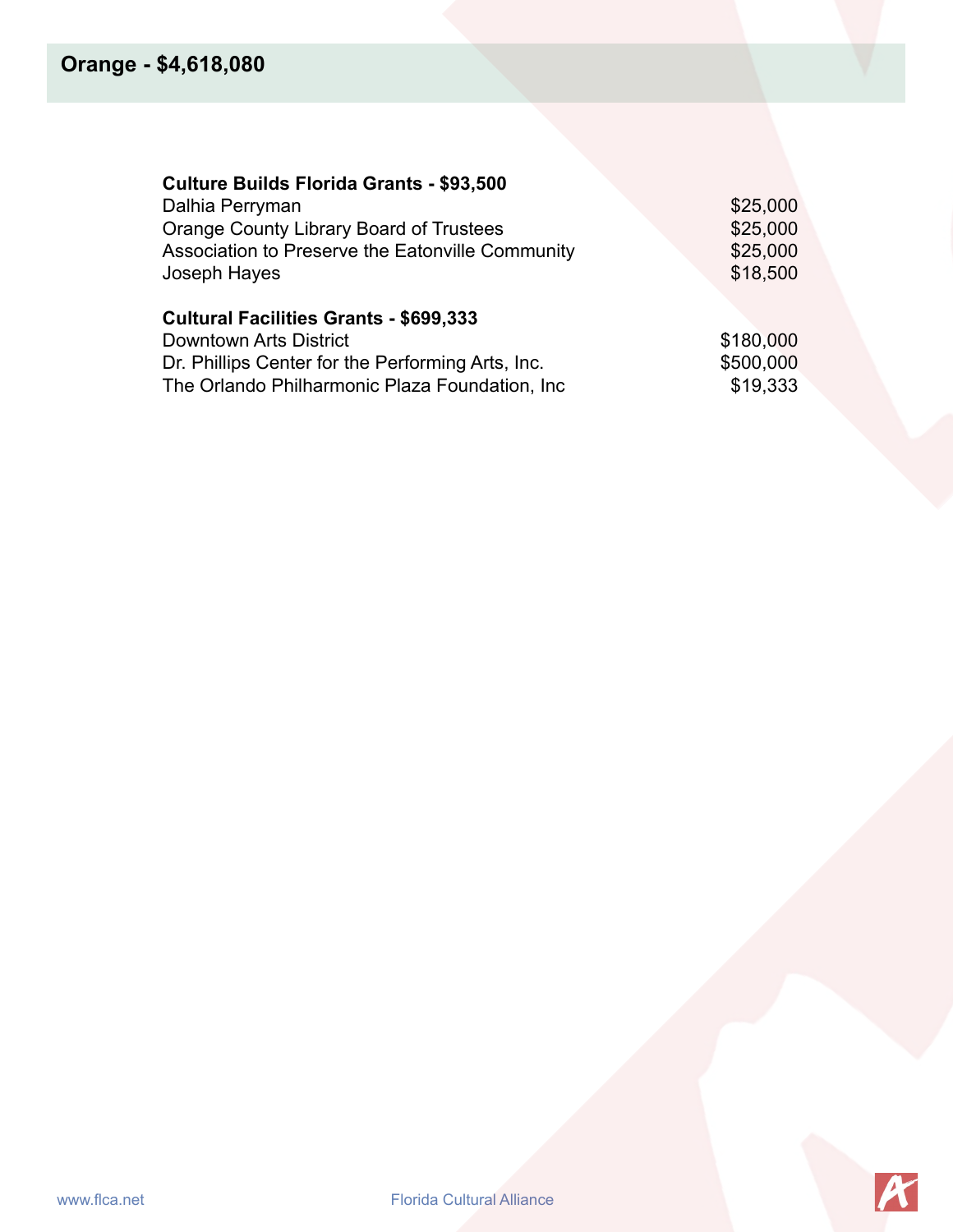| <b>Cultural Facilities Grants - \$500,000</b><br><b>City of Kissimmee</b>                                                                                                               | \$500,000                                    |
|-----------------------------------------------------------------------------------------------------------------------------------------------------------------------------------------|----------------------------------------------|
| <b>Cultural and Museum Grants - \$195,500</b><br>Celebration Foundation, Inc.<br>Escuela de Bomba y Plena Tata Cepeda<br><b>Osceola County Historical Society</b><br>Osceola Arts, Inc. | \$10,000<br>\$1,000<br>\$68,500<br>\$116,000 |

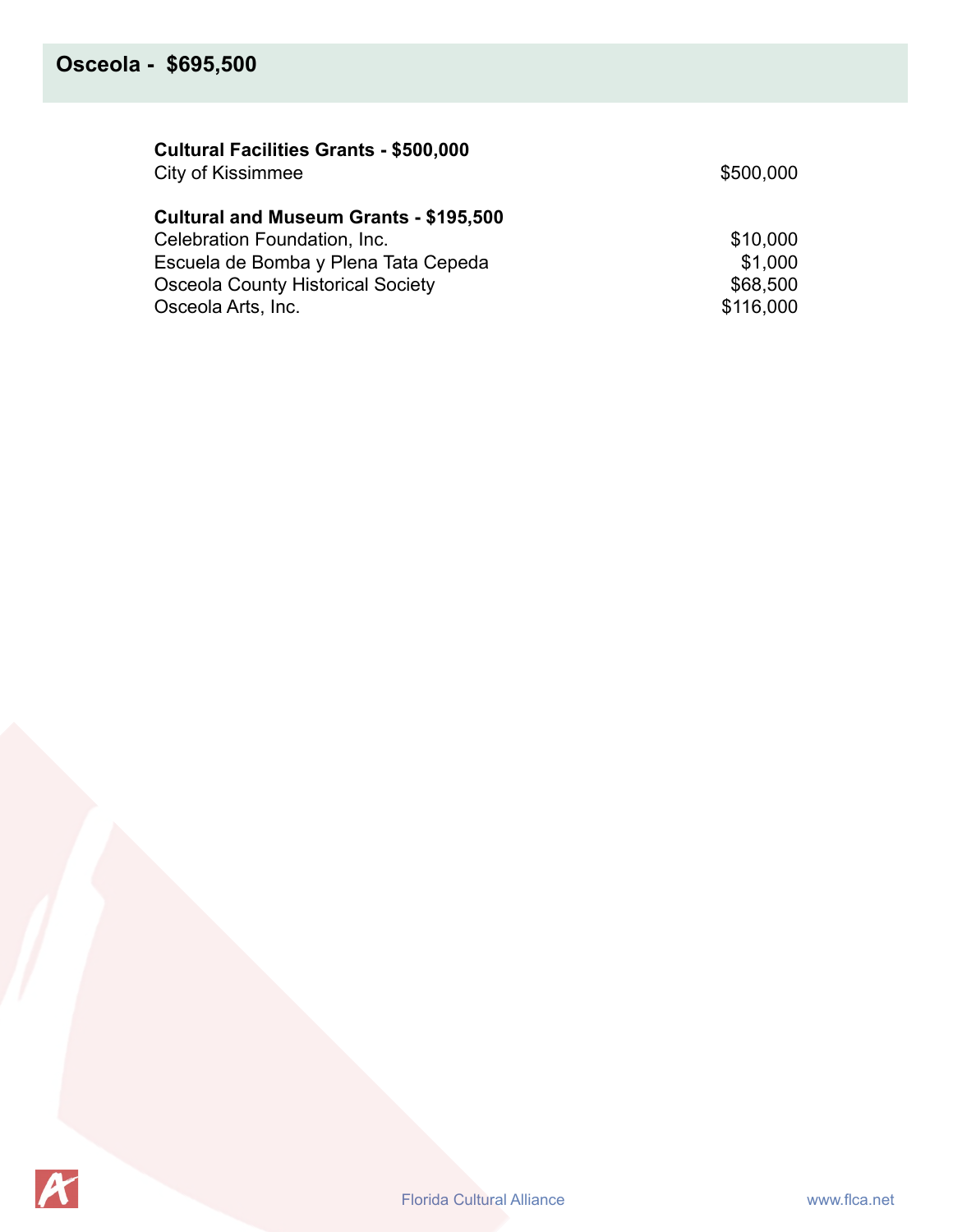### **Cultural and Museum Grants - \$4,432,594**

| Blue Planet International Explorers' Bazaar & Writers' Room, Inc. | \$20,753  |
|-------------------------------------------------------------------|-----------|
| Digital Vibez, Inc.                                               | \$25,000  |
| Center for Creative Education, Inc.                               | \$50,000  |
| Old School Square Center for the Arts, Inc.                       | \$150,000 |
| School of the Arts Foundation, Inc.                               | \$148,992 |
| Lake Worth Cultural Renaissance Foundation, Inc.                  | \$13,804  |
| Delray Beach Chorale, Inc.                                        | \$10,000  |
| Sunshine District Association of Chapters of S.P.E.B.S.Q.A., Inc. | \$25,000  |
| The Lake Worth Playhouse, Inc.                                    | \$90,000  |
| Ballet Palm Beach, Inc.                                           | \$73,000  |
| Aequalis, Inc.                                                    | \$44,093  |
| Boca Raton Historical Society, Inc.                               | \$89,000  |
| Boynton Cultural Centre, Inc.                                     | \$67,748  |
| Boca Raton Philharmonic Symphonia, Inc.                           | \$90,000  |
| The Chamber Music Society of Palm Beach, Inc.                     | \$50,000  |
| <b>Florida Atlantic University</b>                                | \$56,250  |
| <b>Boca Ballet Theatre Company</b>                                | \$128,490 |
| Adolph & Rose Levis Jewish Community Center, Inc.                 | \$106,860 |
| Creative City Collaborative of Delray Beach, Inc.                 | \$150,000 |
| <b>Ann Norton Sculpture Gardens</b>                               | \$89,000  |
| Boca Raton Museum of Art, Inc.                                    | \$150,000 |
| Busch Wildlife Sanctuary, Inc.                                    | \$25,000  |
| Friends of Mounts Botanical Garden, Inc.                          | \$130,000 |
| Loggerhead Marinelife Center, Inc.                                | \$25,000  |
| Loxahatchee River Historical Society, Inc.                        | \$150,000 |
| Norton Museum of Art, Inc.                                        | \$150,000 |
| South Florida Science Center and Aquarium, Inc.                   | \$150,000 |
| The Henry Morrison Flagler Museum                                 | \$150,000 |
| The Morikami, Inc.                                                | \$150,000 |
| The Zoological Society of the Palm Beaches, Inc                   | \$150,000 |
| Lynn University, Inc.                                             | \$150,000 |
| Palm Beach Opera, Inc.                                            | \$150,000 |
| The Palm Beach Symphony Society, Inc.                             | \$150,000 |
| Young Singers of the Palm Beaches, Inc.                           | \$94,104  |
| Maltz Jupiter Theatre, Inc.                                       | \$150,000 |
| Palm Beach Dramaworks, Inc.                                       | \$150,000 |
| Palm Beach State College                                          | \$150,000 |
| Raymond F. Kravis Center for the Performing Arts, Inc.            | \$150,000 |
| Sunfest of Palm Beach County, Inc.                                | \$150,000 |
| Lighthouse ArtCenter, Inc.                                        | \$130,500 |
| The Armory Art Center, Inc.                                       | \$150,000 |
| Cultural Council of Palm Beach County, Inc.                       | \$150,000 |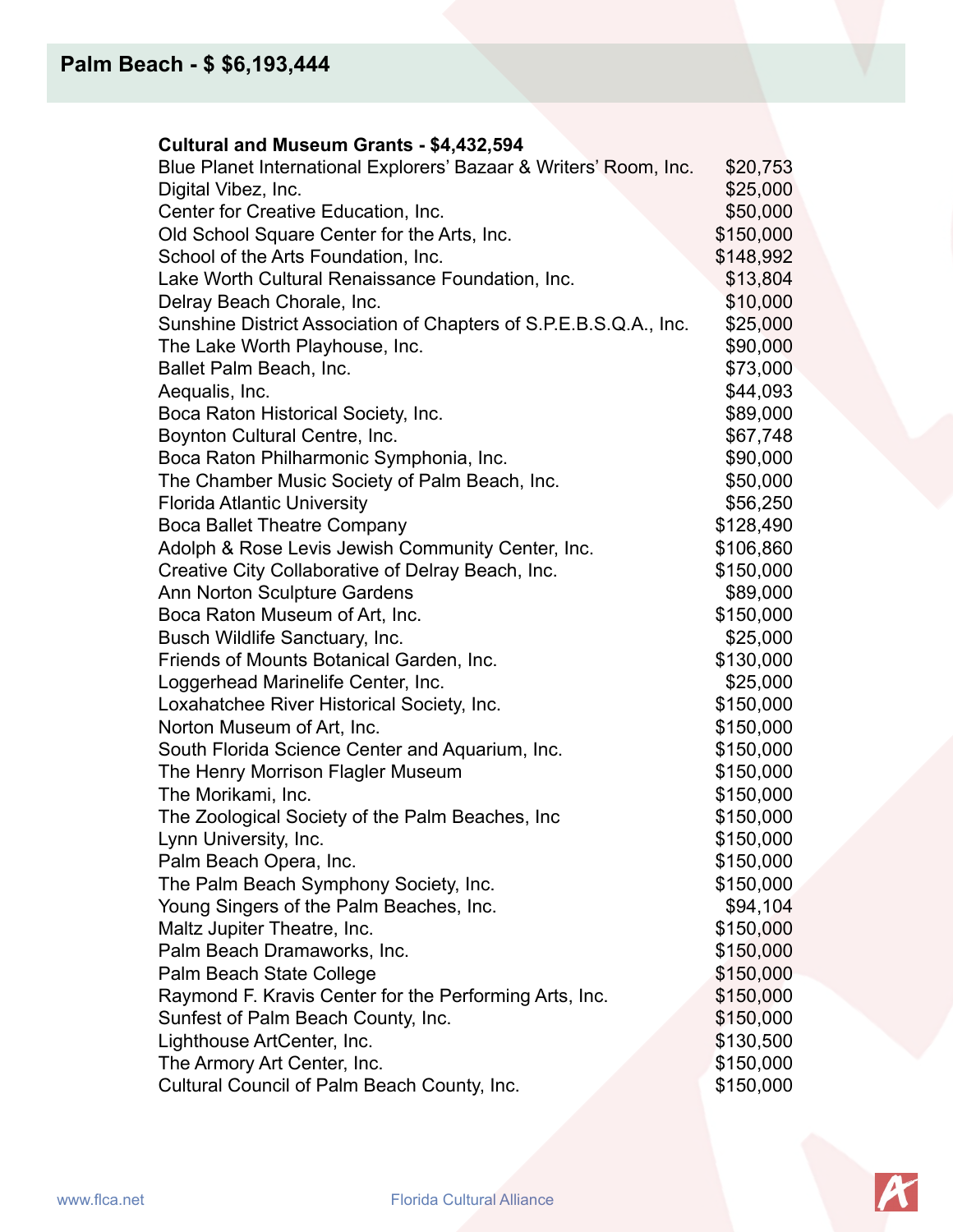#### **Culture Builds Florida Grants - \$74,250**

| <b>Exceptional Ensembell Inc.</b>     | \$10,750 |
|---------------------------------------|----------|
| For the Children, INC.                | \$25,000 |
| St. Andrew's Episcopal Church         | \$13,500 |
| The Children's Coalition Incorporated | \$25,000 |
| Cultural Eagilities Cropts 64 AAC COO |          |

#### **Cultural Facilities Grants - \$1,446,600**

| Benzaiten Center for Creative Arts, Inc. | \$101,500 |  |
|------------------------------------------|-----------|--|
| Friends of Mounts Botanical Garden, Inc. | \$145,100 |  |
| Loggerhead Marinelife Center, Inc.       | \$500,000 |  |
| Maltz Jupiter Theatre, Inc.              | \$500,000 |  |
| Village of Wellington*                   | \$200,000 |  |

### **Cultural Endowment Grants - \$240,000**

Center for Creative Education, Inc.

\$240,000

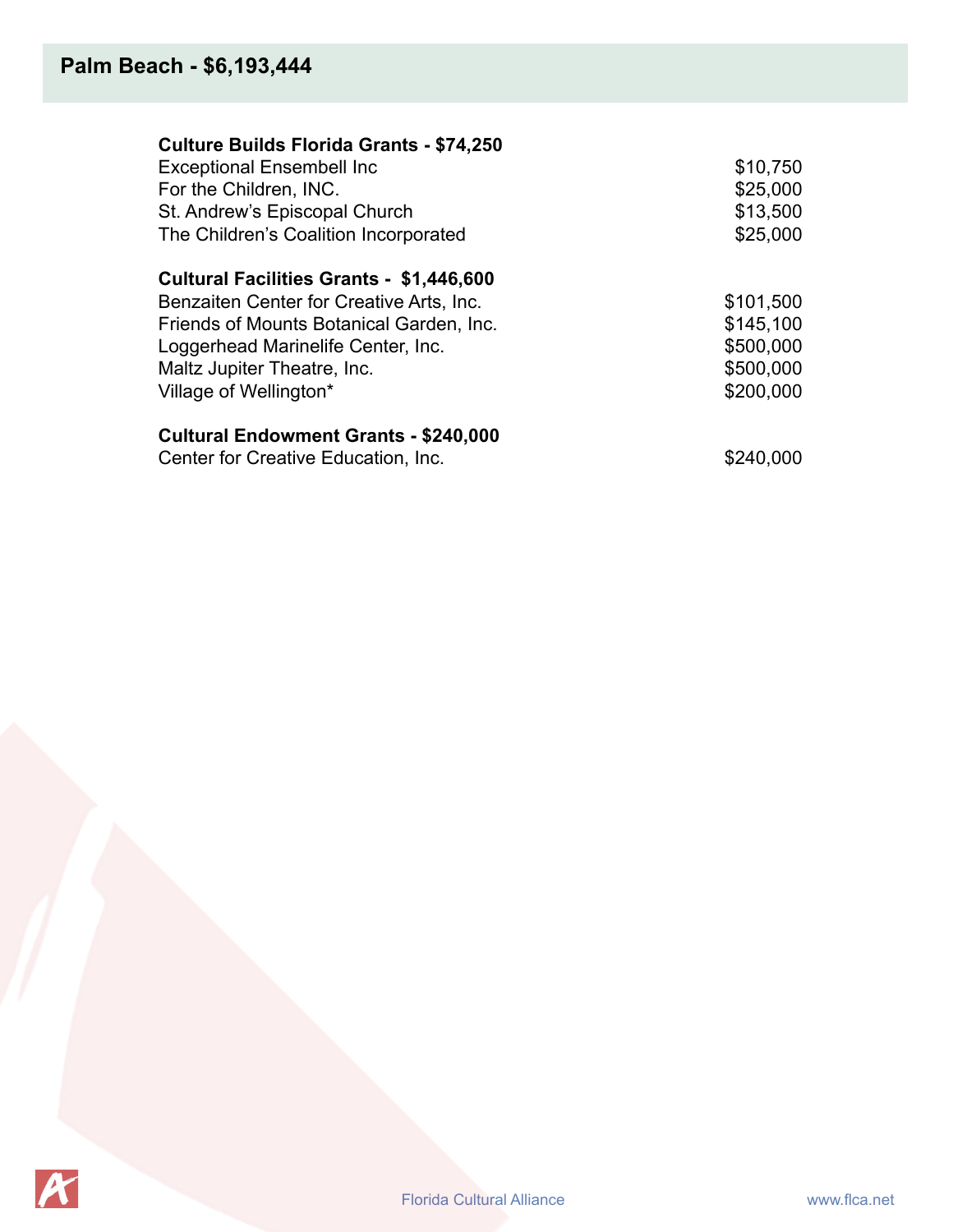## **Pasco - \$26,785**

## **Culture Builds Florida Grants - \$26,785**

Investigation Station, Inc. Pasco Fine Arts Council, Inc.

\$1,785 \$25,000

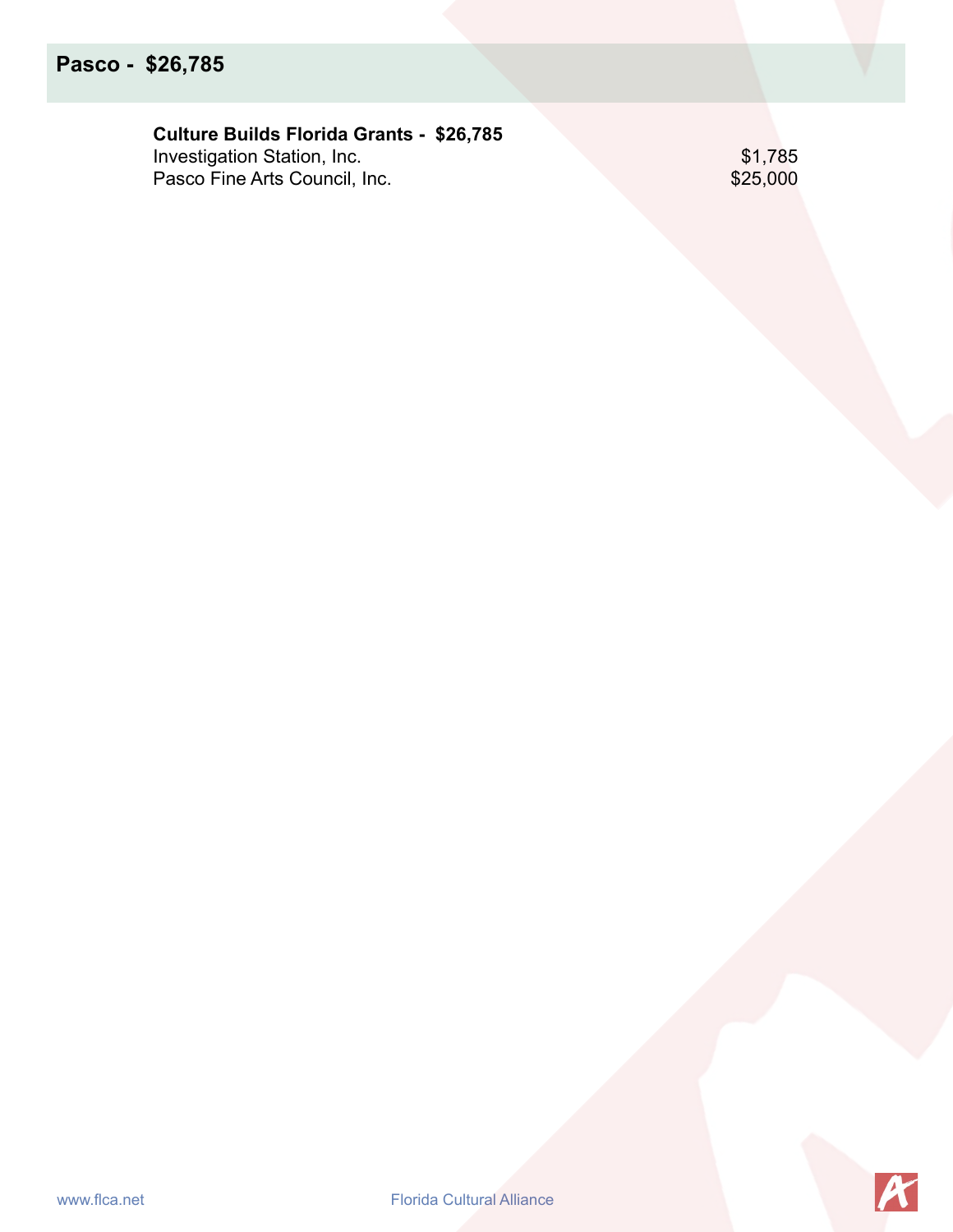## **Cultural and Museum Grants - \$2,774,740**

| In Touch with Communities Around the World               | \$78,225  |
|----------------------------------------------------------|-----------|
| Academy of Ballet Arts, Inc.                             | \$24,000  |
| Dunedin Museum, Inc.                                     | \$40,000  |
| <b>Dunedin Music Society Inc</b>                         | \$6,250   |
| Tampa Bay Symphony                                       | \$10,000  |
| Gulf Coast Artists' Alliance, Inc.                       | \$11,500  |
| Eight O'Clock Theatre, Inc                               | \$45,000  |
| <b>City of Tarpon Springs</b>                            | \$50,000  |
| Creative Clay, Inc.                                      | \$90,000  |
| The Studio $@620$ , Inc.                                 | \$50,000  |
| St. Petersburg Warehouse Art District, Inc.              | \$25,000  |
| <b>Florida CraftArt</b>                                  | \$90,000  |
| Sunsets at Pier 60 Society Inc.                          | \$25,000  |
| <b>Clearwater Marine Aquarium</b>                        | \$150,000 |
| Florida Holocaust Museum, Inc.                           | \$150,000 |
| Great Explorations, Inc.                                 | \$150,000 |
| Imagine Museum Corporation                               | \$25,000  |
| James Museum, Inc.                                       | \$25,000  |
| Museum of Fine Arts of St. Petersburg, Florida, Inc.     | \$150,000 |
| Salvador Dali Museum, Inc.                               | \$150,000 |
| St. Petersburg Opera Company                             | \$130,500 |
| The Florida Orchestra, Inc.                              | \$150,000 |
| American Stage Company, Inc.                             | \$150,000 |
| FreeFall Theatre, Inc.                                   | \$150,000 |
| Clearwater Jazz Holiday Foundation, Inc.                 | \$150,000 |
| Jewish Federation of Pinellas & Pasco Counties, FL, Inc. | \$100,850 |
| Ruth Eckerd Hall, Inc.                                   | \$150,000 |
| Arts Center Association, Inc.                            | \$150,000 |
| The Dunedin Fine Art Center, Inc.                        | \$150,000 |
| Creative Pinellas, Incorporated                          | \$148,415 |
| Culture Builds Florida Grants - \$87,400                 |           |
| St. Petersburg Arts Alliance, Inc.                       | \$25,000  |
| Your Real Stories, Inc.                                  | \$25,000  |
| Emit, Inc.                                               | \$11,500  |
| Lao Arts and Cultural Foundation, Inc.                   | \$20,000  |
| Elizabeth A. Baker                                       | \$5,900   |
|                                                          |           |
| <b>Cultural Facilities Grants - \$1,300,000</b>          |           |
| Florida Botanical Gardens Foundation, Inc.               | \$300,000 |
| Ruth Eckerd Hall, Inc.                                   | \$500,000 |
| St. Petersburg Historical Society, Inc.                  | \$500,000 |
| <b>Cultural Endowment Grants - \$240,000</b>             |           |

| Museum of Fine Arts St. Petersburg, FL, Inc. | \$240,000 |
|----------------------------------------------|-----------|

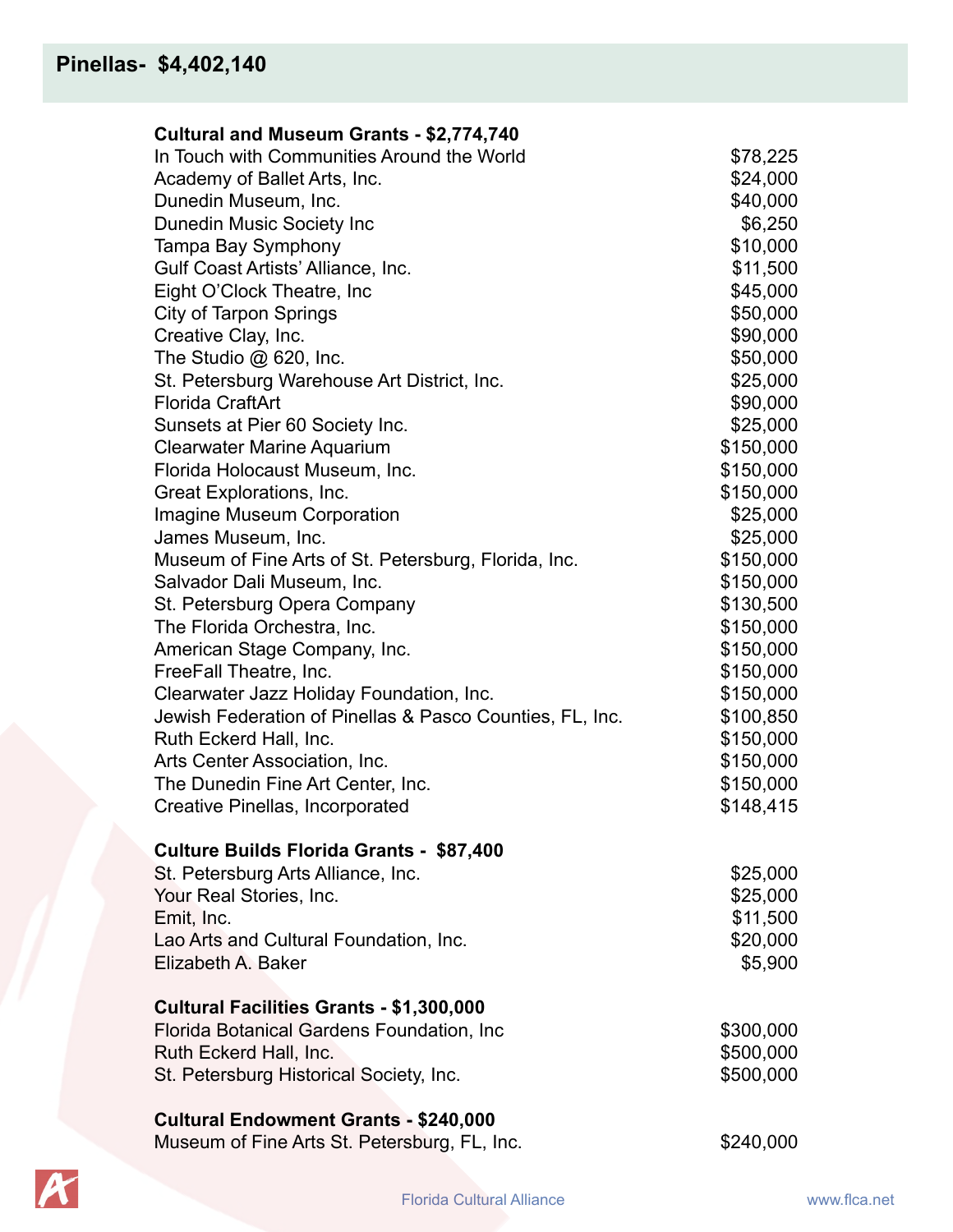## **Polk- \$1,448,544**

#### **Cultural and Museum Grants - \$898,544**

| <b>City of Lake Wales</b>                       | \$40,000  |
|-------------------------------------------------|-----------|
| Lakeland Community Theatre, Inc.                | \$90,000  |
| Florida Dance Theatre, Inc.                     | \$40,000  |
| Aerospace Center for Excellence                 | \$51,835  |
| Explorations V Children's Museum, Inc.          | \$78,474  |
| The Imperial Symphony Orchestra, Inc.           | \$78,981  |
| Polk Theatre, Inc.                              | \$90,000  |
| Theatre Winter Haven, Inc.                      | \$129,254 |
| Bok Tower Gardens, Inc.                         | \$150,000 |
| Polk Museum of Art, Inc.                        | \$150,000 |
| <b>Culture Builds Florida Grants - \$50,000</b> |           |
| Atlantic Coast Theatre (A.C.T.) For Youth       | \$25,000  |

Platform Art, Inc. \$25,000

### **Cultural Facilities Grants - \$500,000**

Bonnet Springs Park

\$500,000

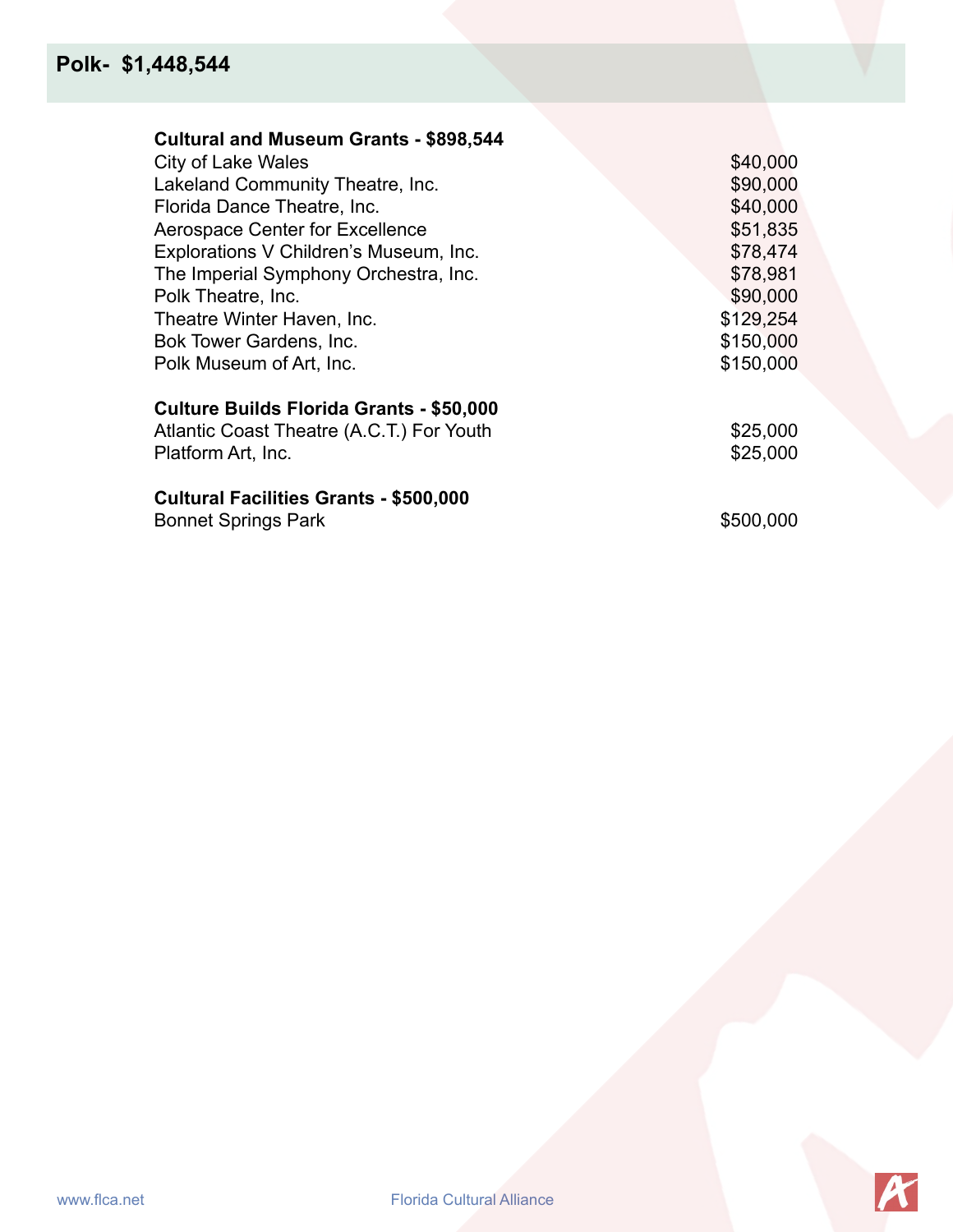### **Cultural and Museum Grants** - **\$2,626,905**

| Florida Alliance for Arts Education, Inc.                        | \$40,000  |
|------------------------------------------------------------------|-----------|
| <b>WSLR</b>                                                      | \$25,000  |
| La Musica di Asolo                                               | \$15,000  |
| Modern Marimba Concert Series, Inc.                              | \$1,675   |
| The Sarasota Cuban Ballet School                                 | \$90,000  |
| Sarasota Film Festival, Inc.                                     | \$88,500  |
| The Hermitage Artist Retreat, Inc.                               | \$90,000  |
| Save Our Seabirds, Inc.                                          | \$90,000  |
| Artist Series Concerts of Sarasota, Inc.                         | \$70,000  |
| Gloria Musicae, Inc.                                             | \$51,384  |
| Key Chorale, Inc.                                                | \$80,946  |
| The Perlman Music Program / Suncoast, Inc.                       | \$90,000  |
| Sarasota Concert Association, Inc.                               | \$71,000  |
| Art Center Sarasota Inc.                                         | \$25,000  |
| Embracing Our Differences, Inc.                                  | \$90,000  |
| The Players, Inc.                                                | \$150,000 |
| Venice Theatre, Inc.                                             | \$150,000 |
| Sarasota Ballet of Florida, Inc.                                 | \$150,000 |
| The Circus Arts Conservatory, Inc.                               | \$150,000 |
| The Marie Selby Botanical Gardens, Inc.                          | \$150,000 |
| Florida West Coast Symphony, Inc.                                | \$150,000 |
| Sarasota Opera Association, Inc.                                 | \$150,000 |
| The Venice Symphony, Inc                                         | \$43,250  |
| Asolo Theatre, Inc.                                              | \$100,000 |
| Florida Studio Theatre, Inc.                                     | \$150,000 |
| Westcoast Black Theatre Troupe of Florida, Inc.                  | \$150,000 |
| City of Sarasota                                                 | \$150,000 |
| Arts & Cultural Alliance of Sarasota County, Inc.                | \$65,150  |
| <b>Culture Builds Florida Grants - \$149,900</b>                 |           |
| Donna Wissinger                                                  | \$25,000  |
| Jazz Club of Sarasota, Inc.                                      | \$25,000  |
| The Van Wezel Foundation, Inc.                                   | \$24,900  |
| The Venice Institute for Performing Arts Center Management, Inc. | \$25,000  |
| New College of Florida                                           | \$25,000  |
| Karen Gabrielle Lennon Knowlton                                  | \$25,000  |
| <b>Cultural Facilities Grants - \$646,600</b>                    |           |
| Asolo Theatre, Inc.*                                             | \$500,000 |
| City of Sarasota                                                 | \$146,600 |
| <b>Cultural Endowment Grants - \$480,000</b>                     |           |
| <b>Florida Studio Theatre</b>                                    | \$240,000 |
| Sarasota Opera Association                                       | \$240,000 |

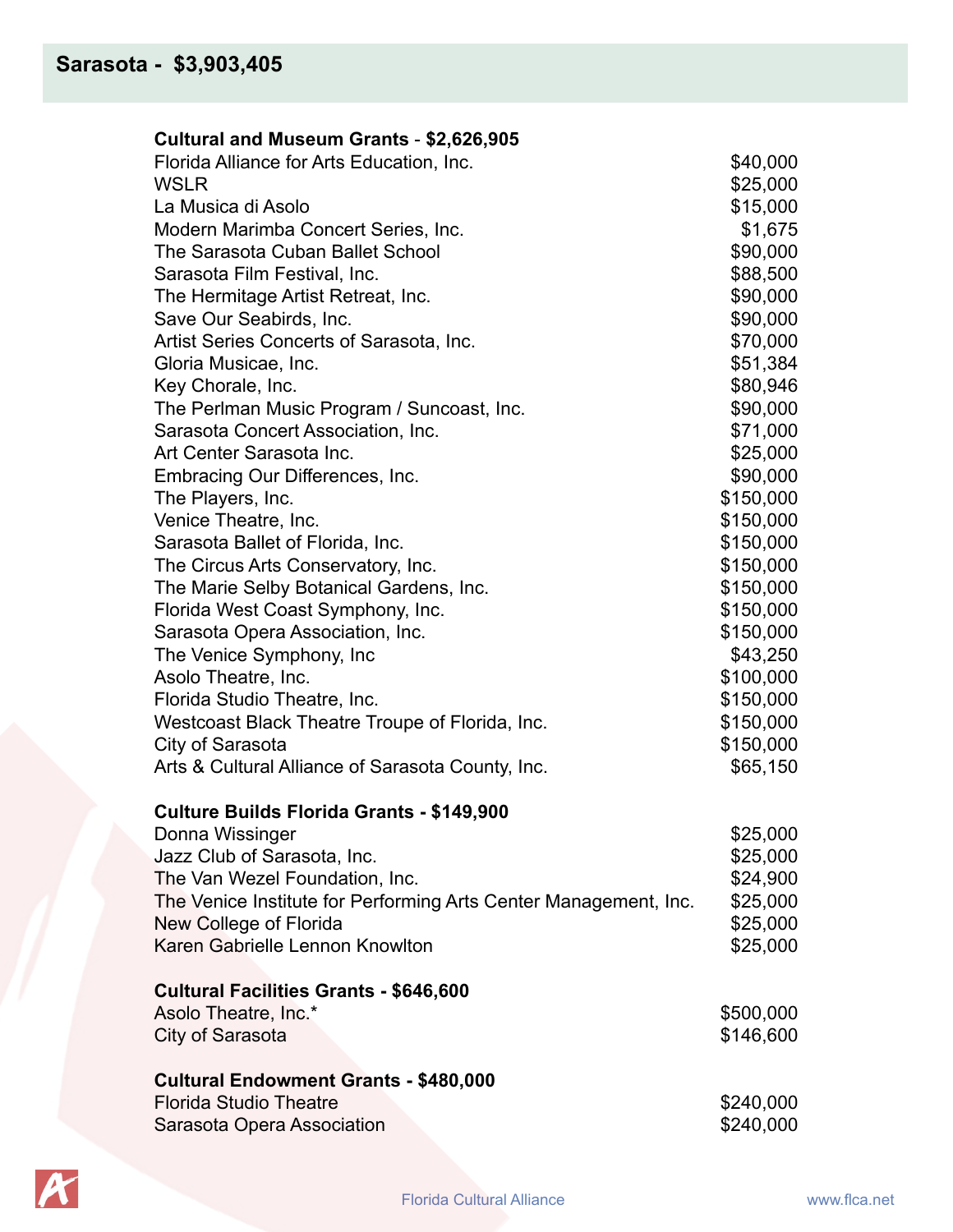#### **Cultural and Museum Grants - \$257,500**

| City of Sanford                                            | \$25,000  |
|------------------------------------------------------------|-----------|
| Community Improvement Association of Seminole County, Inc. | \$4,500   |
| Ritz Community Theater Projects, Inc.                      | \$78,000  |
| Central Florida Zoological Society, Inc.                   | \$150,000 |

### **Culture Builds Florida Grants - \$100,000**

| Steinway Society of Central Florida, Inc.                 | \$25,000 |
|-----------------------------------------------------------|----------|
| The American Dance Competition, Inc.                      | \$25,000 |
| Asian Cultural Association of Central Florida, Inc. (ACA) | \$25,000 |
| Goldsboro West Side Community Historical Association Inc. | \$25,000 |
|                                                           |          |

#### **Cultural Facilities Grants - \$55,400**

Seminole County Historical Society\*

\$55,400

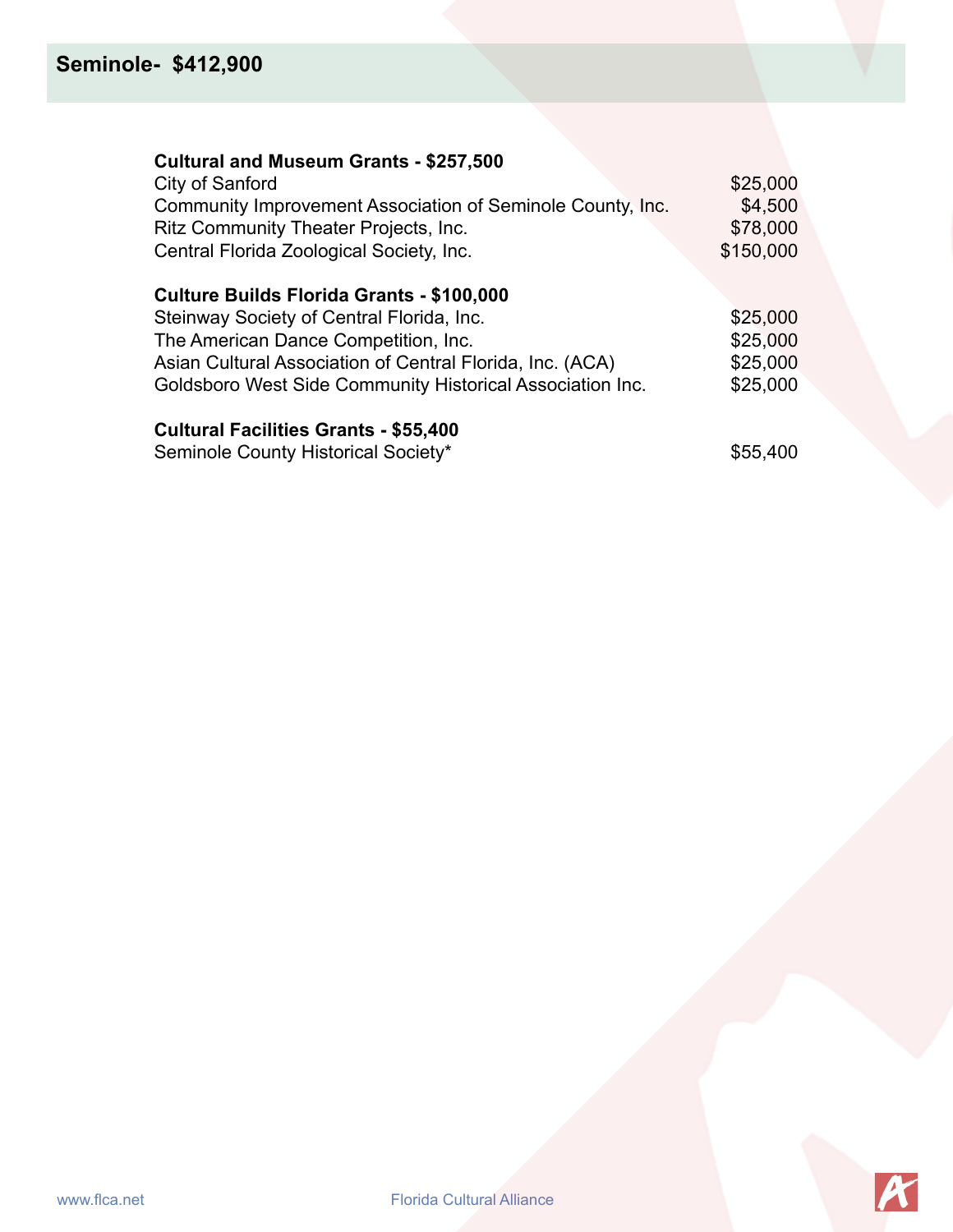#### **Cultural and Museum Grants - \$660,485**

| tag! Children's Museum of St. Augustine            | \$25,000  |
|----------------------------------------------------|-----------|
| First Coast Opera, Inc.                            | \$35,000  |
| Florida Chamber Music Project, Inc.                | \$13,810  |
| Limelight Theatre, Inc.                            | \$73,275  |
| The Cultural Center at Ponte Vedra Beach, Inc.     | \$90,000  |
| Lighthouse Archaeological Maritime Program, Inc.   | \$84,400  |
| Romanza-St. Augustine, Inc.                        | \$63,000  |
| St. Augustine Lighthouse and Maritime Museum, Inc. | \$150,000 |
| St. Johns County Cultural Council, Inc.            | \$126,000 |
|                                                    |           |

### **Culture Builds Florida Grants - \$6,750**

Keri Lee Pierson

\$6,750

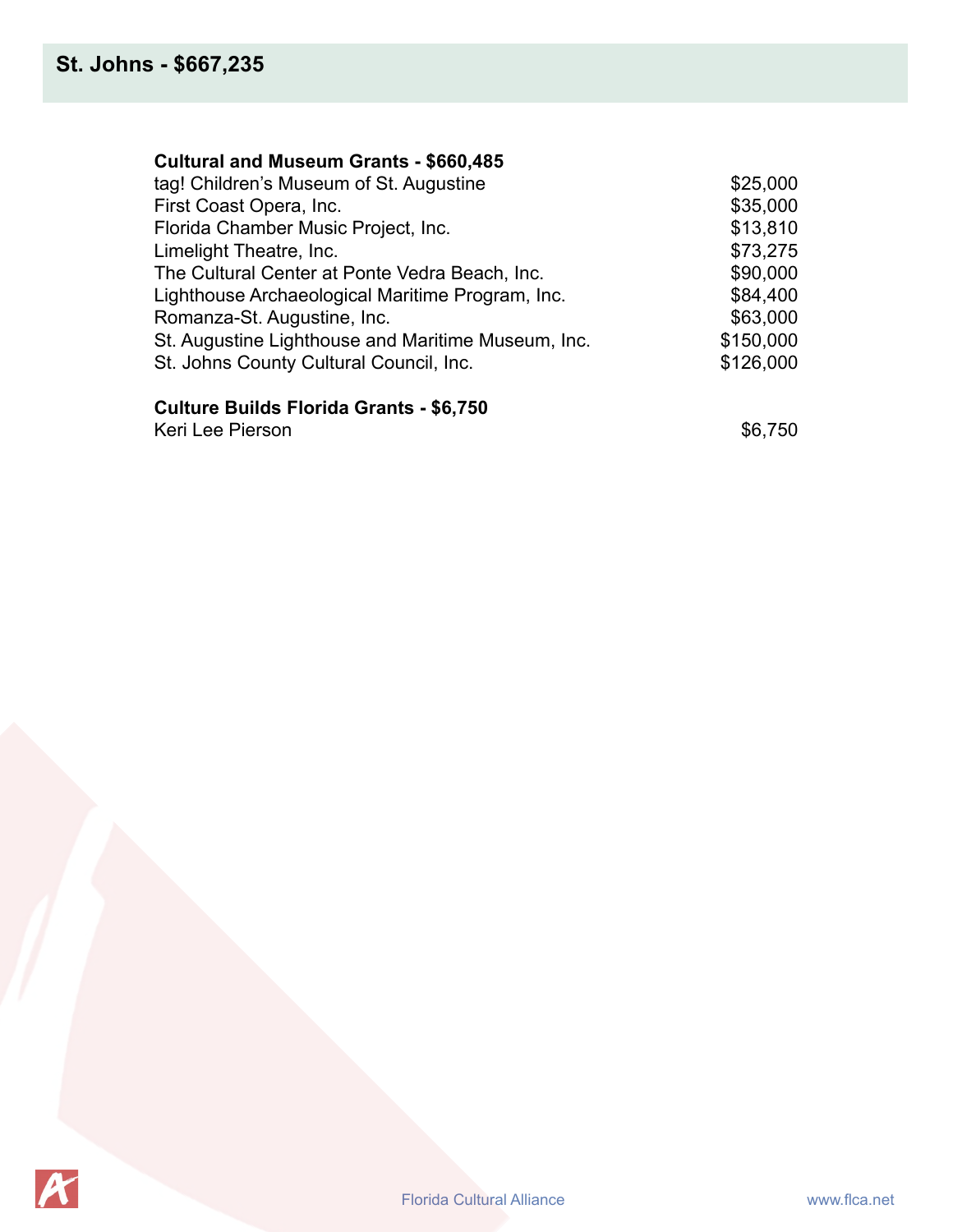## **Cultural and Museum Grants - \$255,925**

| \$21,925 |
|----------|
| \$70,000 |
| \$40,000 |
| \$90,000 |
| \$34,000 |
|          |

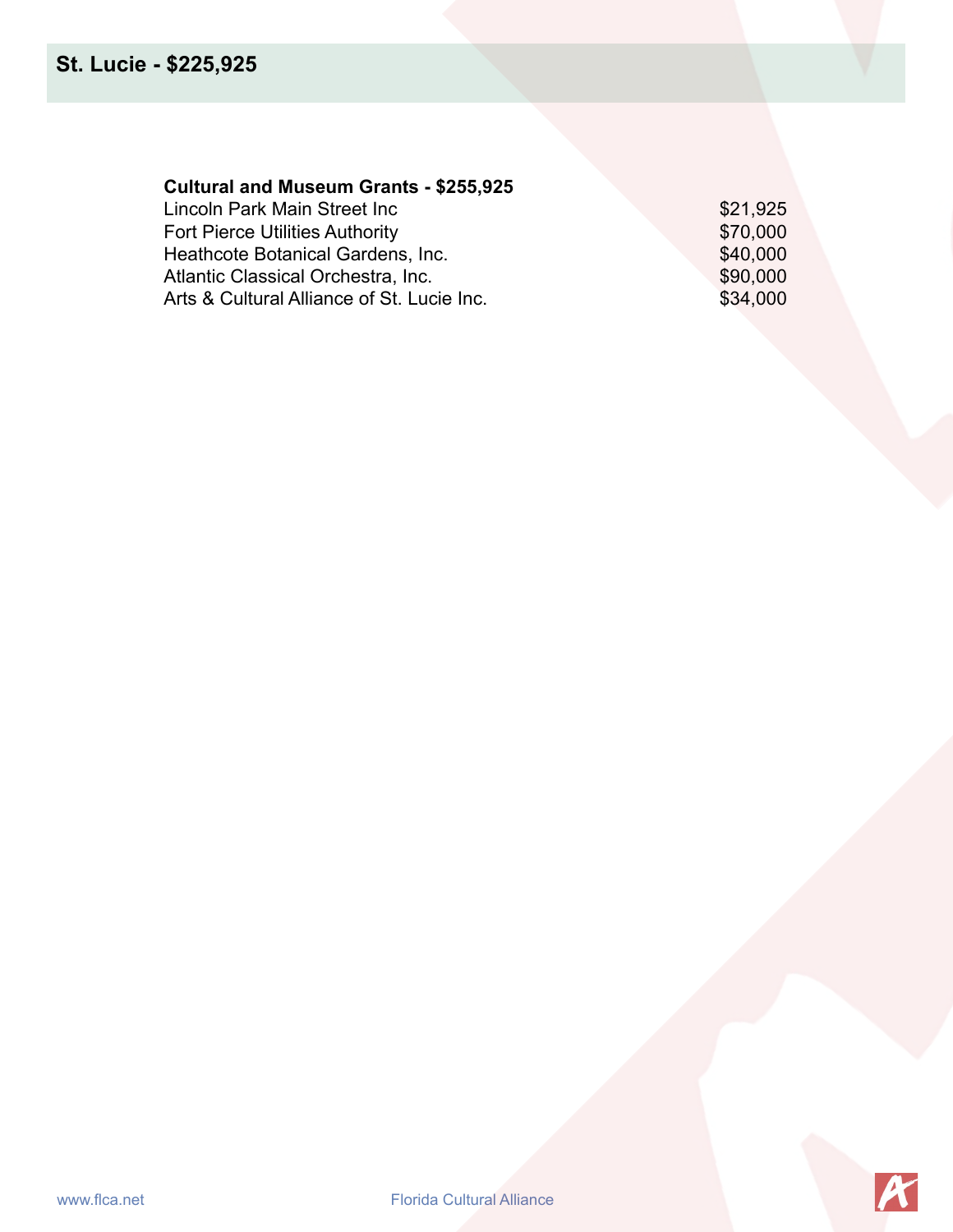**Cultural and Museum Grants - \$12,500** Young Performing Artists Corporation **\$12,500** 

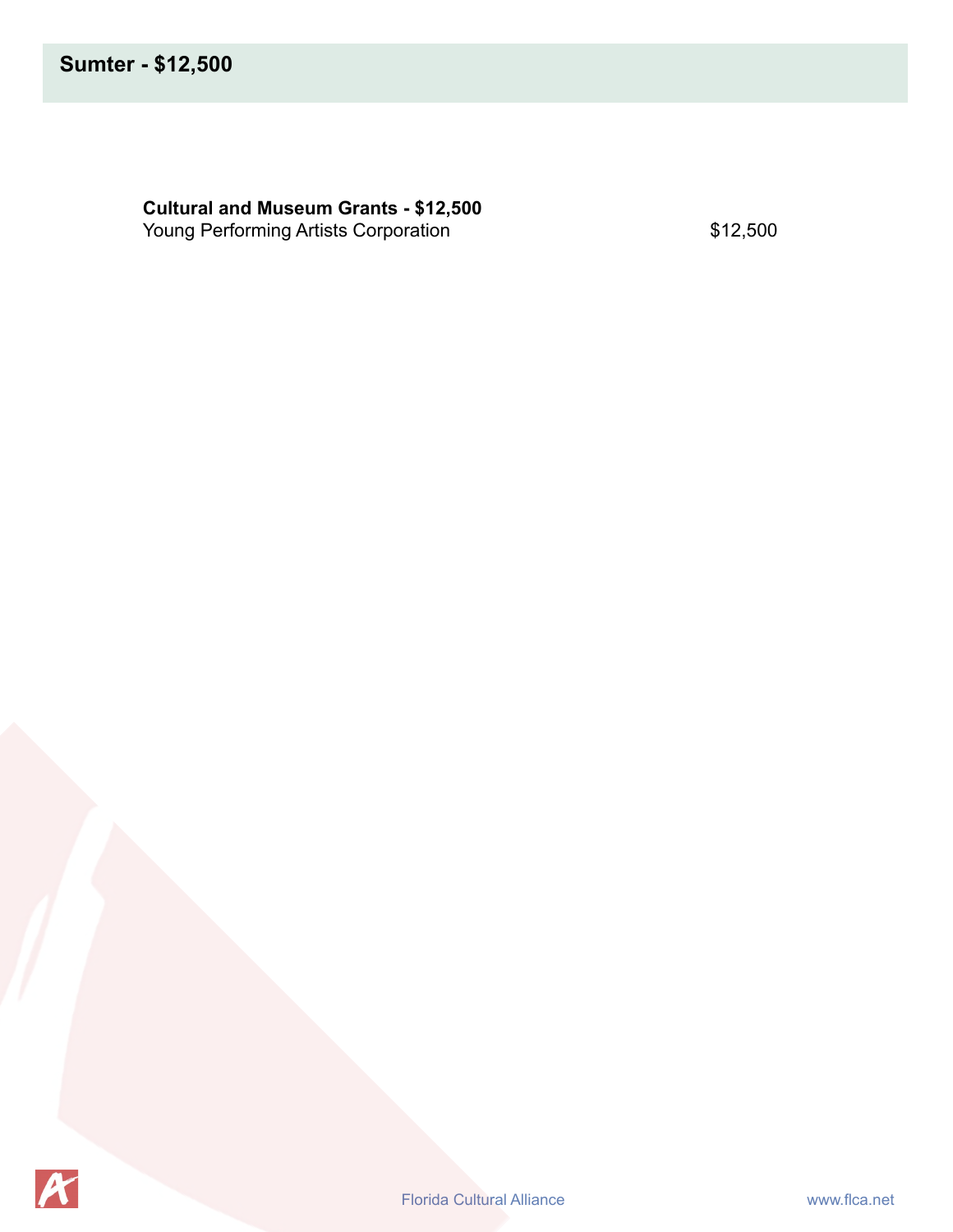## **Cultural and Museum Grants - \$1,062,794**

| Daytona Playhouse                        | \$40,000  |
|------------------------------------------|-----------|
| Cinematique of Daytona, Inc.             | \$40,000  |
| Gateway Center for the Arts, Inc.        | \$40,000  |
| DeLand Naval Air Station Museum, Inc.    | \$9,160   |
| Halifax Historical Society, Inc.         | \$37,644  |
| Ormond Beach Historical Society, Inc.    | \$40,000  |
| Stetson University, Inc.                 | \$15,429  |
| West Volusia Historical Society, Inc.    | \$15,894  |
| The Hub on Canal, Inc.                   | \$80,085  |
| Daytona State College                    | \$55,490  |
| Daytona Beach Symphony Society, Inc.     | \$74,000  |
| Images, A Festival of the Arts, Inc.     | \$43,595  |
| Ormond Memorial Art Museum, Inc.         | \$49,000  |
| Sands Theater Center, Inc.               | \$93,000  |
| Atlantic Center for the Arts, Inc.       | \$150,000 |
| Museum of Arts and Sciences, Inc.        | \$150,000 |
| The Museum of Art, Deland, Florida, Inc. | \$129,497 |
|                                          |           |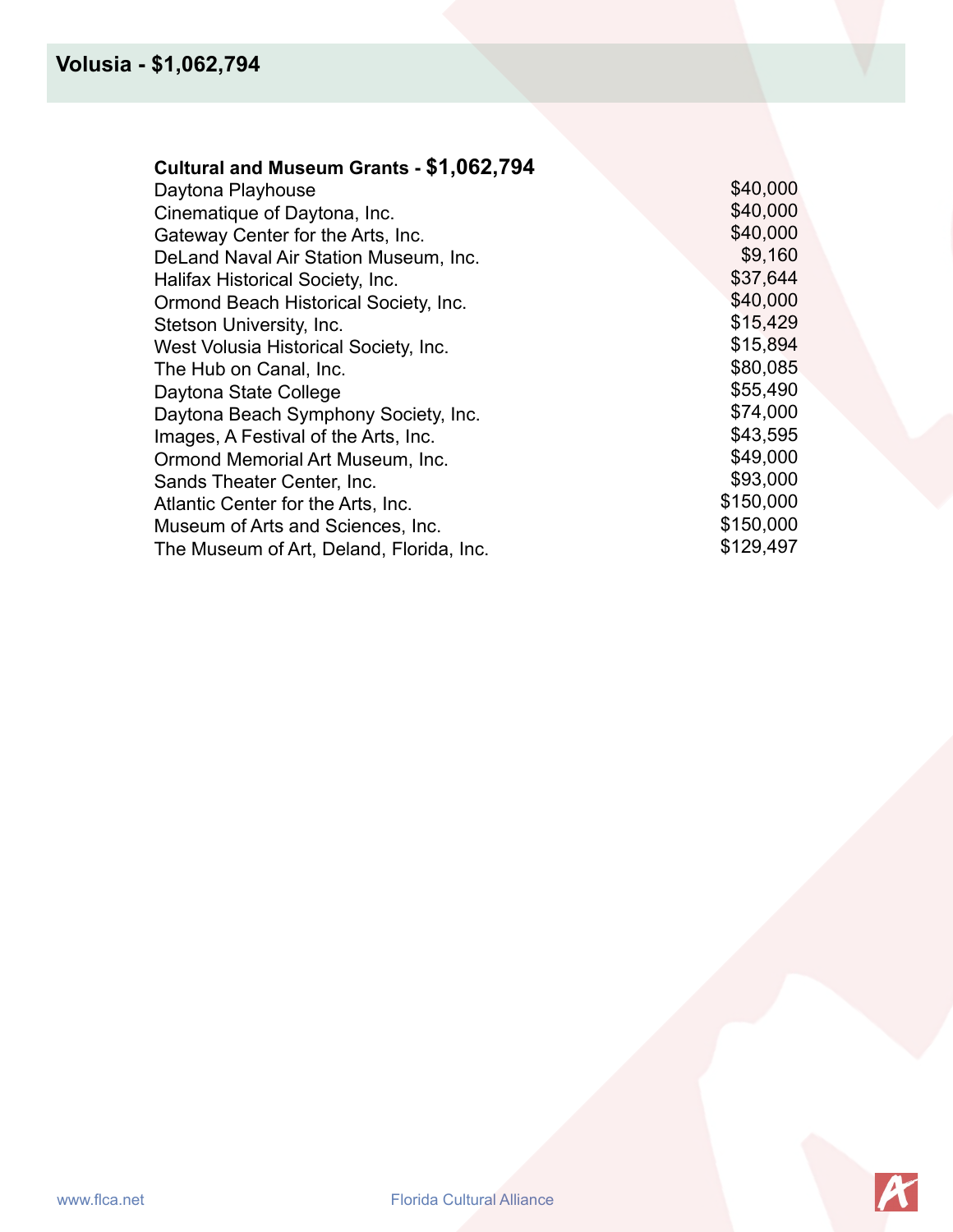#### **Cultural and Museum Grants - \$240,000**

Emerald Coast Theatre Company Cultural Arts Alliance of Walton County, Inc.

\$90,000 \$150,000

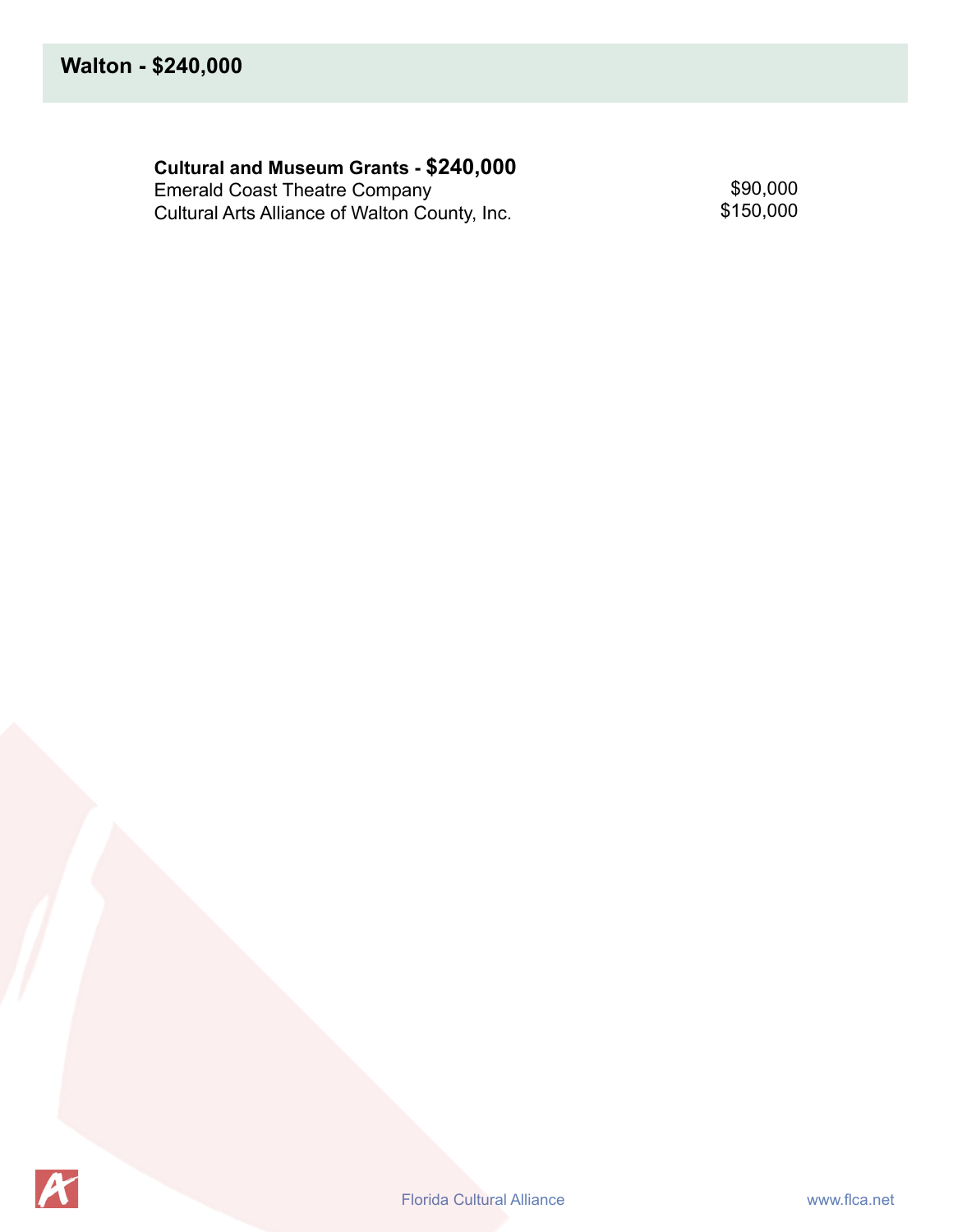# **This page left blank intentionally.**